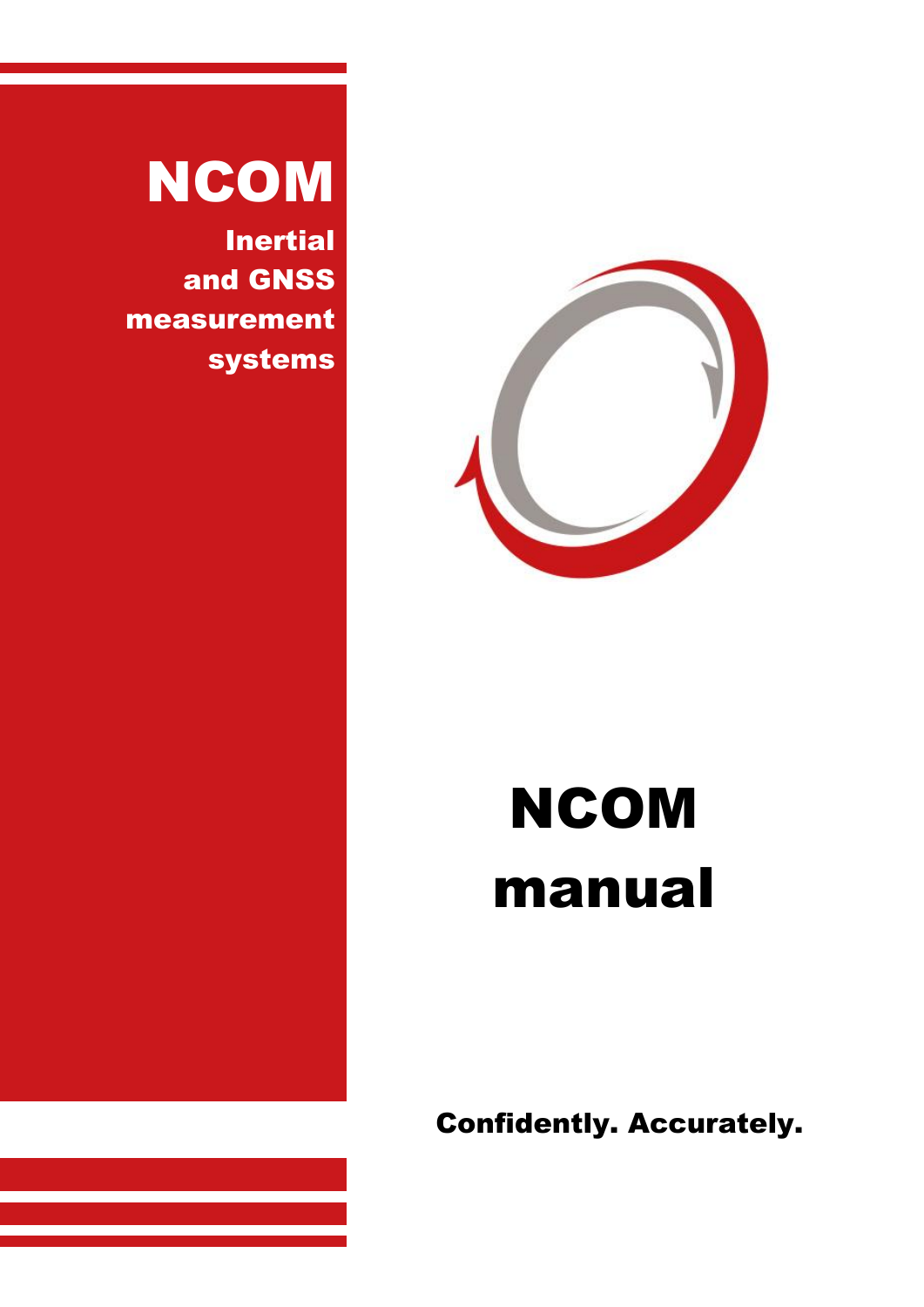

## **Legal notices**

Information furnished is believed to be accurate and reliable. However, Oxford Technical Solutions Limited assumes no responsibility for the consequences of use of such information nor for any infringement of patents or other rights of third parties which may result from its use. No license is granted by implication or otherwise under any patent or patent rights of Oxford Technical Solutions Limited. Specifications mentioned in this publication are subject to change without notice and do not represent a commitment on the part of Oxford Technical Solutions Limited. This publication supersedes and replaces all information previously supplied. Oxford Technical Solutions Limited products are not authorised for use as critical components in life support devices or systems without express written approval of Oxford Technical Solutions Limited.

All brand names are trademarks of their respective holders.

The software is provided by the contributors "as is" and any express or implied warranties, including, but not limited to, the implied warranties of merchantability and fitness for a particular purpose are disclaimed. In no event shall the contributors be liable for any direct, indirect, incidental, special, exemplary, or consequential damages (including, but not limited to, procurement of substitute goods or services; loss of use, data, or profits; or business interruption) however caused and on any theory of liability, whether in contract, strict liability, or tort (including negligence or otherwise) arising in any way out of the use of this software, even if advised of the possibility of such damage.

## **Copyright notice**

© Copyright 2018, Oxford Technical Solutions.

## **Revision**

Document Revision: 180806 *(See Revision History for detailed information).*

## **Contact details**

Oxford Technical Solutions Limited 77 Heyford Park Upper Heyford **Oxfordshire** OX25 5HD United Kingdom

Tel: +44 (0) 1869 238 015 Fax: +44 (0) 1869 238 016

Web: www.oxts.com Email: support@oxts.com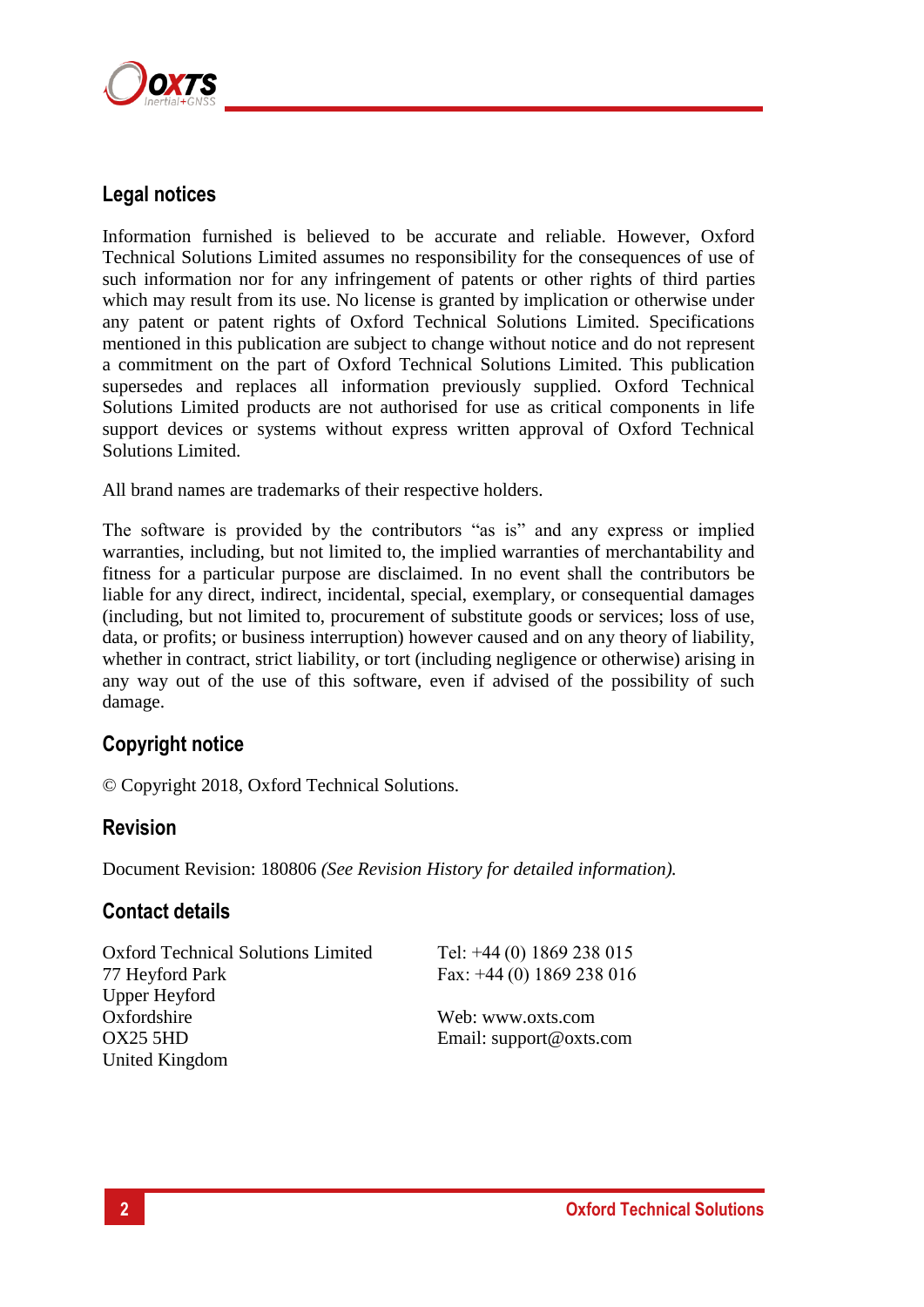

## **Table of contents**

| Introduction                                       | $\overline{4}$ |
|----------------------------------------------------|----------------|
| NCOM packet formats                                | 5              |
| NCOM structure-A                                   | 5              |
| NCOM structure-B                                   | 6              |
| Sync byte                                          | 8              |
| Batch A: inertial output                           | 9              |
| Navigation status byte                             | 10             |
| Batch B: position, velocity and orientation output | 13             |
| Status channel byte                                | 14             |
| Batch S: status channel definitions                | 18             |
| Checksum definition                                | 49             |
| Asynchronous NCOM packets: triggered outputs       | 50             |
| <b>Revision history</b>                            | 51             |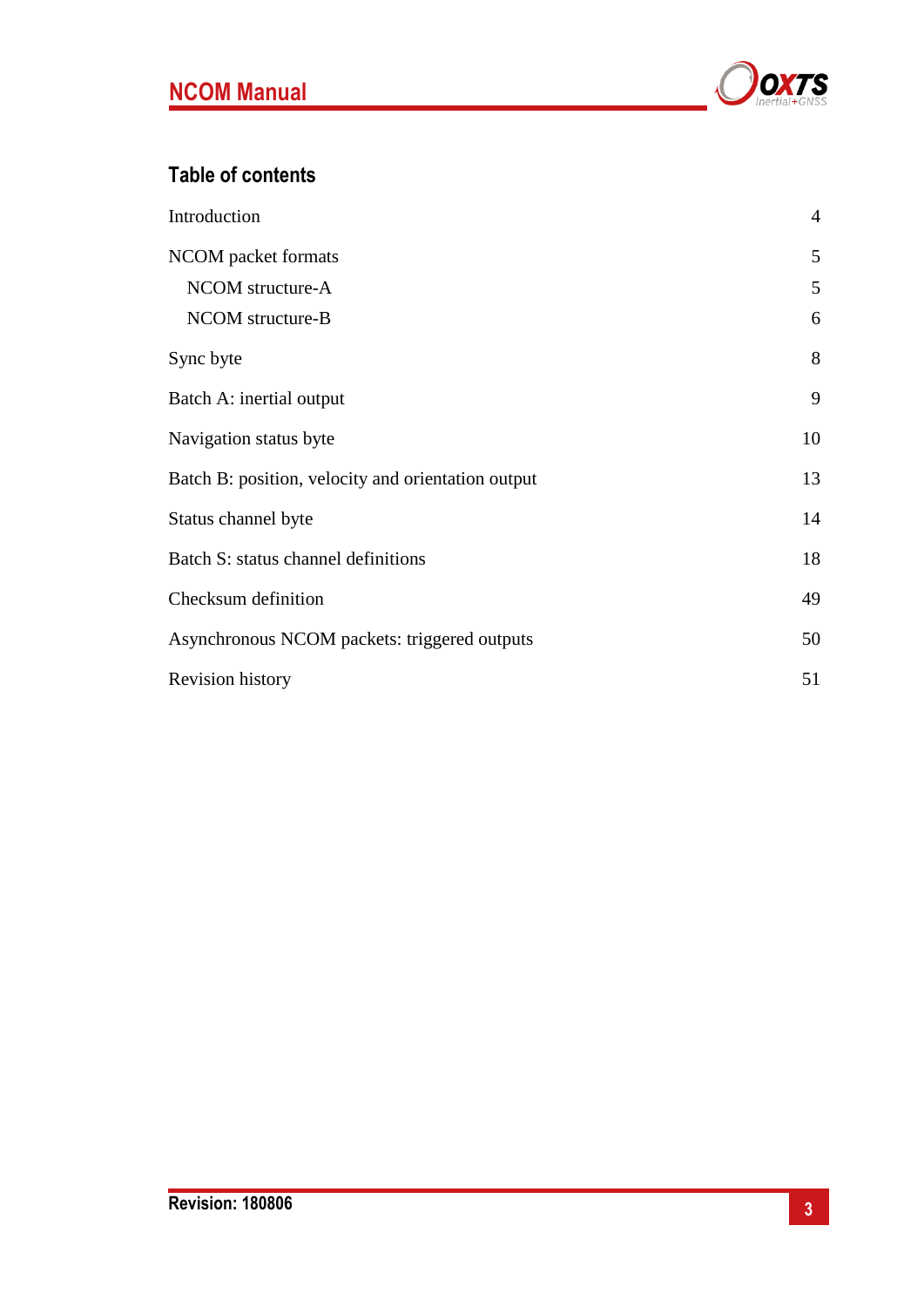

## **Introduction**

NCOM is a data format designed by OxTS for the efficient communication of navigation measurements and other data. It is a very compact format and only includes core measurements, which makes it particularly suitable for inertial navigation systems. NCOM is utilised in many of our products.

This manual gives a description of the NCOM format so users can freely develop custom written software for specific needs and applications. OxTS also provides code written in C that can decode NCOM, and includes routines to rotate many of the outputs into different co-ordinate frames.

As well as NCOM, we have an almost identical format called MCOM, which was developed specifically for marine navigation. MCOM is not covered in this manual as it has its own dedicated manual.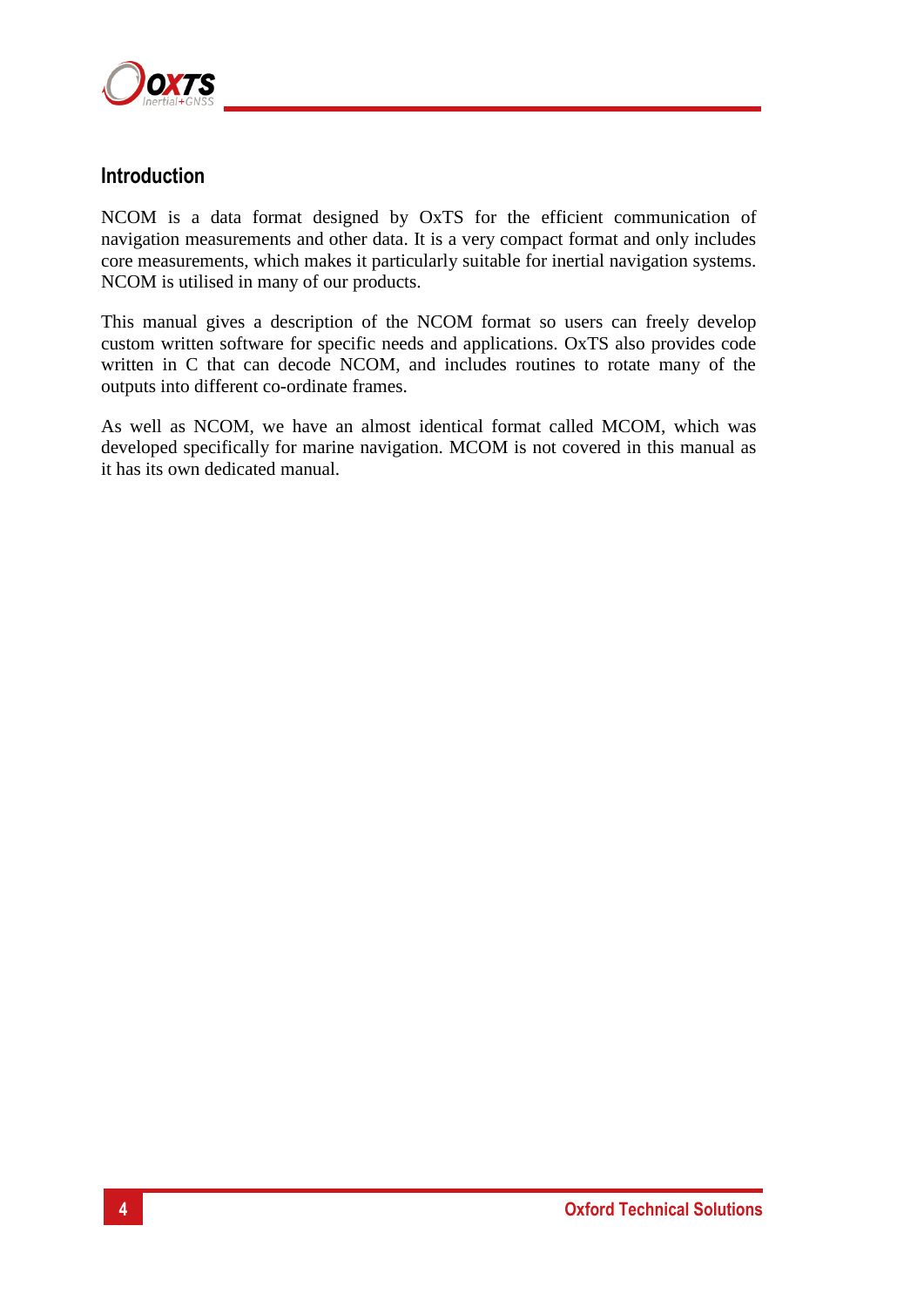

## **NCOM packet formats**

The NCOM packet comprises 72 bytes that can be transmitted over Ethernet (port number 3000) or RS232 serial links. To increase efficiency, many of the data packets are sent as 24-bit signed integer words because 16-bits do not provide the range/precision required for many of the quantities, whereas 32-bit precision makes the packet much longer than required.

**Important note:** All words are sent in little-endian format (meaning "little-end first" or "least significant byte first" [LSB]), which is compatible with Intel microprocessors. A definition of word lengths is shown in [Table 1.](#page-4-0)

| <b>Terminology</b> | Data length                    |
|--------------------|--------------------------------|
| Byte (UByte)       | 8-bit integer (unsigned)       |
| Short (UShort)     | 16-bit integer (unsigned)      |
| Word (UWord)       | 24-bit integer (unsigned)      |
| Long (ULong)       | 32-bit integer (unsigned)      |
| Float              | 32-bit IEEE 754 floating-point |
| Double             | 64-bit IEEE 754 floating-point |

#### <span id="page-4-0"></span>**Table 1. Word length definitions**

Note, the U prefix indicates a value is unsigned; otherwise it is signed using 2's complement.

Two versions of the NCOM packet exist, referred to as NCOM structure-A and NCOM structure-B. Byte 21 of an NCOM packet—the navigation status byte, identifies which structure a packet employs. Structure-A packets have navigation status byte values of 0, 1, 2, 3, 4, 5, 6, 7, 10, 20, 21 or 22, and structure-B packets have navigation status byte value of 11. Packets with other navigation status bytes are reserved for future use; should they be encountered they can be discarded.

#### **NCOM structure-A**

NCOM structure-A packets are intended to be used by customers and are fully defined within this document. In NCOM structure-A packets, the navigation status (byte 21) will have a value of 0, 1, 2, 3, 4, 5, 6, 7, 10, 20, 21 or 22. The structure-A packet is defined in [Table 2.](#page-5-0)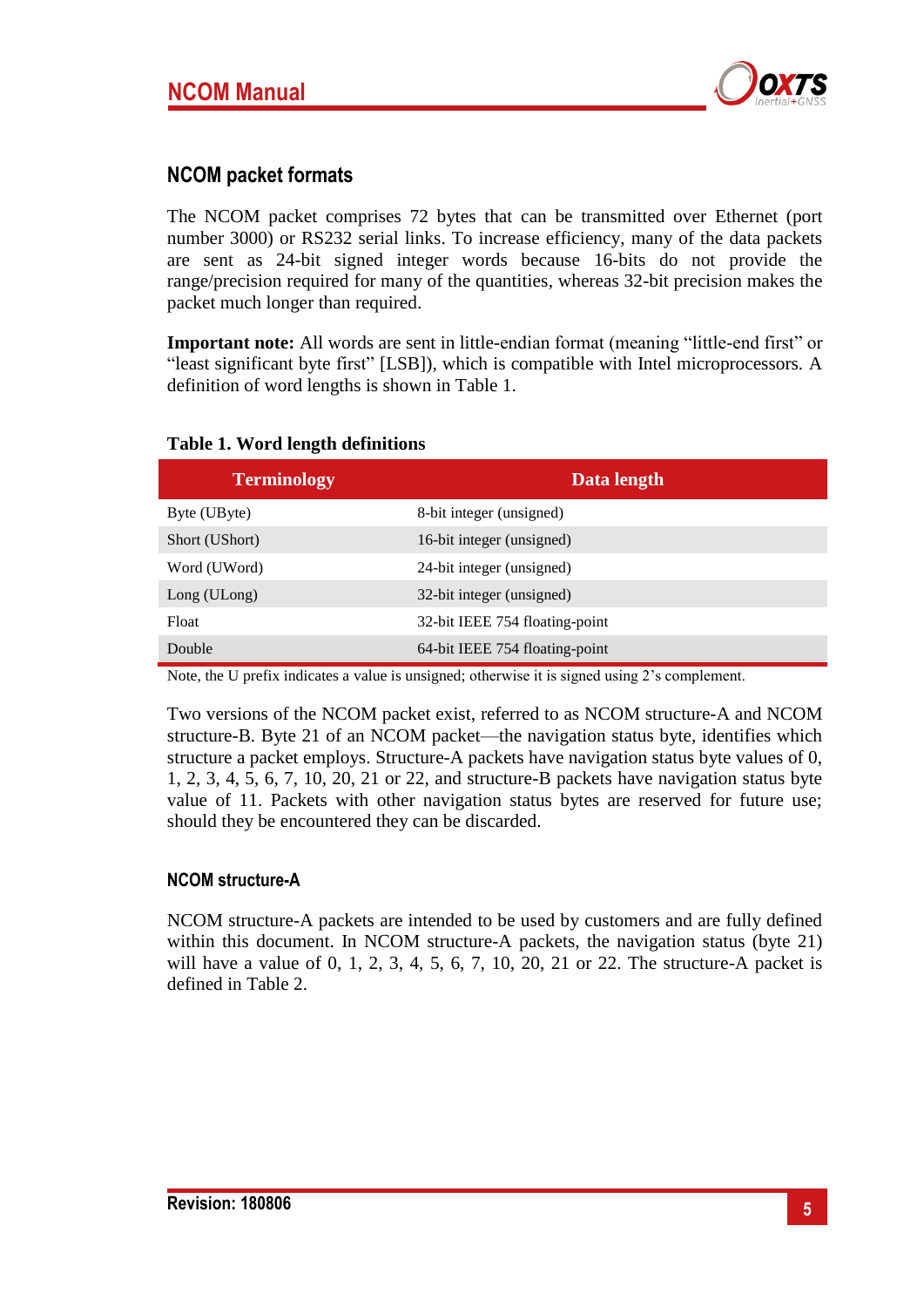

## <span id="page-5-0"></span>**Table 2. Definition of NCOM structure-A packet**

| <b>Byte</b>          | <b>Description</b> | <b>Notes</b>                                                                                                                                                                                                                                                                                                                                                      |
|----------------------|--------------------|-------------------------------------------------------------------------------------------------------------------------------------------------------------------------------------------------------------------------------------------------------------------------------------------------------------------------------------------------------------------|
| $\boldsymbol{0}$     | Sync               | Always 0xE7.                                                                                                                                                                                                                                                                                                                                                      |
| $\mathbf{1}$<br>20   | Batch A            | Inertial output. See page 9 for a detailed description.                                                                                                                                                                                                                                                                                                           |
| 21                   | Navigation status  | The navigation status byte value should be $0-7$ , 10 or $20-22$ to be valid<br>for customer use. See page 10. A value of 11 indicates the packet<br>follows NCOM structure-B and should be ignored.                                                                                                                                                              |
| 22                   | Checksum 1         | Checksum 1 allows the software to verify the integrity of bytes $1-21$ .<br>The sync byte is ignored. In low-latency applications the inertial<br>measurements in Batch A can be used to update a previous solution<br>without waiting for the rest of the packet to be received. Contact Oxford<br>Technical Solutions for source code to perform this function. |
| 23<br>$\vdots$<br>60 | Batch B            | Position, orientation and velocity output. See Table 6, for a detailed<br>description.                                                                                                                                                                                                                                                                            |
| 61                   | Checksum 2         | Checksum 2 allows the software to verify the integrity of bytes 1–60.<br>The sync byte is ignored. For a medium-latency output, the full<br>navigation solution is now available without waiting for the status<br>updates in the rest of the packet.                                                                                                             |
| 62                   | Status channel     | The status channel byte identifies the status channel transmitted within<br>Batch S.                                                                                                                                                                                                                                                                              |
| 63<br>70             | <b>Batch S</b>     | Low-rate cycling status messages. The status channel number (byte 62)<br>defines which status messages are included in Batch S. See page 15,<br>Table 7 for the full list.                                                                                                                                                                                        |
| 71                   | Checksum 3         | This is the final checksum that verifies the entire packet (bytes $1-70$ ).                                                                                                                                                                                                                                                                                       |

The NCOM structure-A packet is intended to be used by customers. If byte 21 (Nav. status) has a value of 11, this indicates the message uses NCOM structure-B and is intended for OxTS use only. Any packet with a Nav. status value of 11 should be ignored.

#### **NCOM structure-B**

NCOM structure-B packets are used exclusively by OxTS and are not intended for use by customers. Structure-B packets can be identified by testing the value of the navigation status (byte 21). A navigation status value of 11 indicates the packet follows structure-B, as shown in [Table 3.](#page-6-0)

NCOM structure-B packets are not defined within this document beyond providing the information required to identify and discard them. It is possible to prevent OxTS devices from transmitting structure-B messages over Ethernet by entering the following advance command: *-udp\_ncomx\_0*. Structure-B packets carry additional device configuration information, such as the feature table, thus disabling structure-B packets will prevent this information from being received by OxTS applications.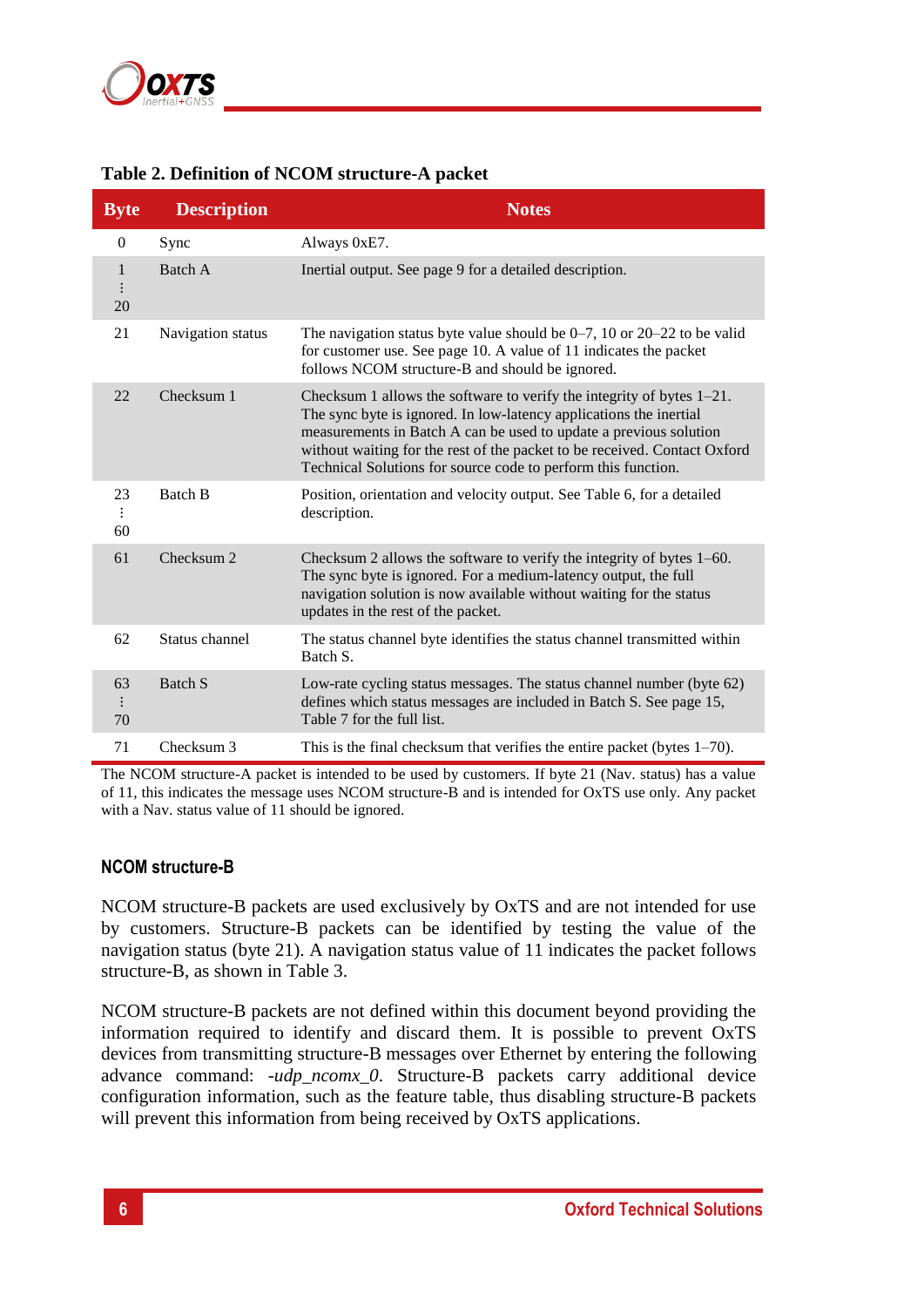

| <b>Byte</b> | <b>Description</b> | <b>Notes</b>                                                                                                                                                           |
|-------------|--------------------|------------------------------------------------------------------------------------------------------------------------------------------------------------------------|
| $\theta$    | Sync               | Always 0xE7.                                                                                                                                                           |
| 1<br>20     | Block A            | Contents defined by Block Id.                                                                                                                                          |
| 21          | Nav. status        | Navigation status value will be 11.                                                                                                                                    |
| 22          | Block Id           | The Block Id number determines what information is sent in Block A<br>and Block B. Often the 68 concatenated bytes of Block A and B will be<br>consider as one entity. |
| 23<br>70    | <b>Block B</b>     | Contents defined by Block Id.                                                                                                                                          |
| 71          | Checksum 3         | This is the checksum that verifies the packet.                                                                                                                         |

## <span id="page-6-0"></span>**Table 3. Definition of NCOM structure-B packet**

NCOM structure-B packets are not intended to be used by customers; they are used internally by OxTS. They can be disabled over Ethernet by entering the following advanced command: *-udp\_ncomx\_0.*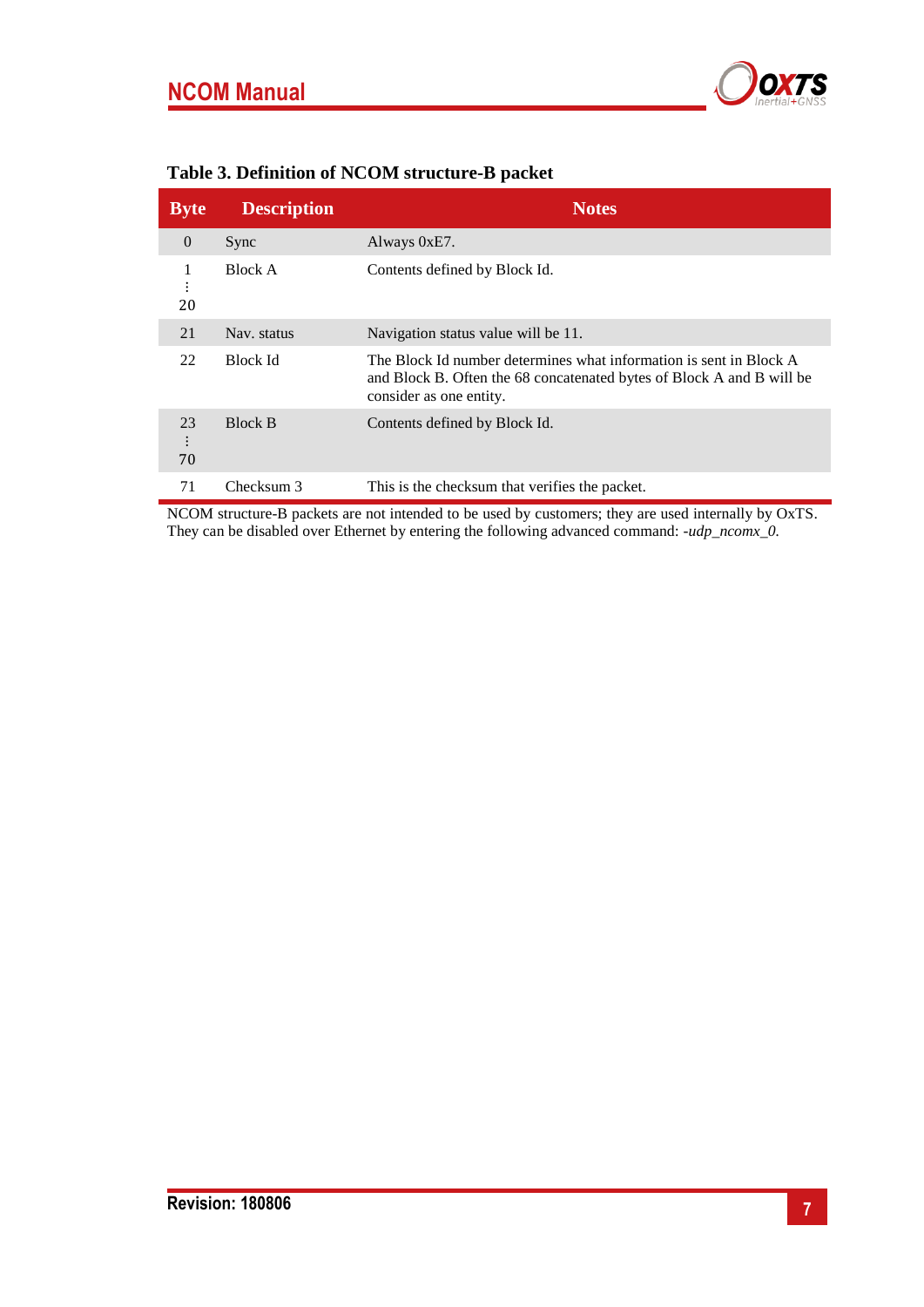

## **Sync byte**

The first byte of an NCOM packet is the sync byte, which always has a value of 0xE7.

Note that in order to reduce the latency with RS232 serial transmissions, the sync character is transmitted at the end of the previous cycle. On the communication link there will be a pause between the transmission of the sync and next character. It is not advised to use this pause to synchronise the packet, even though the operating system should guarantee the transmission timing of the packet.

Over Ethernet the sync character is transmitted as the first character of the UDP packet.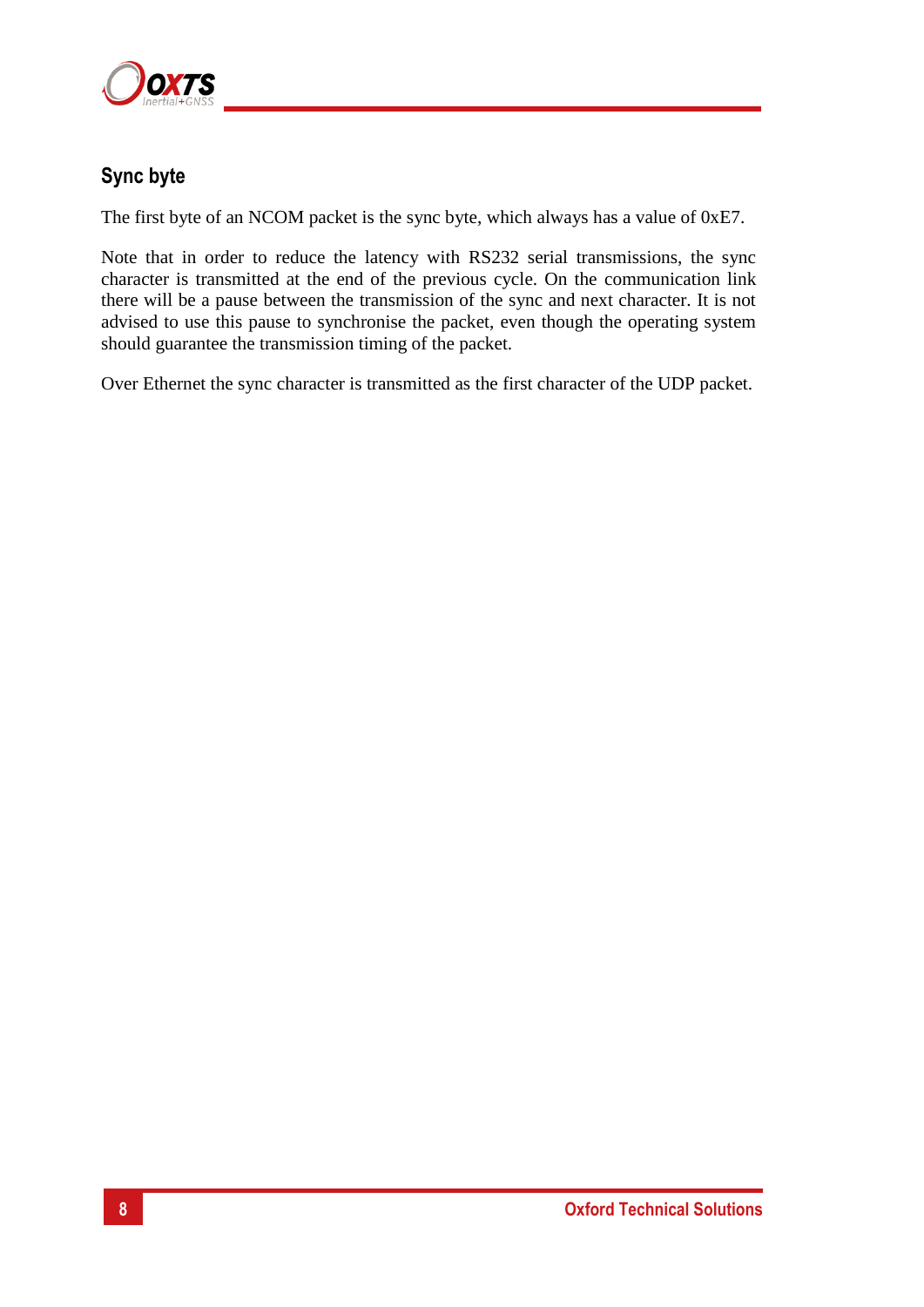

## <span id="page-8-0"></span>**Batch A: inertial output**

Bytes 1 to 20 of an NCOM structure-A packet are collectively called Batch A. Batch A contains linear acceleration and angular rate measurements in the *x*-, *y*- and *z*-axes, as well as the time stamp for those measurements. [Table 4](#page-8-1) gives a detailed description of the measurements in Batch A.

| <b>Byte</b>        | <b>Description</b> | <b>Notes</b>                                                                                                                                                                                                        |
|--------------------|--------------------|---------------------------------------------------------------------------------------------------------------------------------------------------------------------------------------------------------------------|
| $1 - 2$            | Time               | Time is transmitted as milliseconds into the current GPS minute. The<br>range is 0–59,999 ms.                                                                                                                       |
| 3<br>$\vdots$<br>5 | Acceleration $x$   | Acceleration $x$ is the host object's acceleration in the $x$ -direction (i.e.<br>after the IMU to host attitude matrix has been applied). It is a signed<br>word in units of $1 \times 10^{-4}$ m/s <sup>2</sup> . |
| 6<br>$\vdots$<br>8 | Acceleration y     | Acceleration y is the host object's acceleration in the y-direction (i.e.<br>after the IMU to host attitude matrix has been applied). It is a signed<br>word in units of $1 \times 10^{-4}$ m/s <sup>2</sup> .      |
| 9<br>11            | Acceleration z     | Acceleration $z$ is the host object's acceleration in the $z$ -direction (i.e.<br>after the IMU to host attitude matrix has been applied). It is a signed<br>word in units of $1 \times 10^{-4}$ m/s <sup>2</sup> . |
| 12<br>14           | Angular rate $x$   | Angular rate x is the host object's angular rate about its x-axis (i.e. after<br>the IMU to host attitude matrix has been applied). It is a signed word in<br>units of $1 \times 10^{-5}$ radians/s.                |
| 15<br>17           | Angular rate y     | Angular rate y is the host object's angular rate about its y-axis (i.e. after<br>the IMU to host attitude matrix has been applied). It is a signed word in<br>units of $1 \times 10^{-5}$ radians/s.                |
| 18<br>20           | Angular rate $z$   | Angular rate z is the host object's angular rate about its $z$ -axis (i.e. after<br>the IMU to host attitude matrix has been applied). It is a signed word in<br>units of $1 \times 10^{-5}$ radians/s.             |

#### <span id="page-8-1"></span>**Table 4. Batch A (inertial output) definition**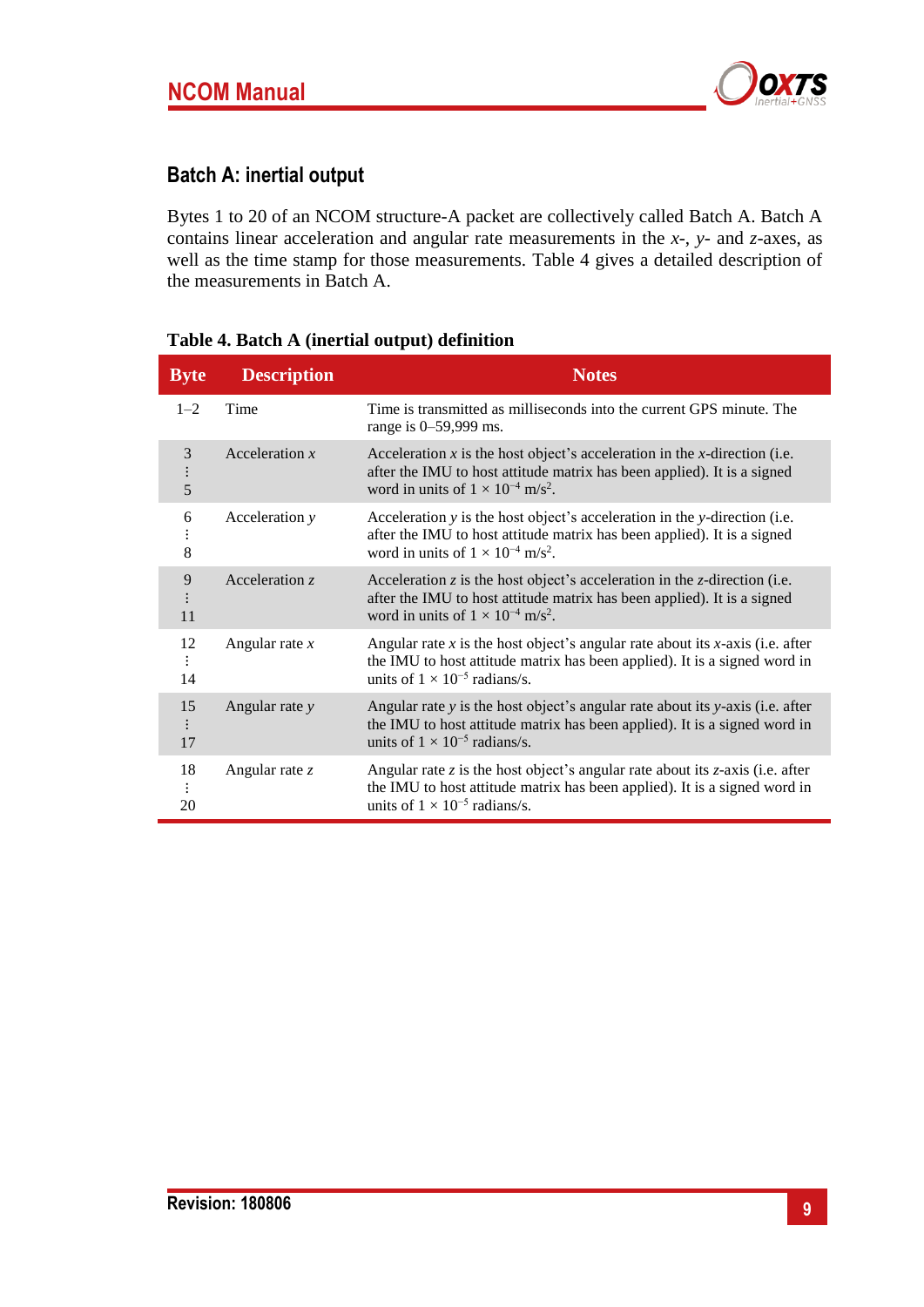

## <span id="page-9-0"></span>**Navigation status byte**

Byte 21 of the NCOM packet is called the navigation status. The value of the navigation status byte is initially used to test the structure of the NCOM packet. If the value of the navigation status byte is  $0, 1, 2, 3, 4, 5, 6, 7, 10, 20, 21$  or  $22$  the packet format is NCOM structure-A, and can be decoded. Any other value indicates the packet should be ignored.

As well as revealing the packet structure, the navigation status byte also describes the state of inertial navigation system (INS) and when the packet was created. In the case of asynchronous NCOM packets, the value of the navigation status byte can be used to identify what triggered the packet. [Table 5](#page-10-0) defines the navigation status values.

For structure-A packets checksum 1 (byte 22), which immediately follows the navigation status byte, allows the measurements in Batch A, and the value of the navigation status byte, to be verified and used without waiting to receive the entire NCOM packet. This is useful in time-critical applications receiving data over RS232 as the inertial measurements can be used to update other solutions with minimal latency.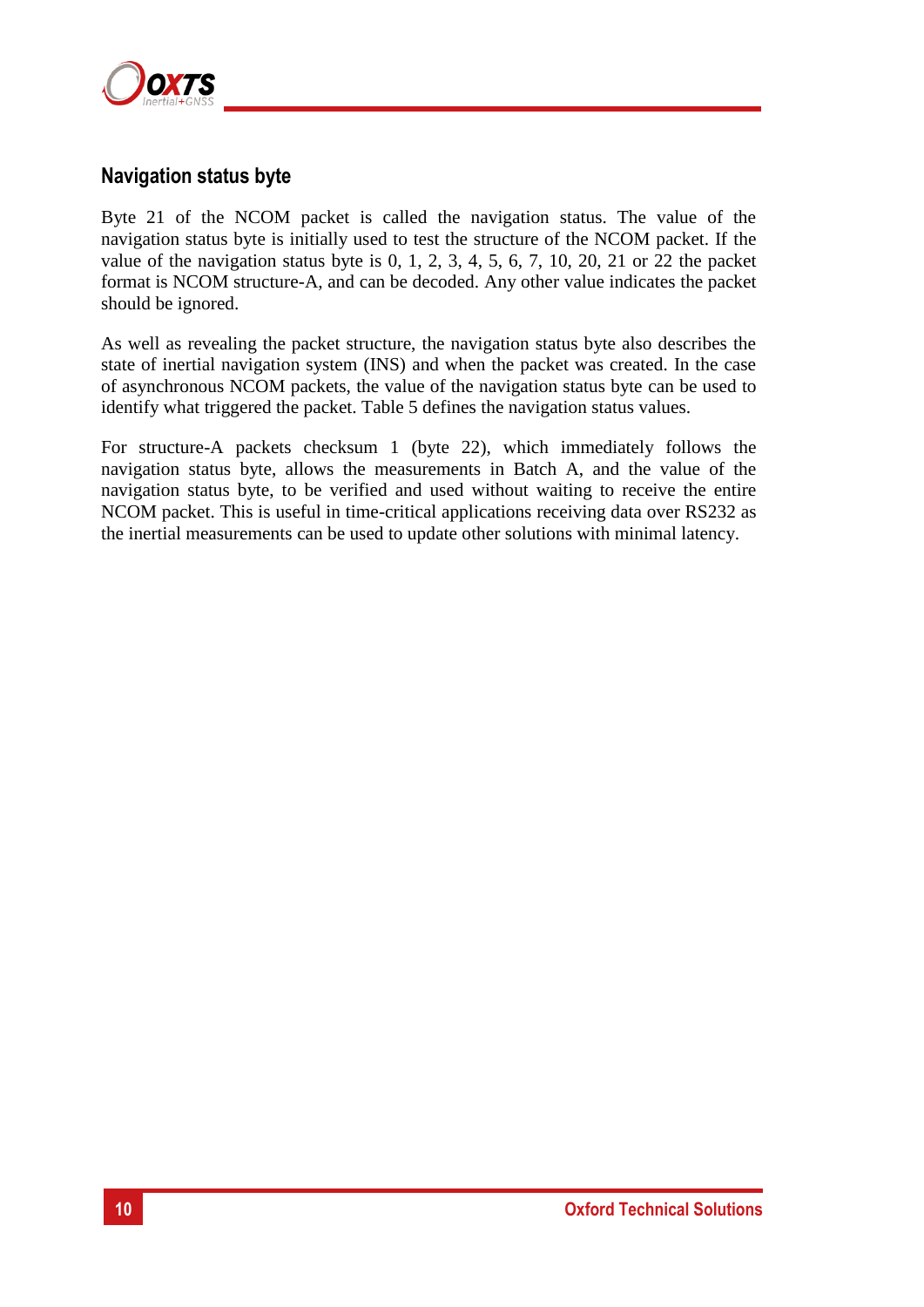

|                | Value Struct. | <b>Description</b>                                                                                                                                                                                                                                                                                                                                                                                                                                                                                                                                                                                                                              |
|----------------|---------------|-------------------------------------------------------------------------------------------------------------------------------------------------------------------------------------------------------------------------------------------------------------------------------------------------------------------------------------------------------------------------------------------------------------------------------------------------------------------------------------------------------------------------------------------------------------------------------------------------------------------------------------------------|
| $\theta$       | A             | All quantities in the packet are invalid.                                                                                                                                                                                                                                                                                                                                                                                                                                                                                                                                                                                                       |
| $\mathbf{1}$   | $\mathbf{A}$  | Raw IMU measurements. These are output at roughly 10 Hz before the system is<br>initialised. They are useful for checking the communication link and verifying the<br>operation of the accelerometers and angular rate sensors in the laboratory. In this<br>mode only the accelerations and angular rates are valid, they are not calibrated or to<br>any specification. The information in the other fields is invalid.                                                                                                                                                                                                                       |
| $\overline{2}$ | A             | Initialising. When GPS time becomes available the system starts the initialisation<br>process. The strapdown navigator and Kalman filter are allocated, but do not yet<br>run. Angular rates and accelerations during this time are output 1 s in arrears. There<br>will be a 1 s pause at the start of initialisation where no output will be made (while<br>the system fills the buffers). The system has to run 1 s in arrears at this time in<br>order to synchronise the GNSS data with the inertial data and perform the<br>initialisation checks.<br>During the initialising mode the time, acceleration and angular rate fields will be |
|                |               | valid. Approximate (very inaccurate) position, velocity and angles may be output.                                                                                                                                                                                                                                                                                                                                                                                                                                                                                                                                                               |
| 3              | $\mathsf{A}$  | Locking. The system will move to locking mode when the conditions for<br>initialising are correct. To initialise, GPS time, position and velocity must be<br>available; roll and pitch must be estimated (assumed approximately zero with the<br>"vehicle level" option); heading must be estimated from forward velocity, dual<br>antenna static initialisation or user command.                                                                                                                                                                                                                                                               |
|                |               | In locking mode the system runs in arrears but catches up by $0.1$ s every 1 s;<br>locking mode lasts 10 s. During locking mode the outputs are not real-time, but all<br>fields are valid.                                                                                                                                                                                                                                                                                                                                                                                                                                                     |
| $\overline{4}$ | $\mathbf{A}$  | Locked. In Locked mode the system is outputting real-time data with the specified<br>latency guaranteed. All fields are valid.                                                                                                                                                                                                                                                                                                                                                                                                                                                                                                                  |
| 5              | $\mathbf{A}$  | Reserved for "unlocked" navigation output. Do not use any values from this<br>message.                                                                                                                                                                                                                                                                                                                                                                                                                                                                                                                                                          |
| 6              | A             | Expired firmware: this is output if the firmware is time limited and the expiry time<br>has passed.                                                                                                                                                                                                                                                                                                                                                                                                                                                                                                                                             |
| $\overline{7}$ | $\mathbf{A}$  | Blocked firmware: this is output if the firmware has been blocked (by password<br>protection).                                                                                                                                                                                                                                                                                                                                                                                                                                                                                                                                                  |
| 10             | A             | Status only. Only the Batch S part of the message (Bytes 63-70) should be<br>decoded. This is used at the start of some logged NCOM files in order to save a<br>complete set of status messages before the real data begins.                                                                                                                                                                                                                                                                                                                                                                                                                    |
| 11             | B             | Internal Use. Do not use any values from this message.                                                                                                                                                                                                                                                                                                                                                                                                                                                                                                                                                                                          |
| 20             | $\mathbf{A}$  | Trigger packet while "initialising" (see Navigation status 2 for more details). The<br>Status channel (byte 62) will have a value of 24 (falling trigger), 43 (rising trigger),<br>65 (output trigger), 79 (falling trigger 2), 80 (rising trigger 2) or 81 (output trigger<br>2), depending on what triggers the packet.<br>This packet is generated following a short variable delay (less than 0.02 s) after the<br>corresponding navigation data output. The Time output is that of the trigger event.                                                                                                                                      |
| 21             | $\mathbf{A}$  | Trigger packet while "locking" (see Navigation status 3 for more details). The<br>Status channel (byte 62) will have a value of 24 (falling trigger), 43 (rising trigger),<br>65 (output trigger), 79 (falling trigger 2), 80 (rising trigger 2) or 81 (output trigger                                                                                                                                                                                                                                                                                                                                                                          |

## <span id="page-10-0"></span>**Table 5. Navigation status (byte 21) definitions**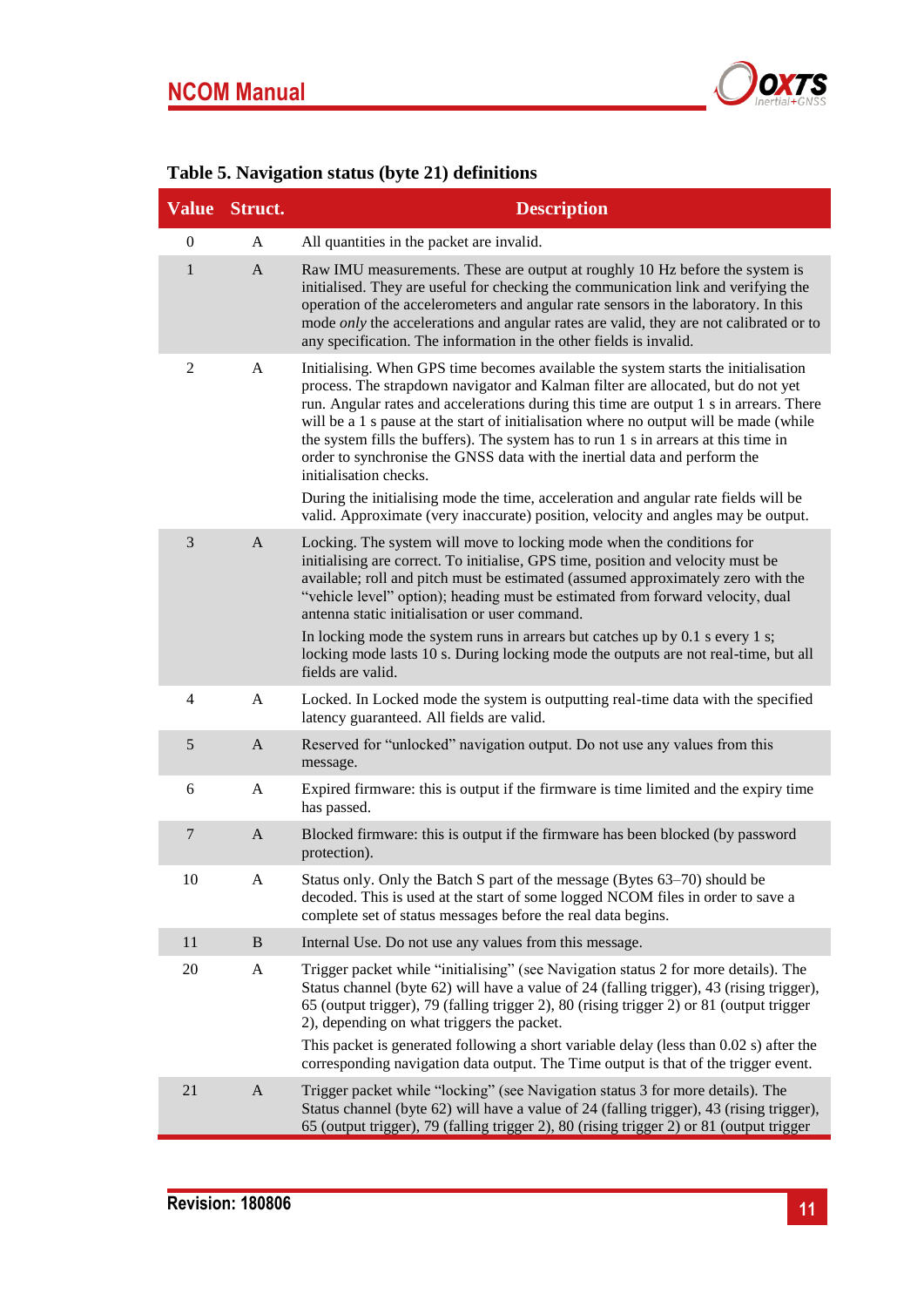

|               |   | 2), depending on what triggers the packet.<br>This packet is generated following a short variable delay (less than 0.02 s) after the<br>corresponding navigation data output. The Time output is that of the trigger event.                                                                                         |
|---------------|---|---------------------------------------------------------------------------------------------------------------------------------------------------------------------------------------------------------------------------------------------------------------------------------------------------------------------|
| 22            | A | Trigger packet while "locked" (see Navigation status 4 for more details). The<br>Status channel (byte 62) will have a value of 24 (falling trigger), 43 (rising trigger),<br>65 (output trigger), 79 (falling trigger 2), 80 (rising trigger 2) or 81 (output trigger<br>2), depending on what triggers the packet. |
|               |   | This packet is generated following a short variable delay (less than 0.02 s) after the<br>corresponding navigation data output. The Time output is that of the trigger event.<br>The latency of the trigger output is variable (by up to $0.02$ s) due to the short<br>variable delay.                              |
| <b>Others</b> | A | Reserved: ignore any outputs which have reserved Navigation status values.                                                                                                                                                                                                                                          |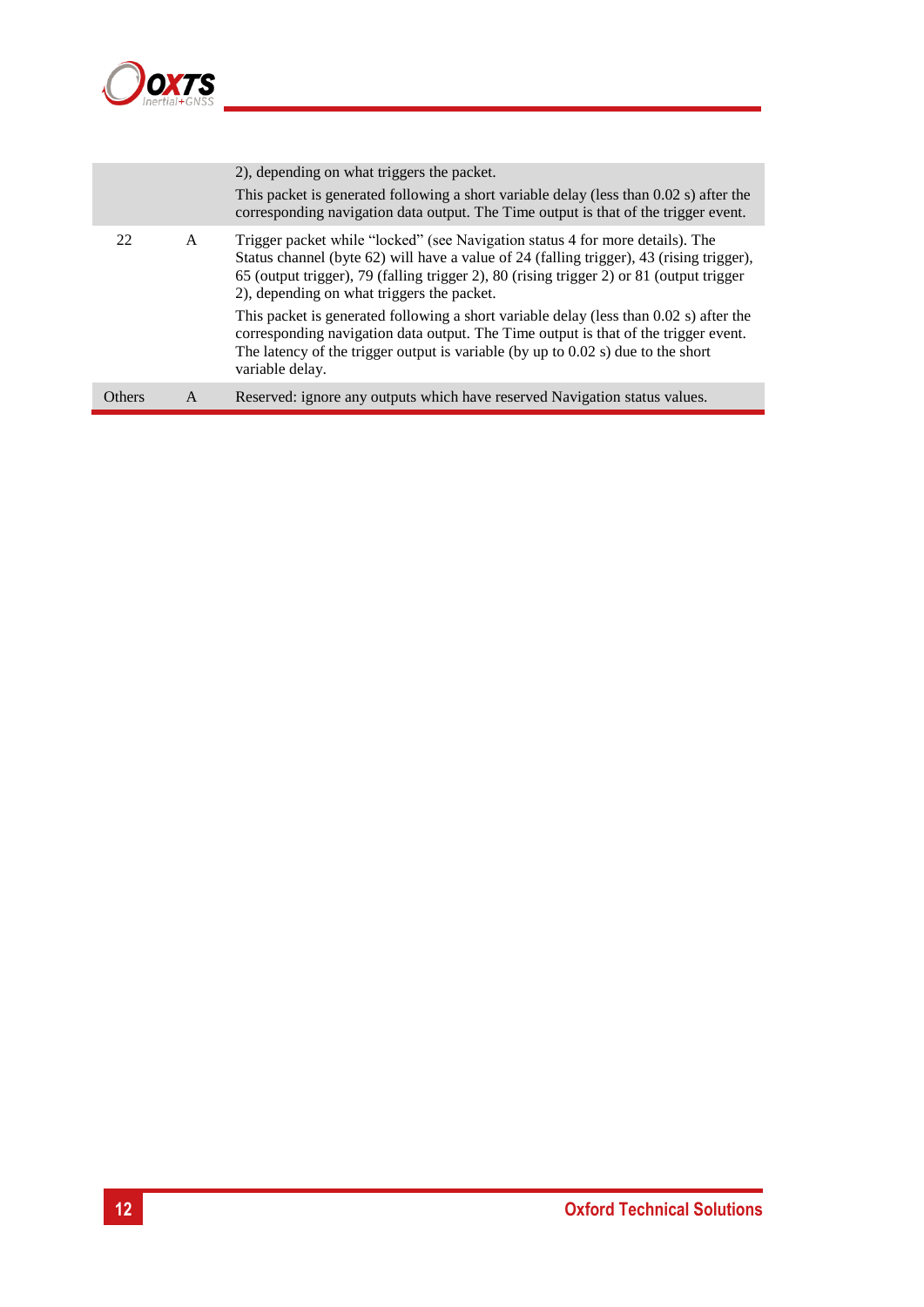

## **Batch B: position, velocity and orientation output**

Bytes 23 to 60 of an NCOM structure-A packet are collectively called Batch B. Batch B contains measurements describing the INS position, velocity and orientation. [Table 4](#page-8-1) gives a detailed description of the measurements in Batch B.

| <b>Byte</b>                | <b>Quantity</b>      | <b>Notes</b>                                                      |
|----------------------------|----------------------|-------------------------------------------------------------------|
| 23<br>$\vdots$<br>30       | Latitude             | The Latitude of the INS. It is a double in units of radians.      |
| 31<br>$\vdots$<br>38       | Longitude            | Longitude of the INS. It is a double in units of radians.         |
| 39<br>$\ddot{\cdot}$<br>42 | Altitude             | Altitude of the INS. It is a float in units of metres.            |
| 43<br>45                   | North Velocity       | North velocity in units of $1 \times 10^{-4}$ m/s.                |
| 46<br>48                   | <b>East Velocity</b> | East velocity in units of $1\times10^{-4}$ m/s.                   |
| 49<br>51                   | Down Velocity        | Down velocity in units of $1 \times 10^{-4}$ m/s.                 |
| 52<br>54                   | Heading              | Heading in units of $1 \times 10^{-6}$ radians. Range $\pm \pi$ . |
| 55<br>57                   | Pitch                | Pitch in units of $1 \times 10^{-6}$ radians. Range $\pm \pi/2$ . |
| 58<br>60                   | Roll                 | Roll in units of $1 \times 10^{-6}$ radians. Range $\pm \pi$ .    |

## <span id="page-12-0"></span>**Table 6. Batch B (position, velocity and orientation output) definition**

For structure-A packets, checksum 2 (byte 61) that immediately follows the Batch B data, allows the measurements in Batch B to be verified and used without waiting to receive the entire NCOM packet. For a medium-latency output the full navigation solution is available. Only low-rate information is transmitted next. Note that checksum 2 is a continuation of checksum 1, that is, checksum 2 checks the entirety of the packet up to byte 60.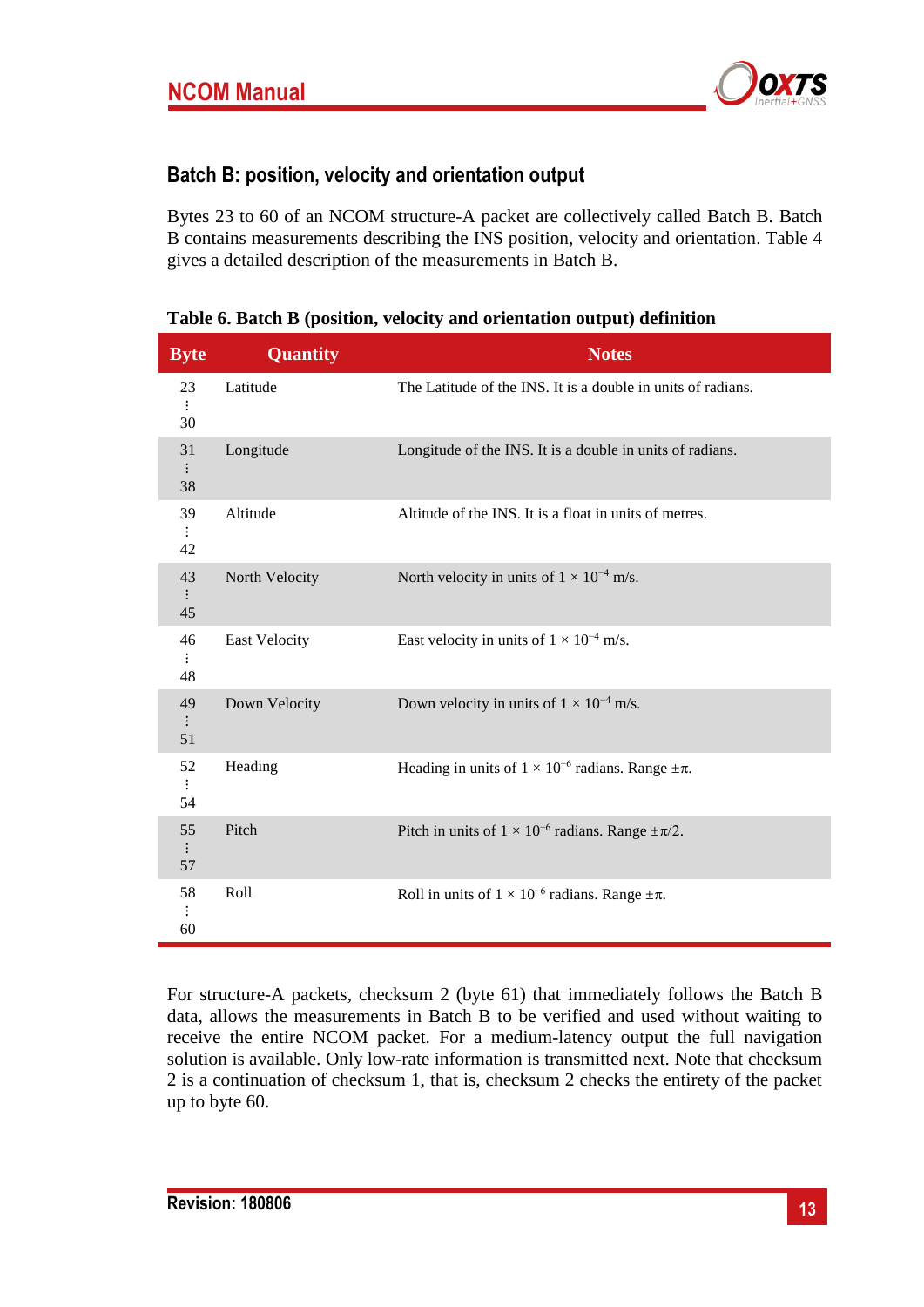

## **Status channel byte**

Byte 62 of an NCOM structure-A packet is referred to as the status channel byte. The value of this byte is used to identify the status messages contained within Batch S. There are so many status messages it is impossible to transmit them all in a single NCOM packet. So instead, the status messages are split into a number of groups called channels, made up of 8 bytes each—and one channel is inserted into each NCOM packet.

The value of the status channel byte defines which status message channel is contained within Batch S of a particular NCOM packet. [Table 7](#page-14-0) list the status channel values.

It is important to note that the value of the status channel byte does not increase incrementally. This is because some status channels are more important than others, and need to be transmitted more often. It is also important to note that the channel transmission order may change between software versions. However, the channel transmission list will repeat approximately once every 200 NCOM structure-A packets.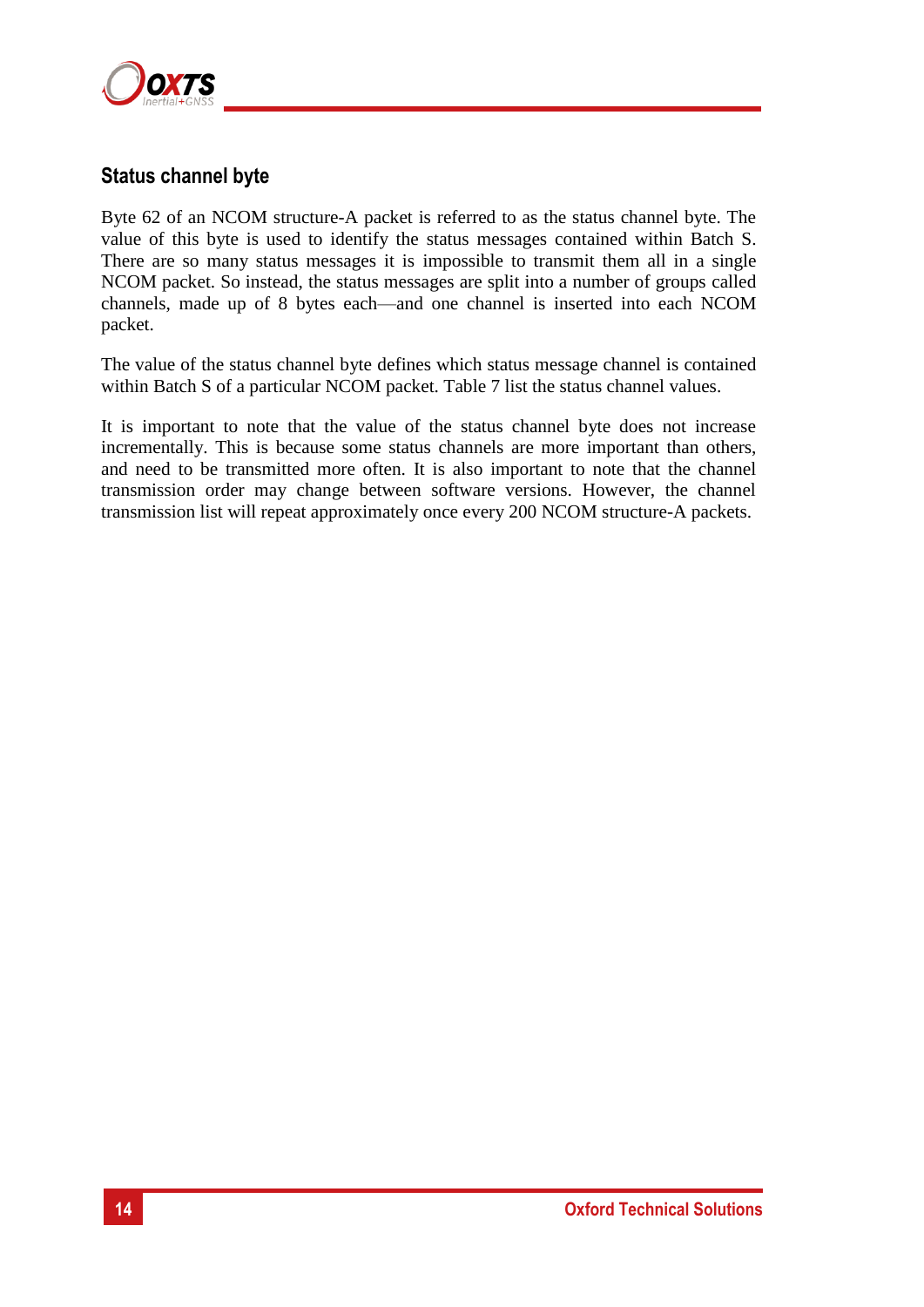

| <b>Value</b>   | <b>Status channel information within Batch S</b>                                     | <b>See</b> |
|----------------|--------------------------------------------------------------------------------------|------------|
| $\overline{0}$ | Full time, number of satellites, position mode, velocity mode, dual<br>antenna mode. | Table 8    |
| $\mathbf{1}$   | Kalman filter innovations set 1 (position, velocity, attitude).                      | Table 10   |
| 2              | Internal information about primary GNSS receiver.                                    | Table 11   |
| 3              | Position accuracy.                                                                   | Table 12   |
| $\overline{4}$ | Velocity accuracy.                                                                   | Table 13   |
| 5              | Orientation accuracy.                                                                | Table 15   |
| 6              | Gyro bias.                                                                           | Table 16   |
| $\overline{7}$ | Accelerometer bias.                                                                  | Table 17   |
| 8              | Gyro scale factor.                                                                   | Table 18   |
| 9              | Gyro bias accuracy.                                                                  | Table 19   |
| 10             | Accelerometer bias accuracy.                                                         | Table 20   |
| 11             | Gyro scale factor accuracy.                                                          | Table 21   |
| 12             | Position estimate of the primary GNSS antenna.                                       | Table 22   |
| 13             | Orientation estimate of dual antenna systems.                                        | Table 23   |
| 14             | Position accuracy of the primary GNSS antenna.                                       | Table 24   |
| 15             | Orientation accuracy of the dual antenna systems.                                    | Table 25   |
| 16             | INS to host object rotation.                                                         | Table 26   |
| 17             | Internal information about secondary GNSS receiver.                                  | Table 27   |
| 18             | Internal information about inertial measurement unit (IMU).                          | Table 28   |
| 19             | INS software version.                                                                | Table 29   |
| 20             | Differential correction information.                                                 | Table 30   |
| 21             | Disk space, size of current internal log file.                                       | Table 31   |
| 22             | Internal information on timing of real-time processing.                              | Table 32   |
| 23             | System up-time, number of consecutive GNSS rejections.                               | Table 33   |
| 24             | Asynchronous packet triggered by falling edge of event input.                        | Table 34   |
| 25             | Reserved.                                                                            |            |
| 26             | Output displacement lever arm.                                                       | Table 35   |
| 27             | Internal information about dual antenna ambiguity searches.                          | Table 36   |
| 28             | Internal information about dual antenna ambiguity searches.                          | Table 37   |
| 29             | Initial settings defined with NAVconfig.                                             | Table 38   |
| 30             | Operating system and script version information.                                     | Table 39   |
| 31             | Hardware configuration information.                                                  |            |
| 32             | Kalman filter innovations set 2.                                                     | Table 40   |

# <span id="page-14-0"></span>**Table 7. Status channel (byte 62) definitions**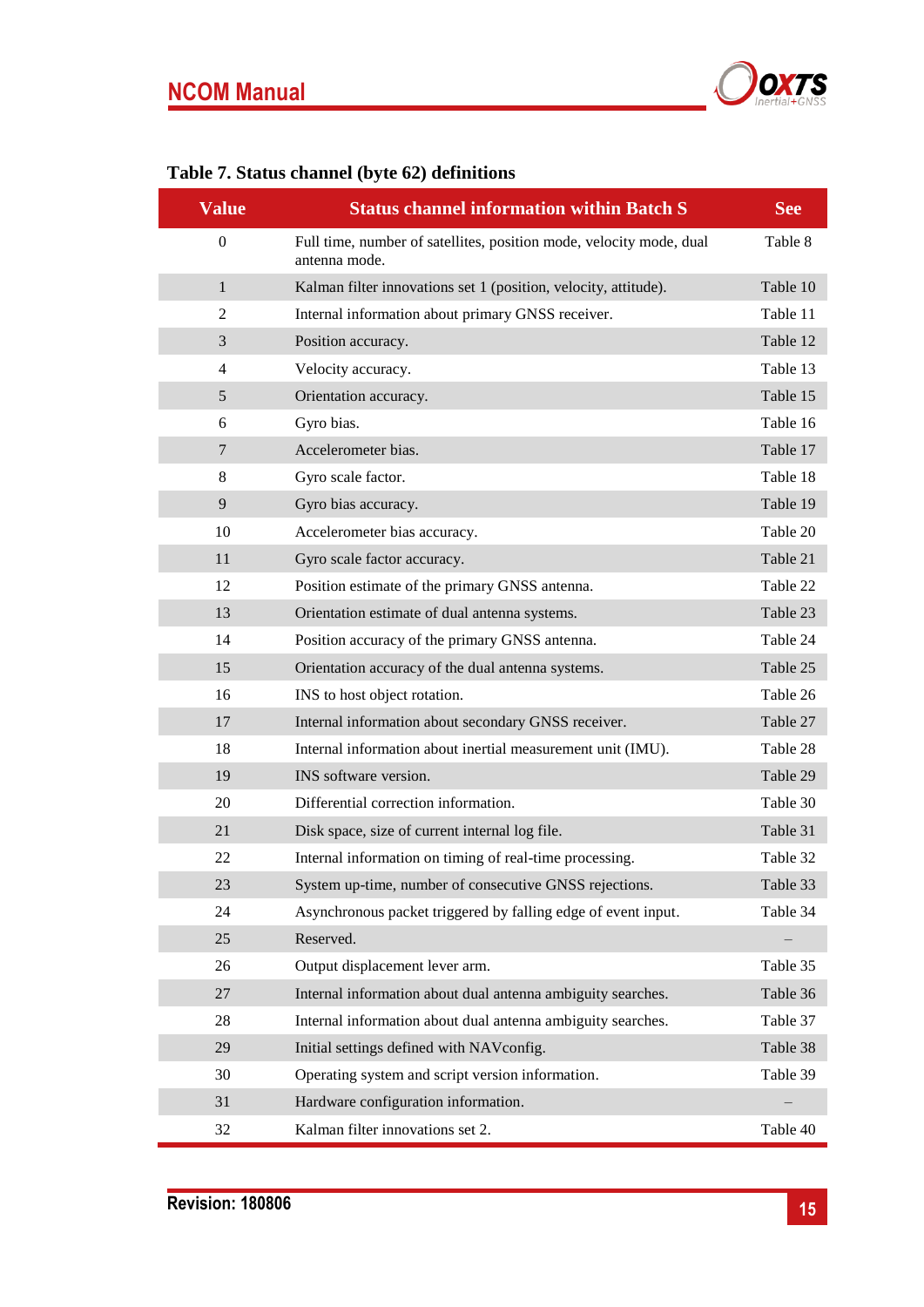

| 33 | Zero velocity lever arm.                                        | Table 41 |
|----|-----------------------------------------------------------------|----------|
| 34 | Zero velocity lever arm accuracy.                               | Table 42 |
| 35 | Lateral advanced slip lever arm.                                | Table 43 |
| 36 | Lateral advanced slip lever arm accuracy.                       | Table 44 |
| 37 | Heading misalignment angle.                                     | Table 45 |
| 38 | Zero velocity option settings, third serial output mode         |          |
| 39 | Lateral advanced slip option settings.                          |          |
| 40 | NCOM version ID.                                                | Table 46 |
| 41 | Output baud rates.                                              | Table 47 |
| 42 | Heading lock options.                                           | Table 48 |
| 43 | Asynchronous packet triggered by rising edge of event input.    | Table 34 |
| 44 | Wheel speed configuration.                                      | Table 51 |
| 45 | Wheel speed counts.                                             | Table 52 |
| 46 | Wheel speed lever arm.                                          | Table 53 |
| 47 | Wheel speed lever arm accuracy.                                 | Table 54 |
| 48 | Undulation, dilution of precision (DOP) of GPS.                 | Table 55 |
| 49 | OmniSTAR tracking information.                                  | Table 56 |
| 50 | Information sent to the command decoder.                        | Table 57 |
| 51 | Additional slip point 1 lever arm.                              | Table 58 |
| 52 | Additional slip point 2 lever arm.                              | Table 58 |
| 53 | Additional slip point 3 lever arm.                              | Table 58 |
| 54 | Additional slip point 4 lever arm.                              | Table 58 |
| 55 | Information about the primary GNSS receiver.                    | Table 59 |
| 56 | Information about the secondary GNSS receiver.                  | Table 59 |
| 57 | Position estimate of the primary GNSS antenna (extended range). | Table 60 |
| 58 | Vehicle to output frame rotation.                               | Table 61 |
| 59 | IMU decoding status.                                            | Table 62 |
| 60 | Definition of the surface angles.                               | Table 63 |
| 61 | Internal information about external GNSS receiver.              | Table 64 |
| 62 | Information about the external GNSS receiver.                   | Table 59 |
| 63 | Angular acceleration filter settings.                           |          |
| 64 | Hardware information and external GNSS receiver configuration.  | Table 65 |
| 65 | Asynchronous packet triggered by camera/distance output.        | Table 34 |
| 66 | Extended local co-ordinate definition, latitude and longitude.  | Table 66 |
| 67 | Extended local co-ordinate definition, altitude and heading.    | Table 67 |
| 68 | Additional slip point 5 lever arm.                              | Table 58 |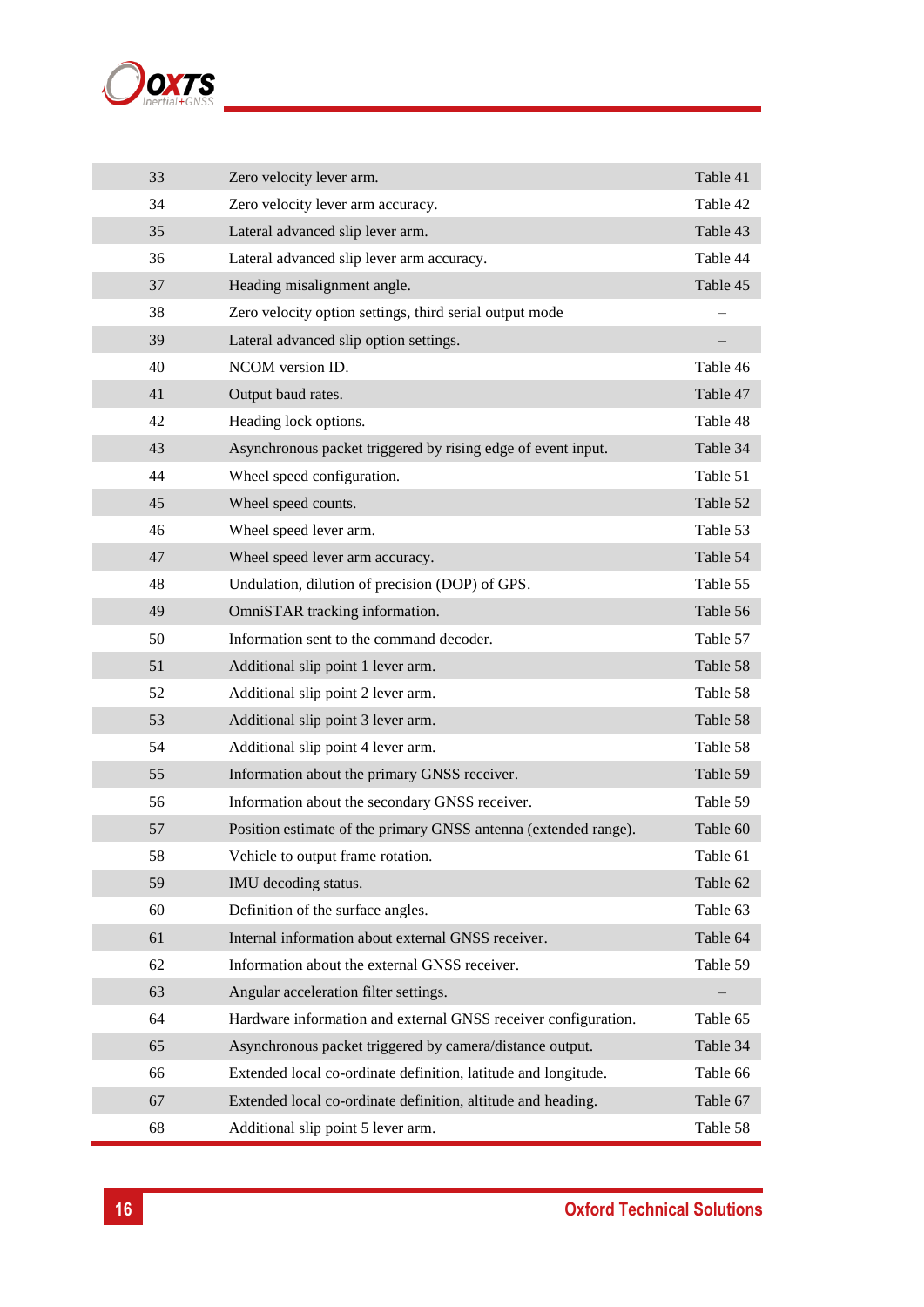# **NCOM Manual**



| 69                   | Additional slip point 6 lever arm.                                                 | Table 58 |
|----------------------|------------------------------------------------------------------------------------|----------|
| 70                   | Additional slip point 7 lever arm.                                                 | Table 58 |
| 71                   | Additional slip point 8 lever arm.                                                 | Table 58 |
| 72                   | Status information.                                                                | Table 68 |
| 73                   | Status information.                                                                | Table 69 |
| 74                   | Linear acceleration filter settings.                                               |          |
| 75                   | Miscellaneous.                                                                     | Table 70 |
| 76                   | Internal information about differential corrections.                               | Table 71 |
| 77                   | Differential correction configuration.                                             | Table 72 |
| 78                   | CAN bus status information.                                                        |          |
|                      |                                                                                    | Table 73 |
| 79                   | Asynchronous packet triggered by falling edge of event input 2 (for<br>xNAV only). | Table 34 |
| 80                   | Asynchronous packet triggered by rising edge of event input 2 (for<br>xNAV only).  | Table 34 |
| 81                   | Asynchronous packet triggered by camera/distance output 2 (for xNAV<br>only).      | Table 34 |
| 82                   | Hardware configuration information (for xNAV only).                                |          |
| 83                   | Status information (for xNAV only)                                                 |          |
| 84                   | Status information (for xNAV only)                                                 |          |
| 85<br>$\vdots$<br>87 | Reserved for future use (for xNAV only).                                           |          |
| 88                   | Kalman filter innovations set 3.                                                   | Table 74 |
| 89                   | Vertical advanced slip lever arm.                                                  | Table 75 |
| 90                   | Vertical advanced slip lever arm accuracy.                                         | Table 76 |
| 91                   | Pitch misalignment angle.                                                          | Table 77 |
| 92                   | Vertical advanced slip option settings.                                            |          |
| 93<br>255            | Reserved for future use.                                                           |          |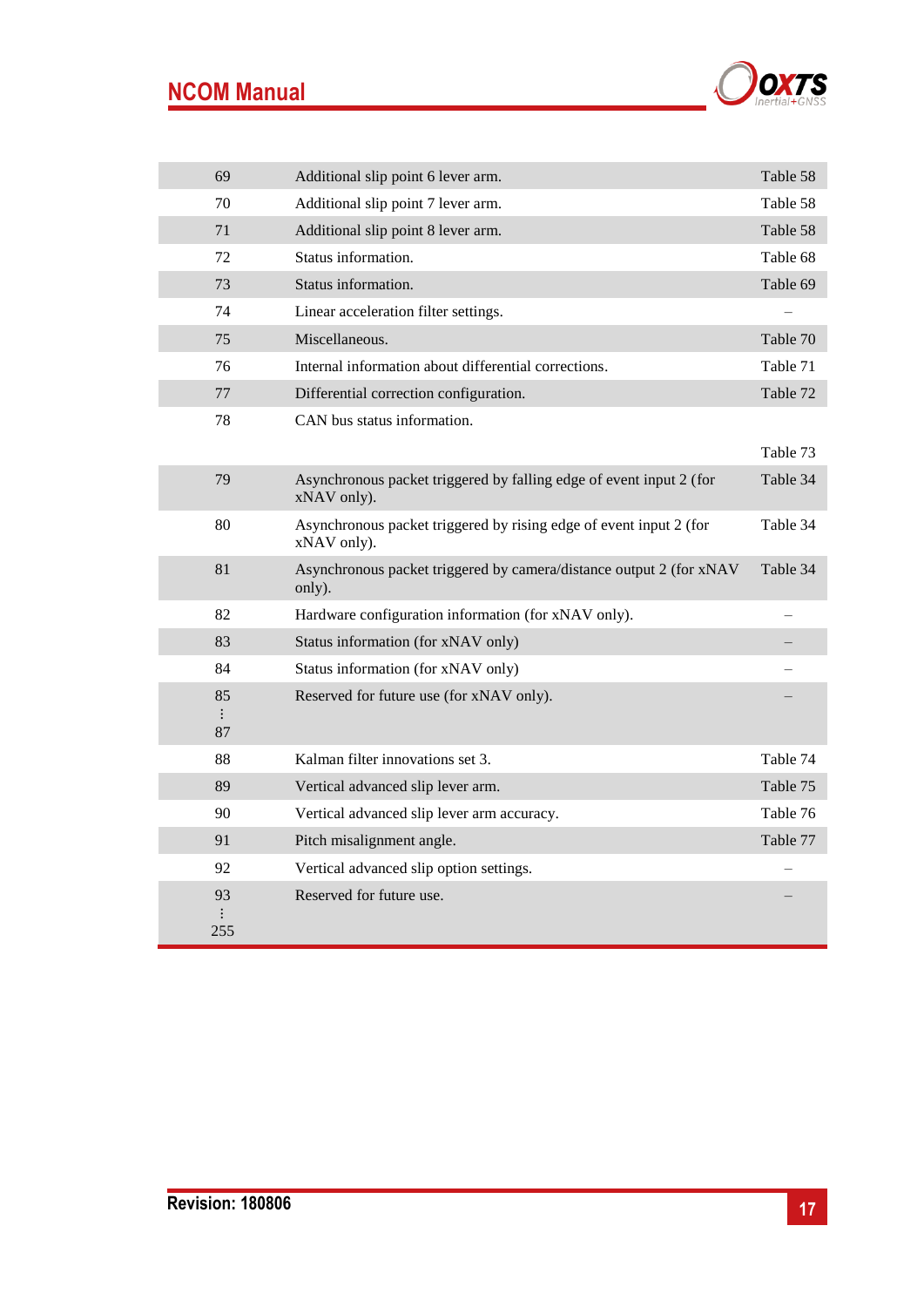

## **Batch S: status channel definitions**

Bytes 63 to 70 of an NCOM structure-A packet are collectively called Batch S. Batch S contains status channel information from the INS. The information transmitted in Batch S is defined by the value of the status channel byte, which defines the structure of each status channel and the information it contains.

Some fields within status channels have special bits or values that denote 'invalid'. The invalid values or the validity bits are noted in each table.

| <b>Byte</b>         | <b>Format</b> | <b>Definition</b>                                                              | <b>Invalid when</b> |
|---------------------|---------------|--------------------------------------------------------------------------------|---------------------|
| $\overline{0}$<br>3 | Long          | Time in minutes since GPS began (midnight, 6 <sup>th</sup> )<br>January 1980). | Value $< 1000$      |
| $\overline{4}$      | UByte         | Number of GPS satellites tracked by the main GNSS<br>receiver.                 | Value $= 255$       |
| 5                   | UByte         | Position mode of main GNSS.                                                    | Value $= 255$       |
| 6                   | UByte         | Velocity mode of main GNSS.                                                    | Value = $255$       |
|                     | UByte         | Orientation mode of dual antenna systems.                                      | Value = $255$       |

#### <span id="page-17-0"></span>**Table 8. Status information, Channel 0**

Note: For definitions of position, velocity and orientation modes see [Table 9.](#page-18-0)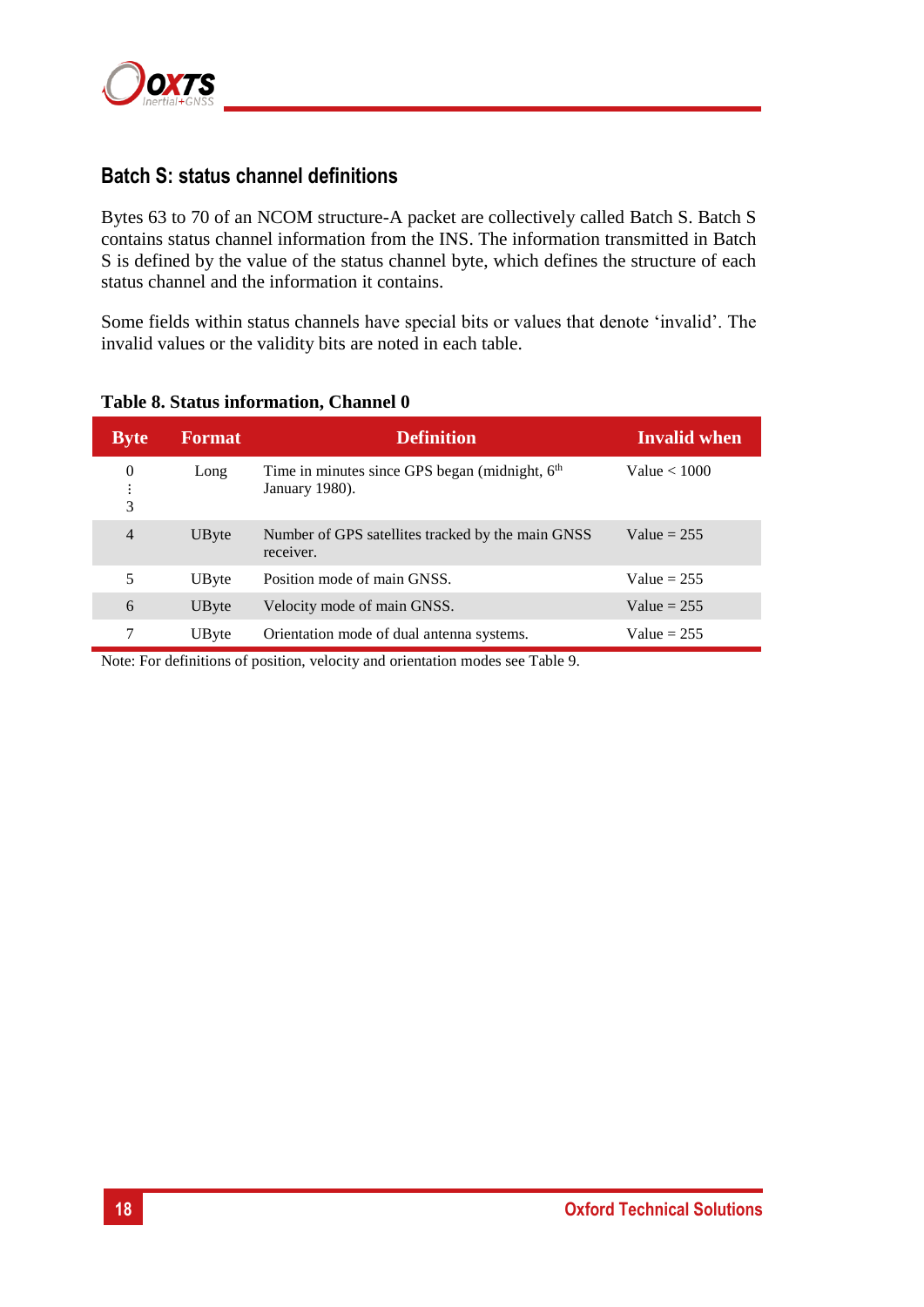

## <span id="page-18-0"></span>**Table 9. Definitions of position mode, velocity mode and orientation mode**

| <b>Value</b>     | <b>Name</b>                | <b>Definition</b>                                                                                               |
|------------------|----------------------------|-----------------------------------------------------------------------------------------------------------------|
| $\boldsymbol{0}$ | None                       | The GPS is not able to make this measurement.                                                                   |
| $\mathbf{1}$     | Search                     | The GPS system is solving ambiguities and searching for a valid solution.                                       |
| 2                | Doppler                    | The GPS measurement is based on a Doppler measurement.                                                          |
| 3                | <b>SPS</b>                 | Standard Positioning Service, the GPS measurement has no additional<br>external corrections.                    |
| $\overline{4}$   | Differential               | The GPS measurement used pseudo-range differential corrections.                                                 |
| 5                | <b>RTK Float</b>           | The GPS measurement used L1 carrier-phase differential corrections to<br>give a floating ambiguity solution.    |
| 6                | <b>RTK</b> Integer         | The GPS measurement used L1/L2 carrier-phase differential corrections<br>to give an integer ambiguity solution. |
| $\overline{7}$   | <b>WAAS</b>                | The GPS measurement used SBAS corrections.                                                                      |
| 8                | OmniSTAR                   | The GPS measurement used OmniSTAR VBS corrections.                                                              |
| 9                | OmniSTAR HP                | The GPS measurement used OmniSTAR HP corrections.                                                               |
| 10               | No data                    | No Data.                                                                                                        |
| 11               | <b>Blanked</b>             | Blanked.                                                                                                        |
| 12               | Doppler (PP)               | Doppler GPS measurement post-processed.                                                                         |
| 13               | SPS (PP)                   | SPS GPS measurement post-processed.                                                                             |
| 14               | Differential (PP)          | Differential GPS measurement post-processed.                                                                    |
| 15               | <b>RTK Float (PP)</b>      | RTK Float GPS measurement post-processed.                                                                       |
| 16               | <b>RTK</b> Integer<br>(PP) | RTK Integer GPS measurement post-processed.                                                                     |
| 17               | OmniSTAR XP                | The GPS measurement used OmniSTAR XP corrections.                                                               |
| 18               | <b>CDGPS</b>               | The GPS measurement used real time Canada wide DGPS service.                                                    |
| 19               | Not recognised             | Not recognised.                                                                                                 |
| 20               | gxDoppler                  | Computed by combining raw Doppler measurements.                                                                 |
| 21               | gxSPS                      | Computed by combining raw pseudo-range measurements.                                                            |
| 22               | gxDifferential             | Computed by combining raw pseudo-range measurements and<br>differential corrections.                            |
| 23               | gxFloat                    | Computed by combining raw pseudo-range and L1 carrier-phase<br>measurements and differential corrections.       |
| 24               | gxInteger                  | Computed by combining raw pseudo-range and L1/L2 carrier-phase<br>measurements and differential corrections.    |
| 25               | ixDoppler                  | Single-satellite updates from raw Doppler measurements.                                                         |
| 26               | ixSPS                      | Single-satellite updates from raw pseudo-range measurements.                                                    |
| 27               | ixDifferential             | Single-satellite updates from raw pseudo-range measurements and<br>differential corrections.                    |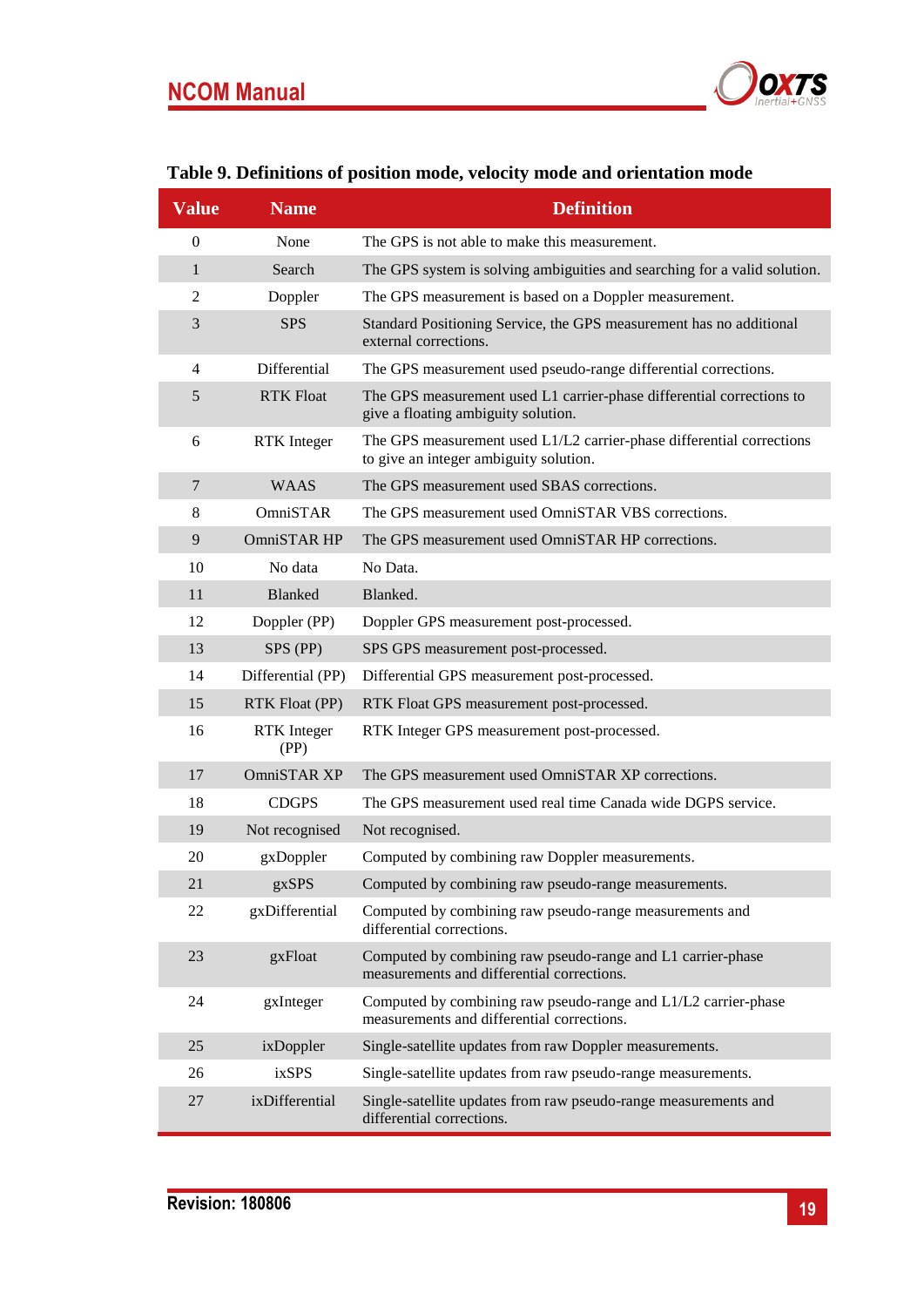

| 28                    | ixFloat        | Single-satellite updates from raw pseudo-range and L1 carrier-phase<br>measurements and differential corrections.    |
|-----------------------|----------------|----------------------------------------------------------------------------------------------------------------------|
| 29                    | ixInteger      | Single-satellite updates from raw pseudo-range and L1/L2 carrier-phase<br>measurements and differential corrections. |
| 30                    | PPP converging | Converging PPP (Precise Point Positioning) from global PPP corrections.                                              |
| 31                    | <b>PPP</b>     | Converged PPP (Precise Point Positioning) from global PPP corrections.                                               |
| 32                    | Unknown        | Unknown.                                                                                                             |
| 33<br>$\vdots$<br>255 |                | Reserved.                                                                                                            |

#### <span id="page-19-0"></span>**Table 10. Status information, Channel 1**

| <b>Byte</b>    | <b>Format</b> | <b>Definition</b>                        | <b>Valid when</b>   |
|----------------|---------------|------------------------------------------|---------------------|
| $\theta$       | <b>Byte</b>   | Bits $1-7$ : Position x innovation       | Bit $0 = 1$         |
| 1              | <b>Byte</b>   | Bits $1-7$ : Position y innovation       | $\text{Bit } 0 = 1$ |
| 2              | Byte          | Bits $1-7$ : Position z innovation       | $\text{Bit } 0 = 1$ |
| 3              | <b>Byte</b>   | Bits $1-7$ : Velocity x innovation       | Bit $0 = 1$         |
| $\overline{4}$ | Byte          | Bits $1-7$ : Velocity y innovation       | Bit $0 = 1$         |
| 5              | <b>Byte</b>   | Bits $1-7$ : Velocity z innovation       | Bit $0=1$           |
| 6              | <b>Byte</b>   | Bits 1–7: Orientation pitch innovation   | Bit $0 = 1$         |
| 7              | <b>Byte</b>   | Bits 1-7: Orientation heading innovation | Bit $0=1$           |

Note: The innovations are always expressed as a proportion of the current accuracy. Units are  $0.1 \sigma$ . As a general rule, innovations below 1.0 $\sigma$  are good; innovations above 1.0 $\sigma$  are poor. Usually it is best to filter the square of the innovations and display the square root of the filtered value.

Note 2: If the orientation pitch innovation and/or the orientation heading innovation are always much higher than 1.0  $\sigma$  then it is likely that the system or the antennas have changed orientation in the vehicle. (Or the environment is too poor to use the dual antenna system).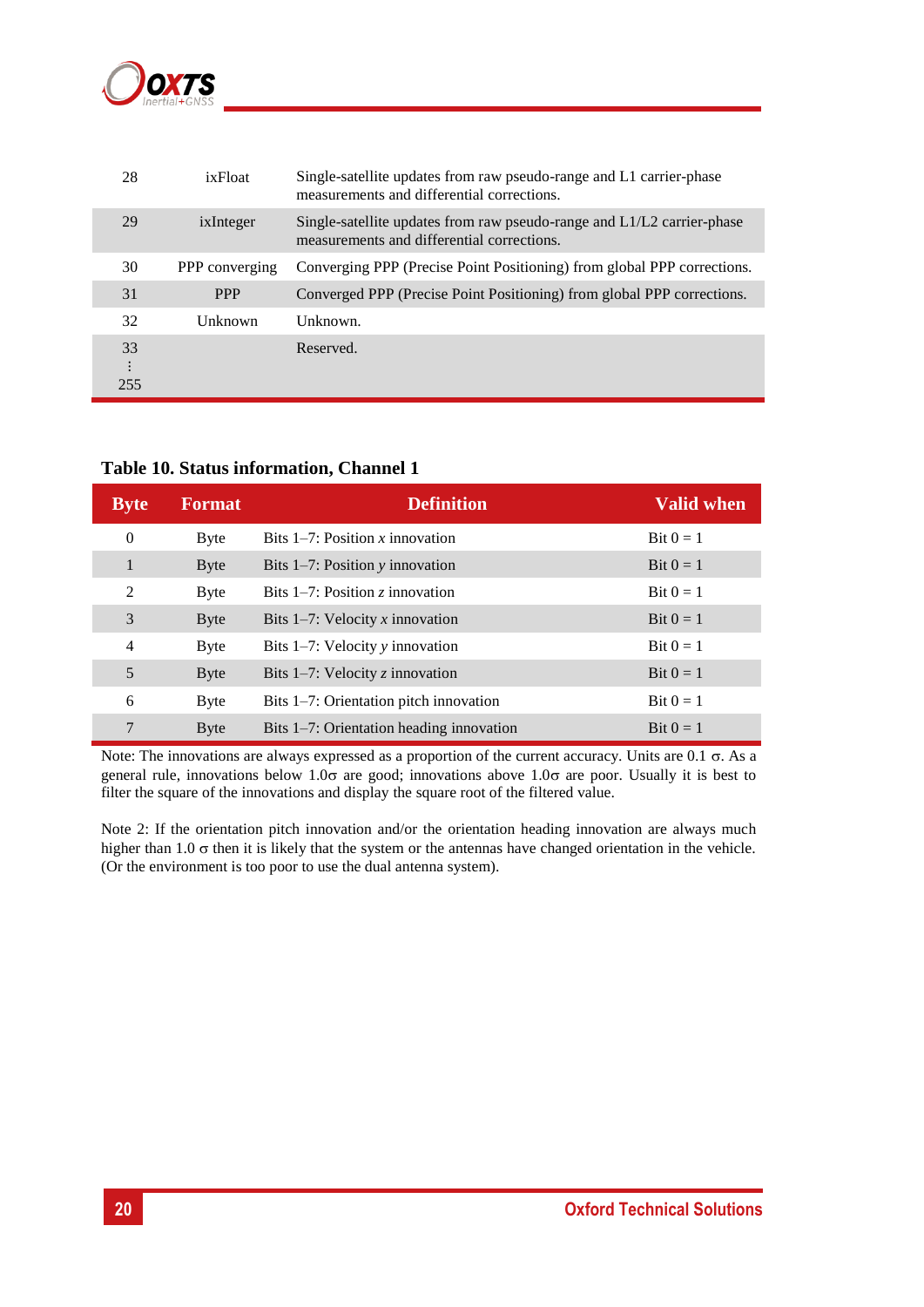

<span id="page-20-0"></span>

| Byte    | <b>Format</b> | <b>Definition</b>                                                                                                                                   | <b>Valid when</b> |
|---------|---------------|-----------------------------------------------------------------------------------------------------------------------------------------------------|-------------------|
| $0 - 1$ | <b>UShort</b> | Characters received from the primary GNSS receiver by<br>the navigation computer.                                                                   |                   |
| $2 - 3$ | <b>UShort</b> | Packets received from the primary GNSS receiver by the<br>navigation computer.                                                                      |                   |
| $4 - 5$ | <b>UShort</b> | Characters received from the primary GNSS receiver by<br>the navigation computer, but not understood by the<br>decoder.                             |                   |
| $6 - 7$ | <b>UShort</b> | Packets received from the primary GNSS receiver by the<br>navigation computer that could not be used to update the<br>Kalman filter (e.g. too old). |                   |

Note: These counters are cyclic and will wrap when they exceed the limit of the format used.

## <span id="page-20-1"></span>**Table 12. Status information, Channel 3**

| <b>Byte</b> | <b>Format</b> | <b>Definition</b>                    | <b>Valid when</b>  |
|-------------|---------------|--------------------------------------|--------------------|
| $0 - 1$     | <b>UShort</b> | North position accuracy              | Age < 150          |
| $2 - 3$     | <b>UShort</b> | East position accuracy               | Age < 150          |
| $4 - 5$     | <b>UShort</b> | Down position accuracy               | Age < 150          |
| 6           | UByte         | Age                                  |                    |
|             | UByte         | ABD robot UMAC interface status byte | Value $\neq 0$ xFF |

Note: The units of the position accuracies are 1 mm.

#### **Table 13. Status information, Channel 4**

| <b>Byte</b> | <b>Format</b> | <b>Definition</b>                            | <b>Valid when</b> |
|-------------|---------------|----------------------------------------------|-------------------|
| $0 - 1$     | <b>UShort</b> | North velocity accuracy                      | Age < 150         |
| $2 - 3$     | UShort.       | East velocity accuracy                       | Age < 150         |
| $4 - 5$     | <b>UShort</b> | Down velocity accuracy                       | Age < 150         |
| 6           | UByte         | Age                                          |                   |
|             | UByte         | Processing method used by Blended (Table 14) |                   |

Note: The units of the velocity accuracies are 1 mm/s.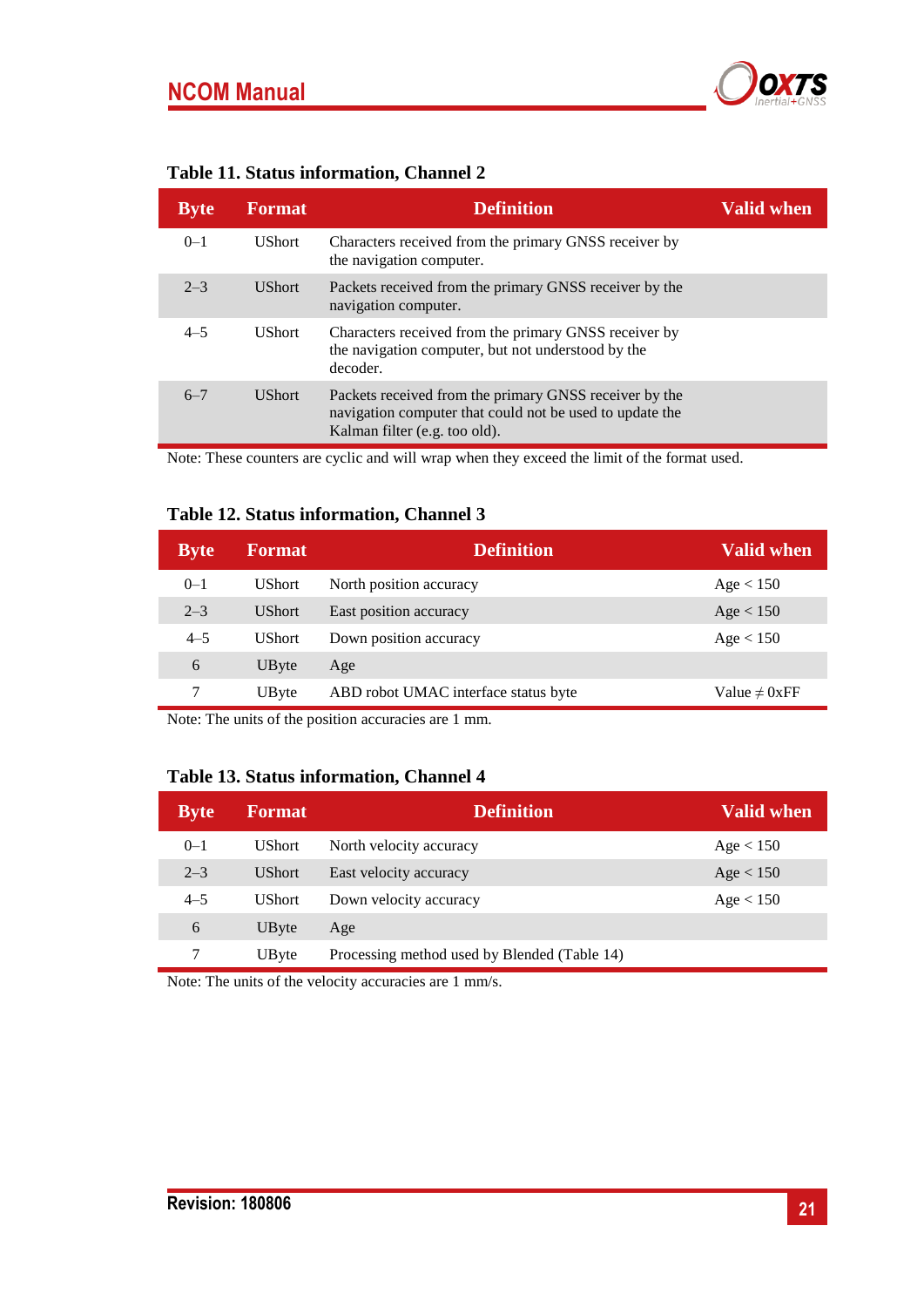

| <b>Value</b>   | <b>Name</b>              | <b>Definition</b>                                                       |
|----------------|--------------------------|-------------------------------------------------------------------------|
| $\theta$       | Invalid                  |                                                                         |
| $\mathbf{1}$   | Real-time                | Generated in real-time by firmware                                      |
| 2              | Simulated                | Post-process simulation of real-time blending chronological constraints |
| 3              | Post-process<br>forward  | Post-processed in forward time direction                                |
| $\overline{4}$ | Post-process<br>backward | Post-processed in backward time direction                               |
| 5              | Post-process<br>combined | Post-processed combination of forward and backward processing results   |
| 6              | Unknown                  | Unknown                                                                 |
| 7<br>255       |                          | Reserved                                                                |

## <span id="page-21-1"></span>**Table 14. Definitions of Blended processing methods**

## <span id="page-21-0"></span>**Table 15. Status information, Channel 5**

| <b>Byte</b> | <b>Format</b> | <b>Definition</b> | Valid when |
|-------------|---------------|-------------------|------------|
| $0 - 1$     | <b>UShort</b> | Heading accuracy  | Age < 150  |
| $2 - 3$     | <b>UShort</b> | Pitch accuracy    | Age < 150  |
| $4 - 5$     | <b>UShort</b> | Roll accuracy     | Age < 150  |
| 6           | UByte         | Age               |            |
| 7           |               | Reserved          |            |

Note: The units of the orientation accuracies are  $1 \times 10^{-5}$  radians.

#### **Table 16. Status information, Channel 6**

| <b>Byte</b> | <b>Format</b> | <b>Definition</b>                                                      | <b>Valid when</b> |
|-------------|---------------|------------------------------------------------------------------------|-------------------|
| $0 - 1$     | <b>Short</b>  | Gyro bias $x$                                                          | Age < 150         |
| $2 - 3$     | <b>Short</b>  | Gyro bias $y$                                                          | Age < 150         |
| $4 - 5$     | <b>Short</b>  | Gyro bias $z$                                                          | Age < 150         |
| 6           | UByte         | Age                                                                    |                   |
| 7           | UByte         | Bits 0–3: number of L1 GPS measurements decoded by<br>primary receiver | Value $\neq 0xF$  |
|             |               | Bits 4–7: number of L2 GPS measurements decoded by<br>primary receiver |                   |

Note: The units of the gyro biases are  $5 \times 10^{-6}$  radians/s.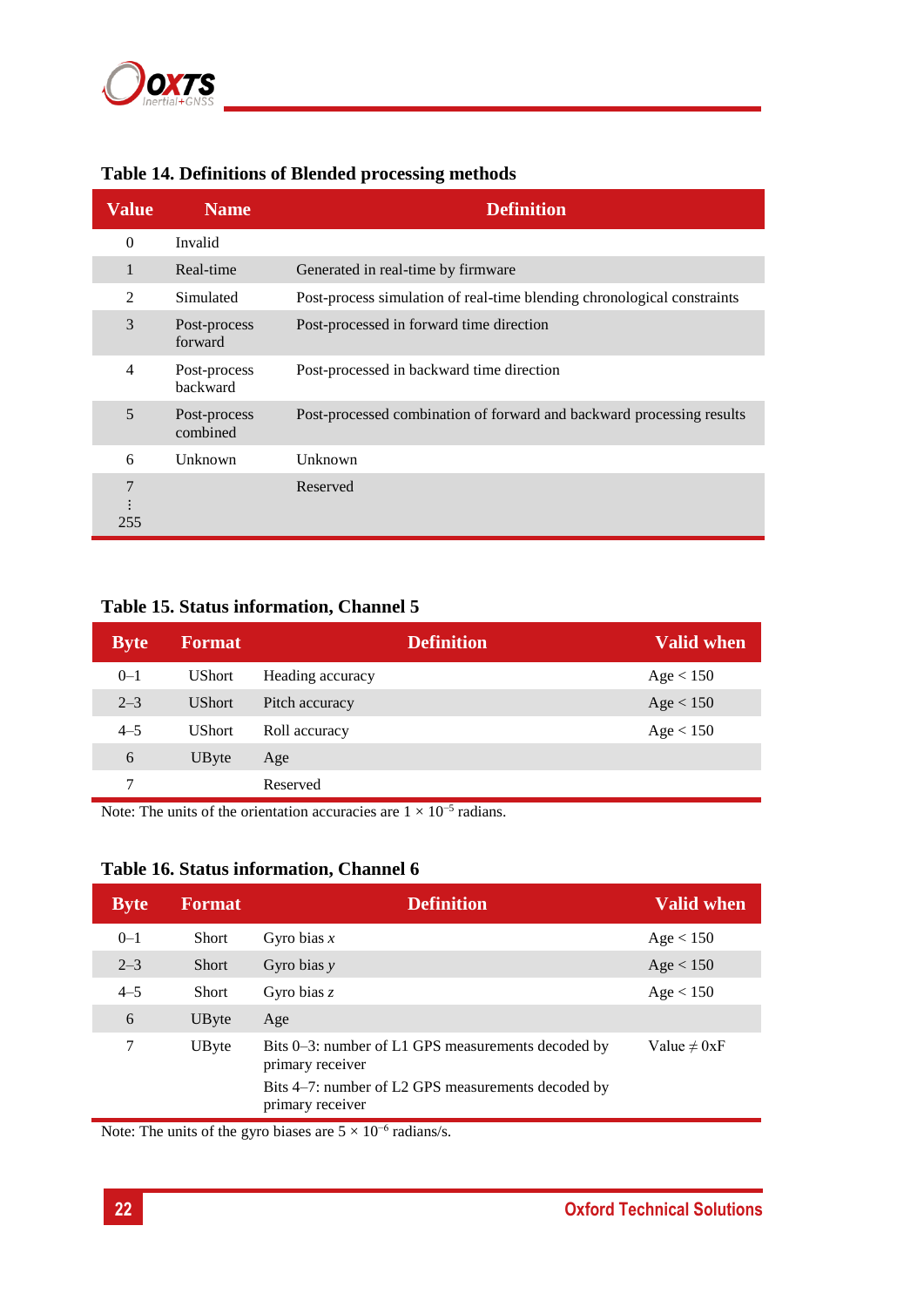

| <b>Table 17. Status information, Channel 7</b> |  |  |  |  |
|------------------------------------------------|--|--|--|--|
|------------------------------------------------|--|--|--|--|

| <b>Byte</b> | <b>Format</b> | <b>Definition</b>                                                        | Valid when       |
|-------------|---------------|--------------------------------------------------------------------------|------------------|
| $0 - 1$     | <b>Short</b>  | Accelerometer bias $x$                                                   | Age < 150        |
| $2 - 3$     | <b>Short</b>  | Accelerometer bias y                                                     | Age < 150        |
| $4 - 5$     | Short         | Accelerometer bias z                                                     | Age < 150        |
| 6           | UByte         | Age                                                                      |                  |
| 7           | UByte         | Bits 0–3: number of L1 GPS measurements decoded by<br>secondary receiver | Value $\neq 0xF$ |
|             |               | Bits 4–7: number of L2 GPS measurements decoded by<br>secondary receiver |                  |

Note: The units of the accelerometer biases are  $0.1 \text{ mm/s}^2$ .

#### **Table 18. Status information, Channel 8**

| <b>Byte</b> | <b>Format</b> | <b>Definition</b>                                                       | <b>Valid when</b> |
|-------------|---------------|-------------------------------------------------------------------------|-------------------|
| $0 - 1$     | <b>Short</b>  | Gyro scale factor $x$                                                   | Age < 150         |
| $2 - 3$     | <b>Short</b>  | Gyro scale factor $y$                                                   | Age < 150         |
| $4 - 5$     | <b>Short</b>  | Gyro scale factor $z$                                                   | Age < 150         |
| 6           | UByte         | Age                                                                     |                   |
| 7           | UByte         | Bits 0–3: number of L1 GPS measurements decoded by<br>external receiver | Value $\neq 0xF$  |
|             |               | Bits 4–7: number of L2 GPS measurements decoded by<br>external receiver |                   |

Note: The units of the gyro scale factors are 1 ppm (0.0001 %).

<span id="page-22-0"></span>

| Table 19. Status information, Channel 9 |               |                                                                            |                   |  |  |
|-----------------------------------------|---------------|----------------------------------------------------------------------------|-------------------|--|--|
| <b>Byte</b>                             | <b>Format</b> | <b>Definition</b>                                                          | <b>Valid when</b> |  |  |
| $0 - 1$                                 | <b>UShort</b> | Accuracy of gyro bias $x$                                                  | Age < 150         |  |  |
| $2 - 3$                                 | <b>UShort</b> | Accuracy of gyro bias y                                                    | Age < 150         |  |  |
| $4 - 5$                                 | <b>UShort</b> | Accuracy of gyro bias $z$                                                  | Age < 150         |  |  |
| 6                                       | UByte         | Age                                                                        |                   |  |  |
| 7                                       | UByte         | Bits 0–3: number of L1 GLONASS measurements<br>decoded by primary receiver | Value $\neq 0$ xF |  |  |

Bits 4–7: number of L2 GLONASS measurements

Note: The units of the gyro bias accuracies are  $1 \times 10^{-6}$  radians/s.

decoded by primary receiver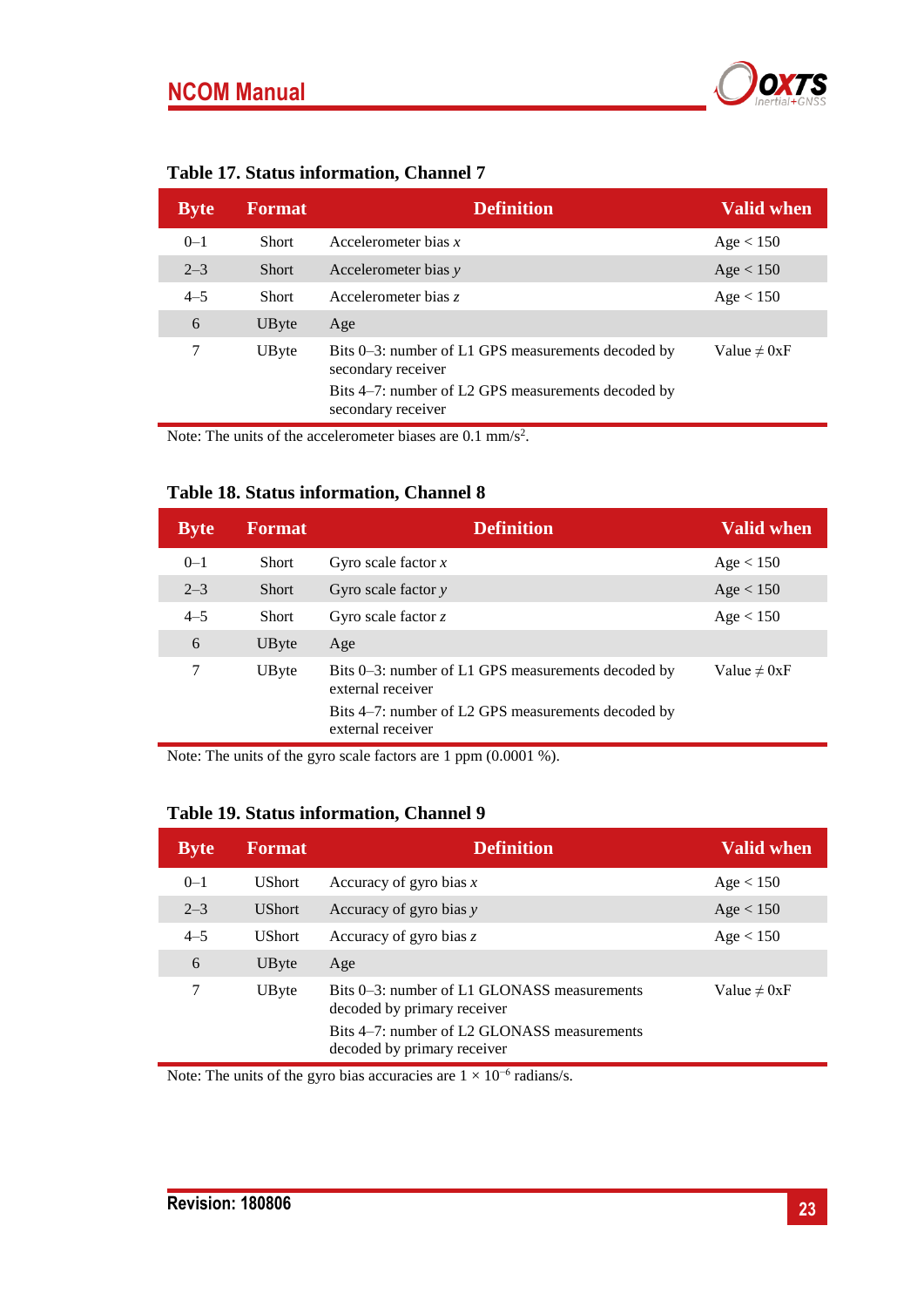

| <b>Byte</b> | <b>Format</b> | <b>Definition</b>                                                                                                                                            | <b>Valid when</b> |
|-------------|---------------|--------------------------------------------------------------------------------------------------------------------------------------------------------------|-------------------|
| $0 - 1$     | <b>UShort</b> | Accuracy of accelerometer bias $x$                                                                                                                           | Age < 150         |
| $2 - 3$     | <b>UShort</b> | Accuracy of accelerometer bias y                                                                                                                             | Age < 150         |
| $4 - 5$     | <b>UShort</b> | Accuracy of accelerometer bias z                                                                                                                             | Age < 150         |
| 6           | UByte         | Age                                                                                                                                                          |                   |
| 7           | UByte         | Bits 0–3: number of L2 GLONASS measurements<br>decoded by secondary receiver<br>Bits 4–7: number of L1 GLONASS measurements<br>decoded by secondary receiver | Value $\neq 0xF$  |

#### <span id="page-23-0"></span>**Table 20. Status information, Channel 10**

Note: The units of the accelerometer biases are  $0.01 \text{ mm/s}^2$ .

## <span id="page-23-1"></span>**Table 21. Status information, Channel 11**

| <b>Byte</b> | <b>Format</b> | <b>Definition</b>                                                                                                                                          | <b>Valid when</b> |
|-------------|---------------|------------------------------------------------------------------------------------------------------------------------------------------------------------|-------------------|
| $0 - 1$     | <b>UShort</b> | Accuracy of gyro scale factor $x$                                                                                                                          | Age < 150         |
| $2 - 3$     | <b>UShort</b> | Accuracy of gyro scale factor y                                                                                                                            | Age < 150         |
| $4 - 5$     | <b>UShort</b> | Accuracy of gyro scale factor $z$                                                                                                                          | Age < 150         |
| 6           | UByte         | Age                                                                                                                                                        |                   |
| 7           | UByte         | Bits 0–3: number of L1 GLONASS measurements<br>decoded by external receiver<br>Bits 4–7: number of L2 GLONASS measurements<br>decoded by external receiver | Value $\neq 0xF$  |

Note: The units of the gyro scale factors are 1 ppm (0.0001 %).

#### **Table 22. Status information, Channel 12**

| <b>Byte</b> | <b>Format</b> | <b>Definition</b>                                 | <b>Valid when</b> |
|-------------|---------------|---------------------------------------------------|-------------------|
| $0 - 1$     | <b>Short</b>  | Distance to primary GNSS antenna in $x$ direction | Age < 150         |
| $2 - 3$     | <b>Short</b>  | Distance to primary GNSS antenna in y direction   | Age < 150         |
| $4 - 5$     | <b>Short</b>  | Distance to primary GNSS antenna in $z$ direction | Age < 150         |
| 6           | <b>UByte</b>  | Age                                               |                   |
|             |               | Reserved                                          |                   |

Note: The unit of distance is 1 mm.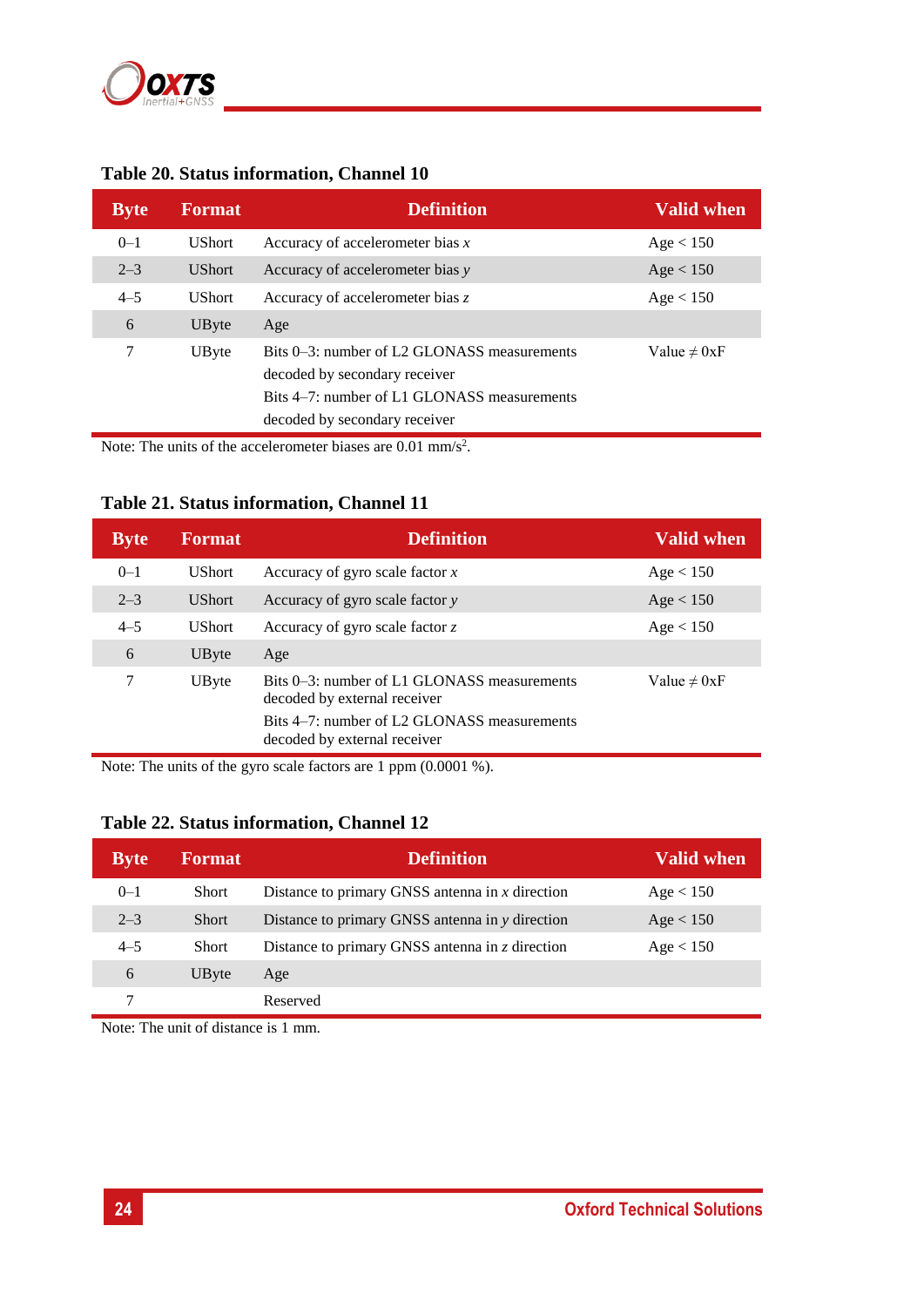

| <b>Byte</b> | <b>Format</b> | <b>Definition</b>                                                                        | <b>Valid when</b> |
|-------------|---------------|------------------------------------------------------------------------------------------|-------------------|
| $0 - 1$     | Short         | Heading orientation of the GNSS antennas                                                 | Age < 150         |
| $2 - 3$     | <b>Short</b>  | Pitch orientation of the GNSS antennas                                                   | Age < 150         |
| $4 - 5$     | Short         | Distance between the GNSS antennas                                                       | Age < 150         |
| 6           | UByte         | Age                                                                                      |                   |
| 7           | UByte         | Bits 0–3: number of GPS satellites available (not<br>necessarily used) in heading module | Value $\neq 0xF$  |
|             |               | Bits 4–7: number of GPS satellites used in current L1<br>solution in heading module      |                   |

## **Table 23. Status information, Channel 13**

Note: The unit of distance is 1 mm. Angles are given in  $1 \times 10^{-4}$  radians.

## **Table 24. Status information, Channel 14**

| <b>Byte</b> | <b>Format</b> | <b>Definition</b>                                                   | <b>Valid when</b> |
|-------------|---------------|---------------------------------------------------------------------|-------------------|
| $0 - 1$     | <b>UShort</b> | Accuracy of distance to primary GNSS antenna in $x$<br>direction    | Age < 150         |
| $2 - 3$     | <b>UShort</b> | Accuracy of distance to primary GNSS antenna in y<br>direction      | Age < 150         |
| $4 - 5$     | <b>UShort</b> | Accuracy of distance to primary GNSS antenna in $z$<br>direction    | Age < 150         |
| 6           | UByte         | Age                                                                 |                   |
| 7           | UByte         | Bits 0–3: number of GPS satellites used in position<br>solution     | Value $\neq 0xF$  |
|             |               | Bits 4–7: number of GLONASS satellites used in position<br>solution |                   |

Note: The unit of the distance accuracy is 0.1 mm.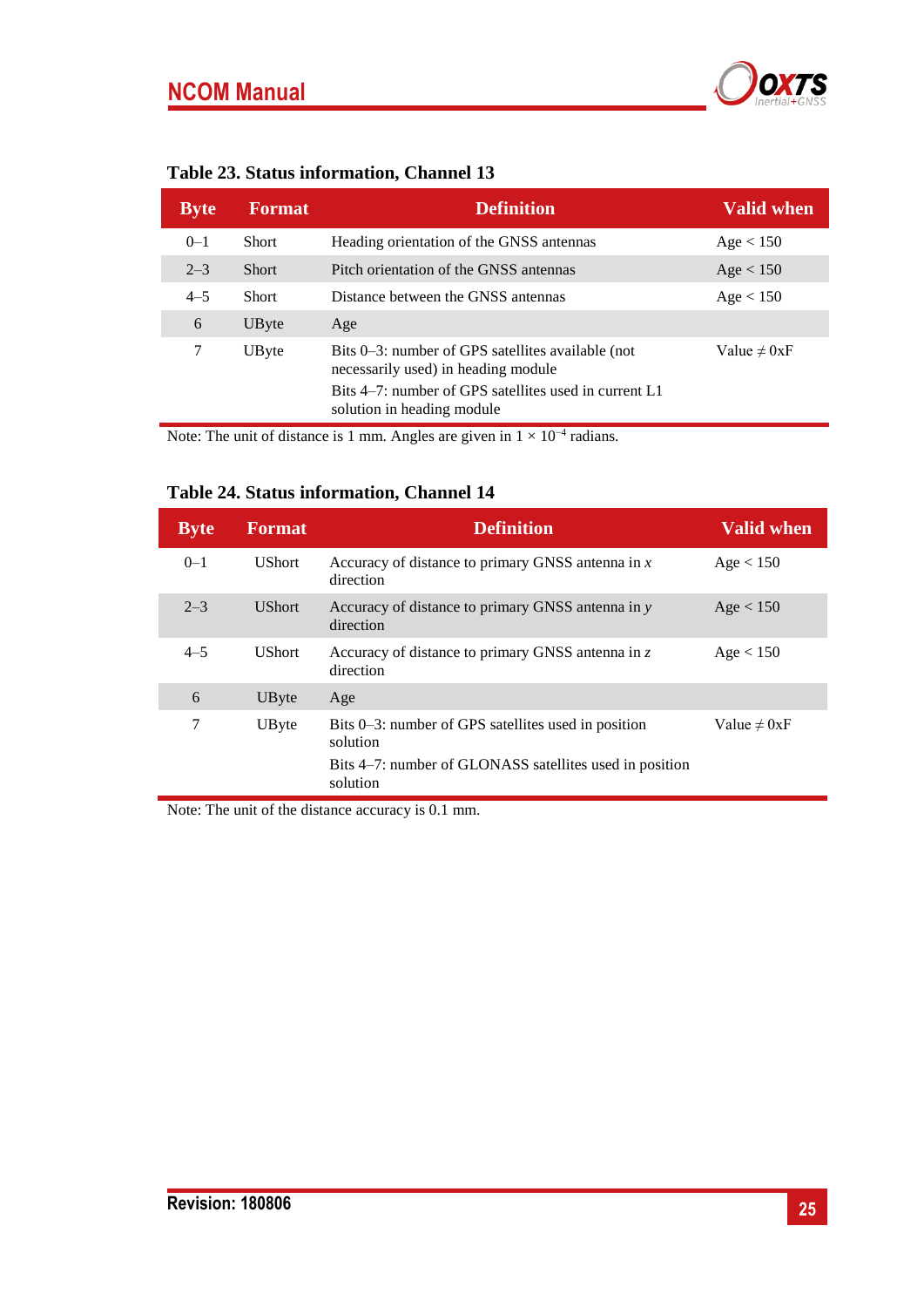

|             | ruote 201 d'unius mitorimunom, chumnel re |                                                                                              |                   |  |  |
|-------------|-------------------------------------------|----------------------------------------------------------------------------------------------|-------------------|--|--|
| <b>Byte</b> | <b>Format</b>                             | <b>Definition</b>                                                                            | <b>Valid when</b> |  |  |
| $0 - 1$     | <b>UShort</b>                             | Accuracy of heading orientation of the GNSS antennas                                         | Age < 150         |  |  |
| $2 - 3$     | <b>UShort</b>                             | Accuracy of pitch orientation of the GNSS antennas                                           | Age < 150         |  |  |
| $4 - 5$     | <b>UShort</b>                             | Accuracy of distance between the GNSS antennas                                               | Age < 150         |  |  |
| 6           | UByte                                     | Age                                                                                          |                   |  |  |
| 7           | UByte                                     | Bits 0–3: number of GLONASS satellites available (not<br>necessarily used) in heading module | Value $\neq 0xF$  |  |  |
|             |                                           | Bits 4–7: number of GLONASS satellites used in current<br>L1 solution in heading module      |                   |  |  |
|             |                                           |                                                                                              |                   |  |  |

#### **Table 25. Status information, Channel 15**

Note: The units of the distances are 1 mm. The units of the orientation angle accuracies are  $1 \times 10^{-4}$  radians.

#### **Table 26. Status information, Channel 16**

| <b>Byte</b> | <b>Format</b> | <b>Definition</b>                                   | Valid when          |
|-------------|---------------|-----------------------------------------------------|---------------------|
| $0 - 1$     | <b>Short</b>  | Heading of the vehicle in the INS co-ordinate frame | Byte $6 = 0$        |
| $2 - 3$     | <b>Short</b>  | Pitch of the vehicle in the INS co-ordinate frame   | Byte $6 = 0$        |
| $4 - 5$     | Short         | Roll of the vehicle in the INS co-ordinate frame    | Byte $6 = 0$        |
| 6           | UByte         | Validity                                            |                     |
|             | <b>Byte</b>   | Bits 1–7: UTC time offset                           | $\text{Bit } 0 = 1$ |

Note: The units of the orientation angles are 1 × 10−4 radians. To compute UTC time from GPS time *add* the offset. Currently the offset is −16 seconds. (The offset is always an integer number of seconds. UTC time slips or gains a second occasionally whereas GPS time does not).

#### <span id="page-25-0"></span>**Table 27. Status information, Channel 17**

| <b>Byte</b> | <b>Format</b> | <b>Definition</b>                                                                                                                                    | <b>Valid when</b> |
|-------------|---------------|------------------------------------------------------------------------------------------------------------------------------------------------------|-------------------|
| $0 - 1$     | <b>UShort</b> | Characters received from the secondary GNSS receiver by<br>the navigation computer                                                                   |                   |
| $2 - 3$     | <b>UShort</b> | Packets received from the secondary GNSS receiver by the<br>navigation computer                                                                      |                   |
| $4 - 5$     | <b>UShort</b> | Characters received from the secondary GNSS receiver by<br>the navigation computer, but not understood by the<br>decoder                             |                   |
| $6 - 7$     | <b>UShort</b> | Packets received from the secondary GNSS receiver by the<br>navigation computer that could not be used to update the<br>Kalman filter (e.g. too old) |                   |

Note: These counters are cyclic and will wrap when they exceed the limit of the format used.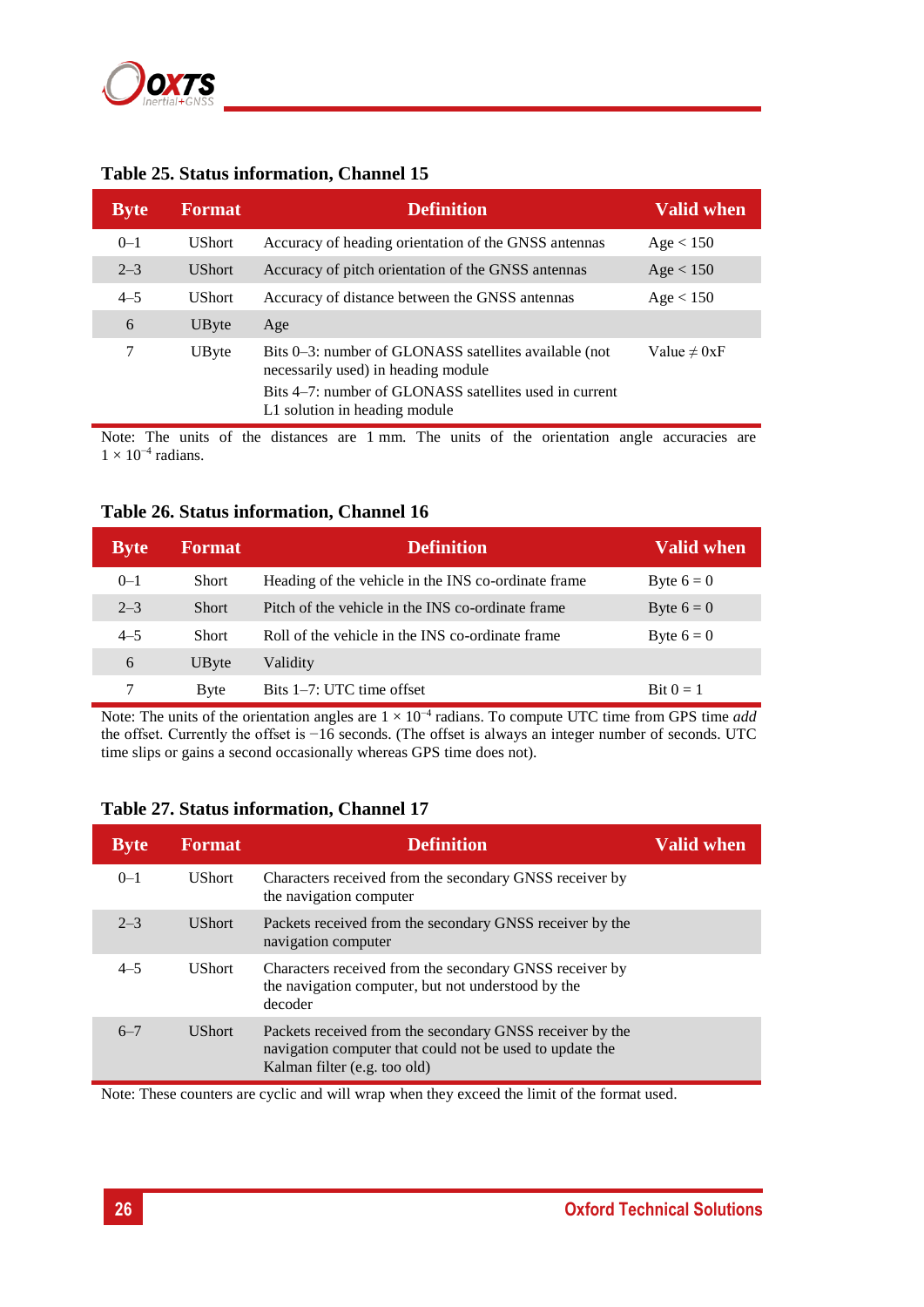

<span id="page-26-0"></span>

|  |  | Table 28. Status information, Channel 18 |  |  |
|--|--|------------------------------------------|--|--|
|--|--|------------------------------------------|--|--|

| <b>Byte</b> | <b>Format</b> | <b>Definition</b>                                                                                | Valid when |
|-------------|---------------|--------------------------------------------------------------------------------------------------|------------|
| $0 - 3$     | ULong         | Characters received from the IMU by the navigation<br>computer                                   |            |
| $4 - 5$     | <b>UShort</b> | Packets received from the IMU by the navigation<br>computer                                      |            |
| $6 - 7$     | UShort.       | Characters received from the IMU by the navigation<br>computer but not understood by the decoder |            |

Note: These counters are cyclic and will wrap when they exceed the limit of the format used.

<span id="page-26-1"></span>

|  |  | Table 29. Status information, Channel 19 |  |  |
|--|--|------------------------------------------|--|--|
|--|--|------------------------------------------|--|--|

|         | <b>Byte</b> Format | <b>Definition</b>                                                                             | Valid when |
|---------|--------------------|-----------------------------------------------------------------------------------------------|------------|
| $0 - 7$ | $8 \times$ Byte    | This is the software version or development ID that is<br>running in the INS in ASCII format. |            |

#### **Table 30. Status information, Channel 20**

| <b>Byte</b> | <b>Format</b>   | <b>Definition</b>                                         | <b>Valid when</b>    |
|-------------|-----------------|-----------------------------------------------------------|----------------------|
| $0 - 1$     | Short           | Age of the differential corrections from the base-station | Value $\neq 0$ xFFFF |
| $2 - 5$     | $4 \times$ Byte | Differential station ID in ASCII format                   |                      |
| $6 - 7$     |                 | Reserved                                                  |                      |

Note: The unit of the differential corrections is 0.01 seconds. If the differential station ID is four characters long, a null-terminator will need to be added. If the station ID is three or fewer characters the unused bytes will be zero.

#### **Table 31. Status information, Channel 21**

| <b>Byte</b> | <b>Format</b> | <b>Definition</b>                                                                                                          | <b>Valid when</b> |
|-------------|---------------|----------------------------------------------------------------------------------------------------------------------------|-------------------|
| $0 - 3$     | Long          | Disk space remaining in kiB. Note that approximately<br>8 MB is always left spare on the disk.                             | Value > 0         |
| $4 - 7$     | Long          | Size of current logged raw data file in kiB. When there is<br>insufficient space on the disk no more data will be written. |                   |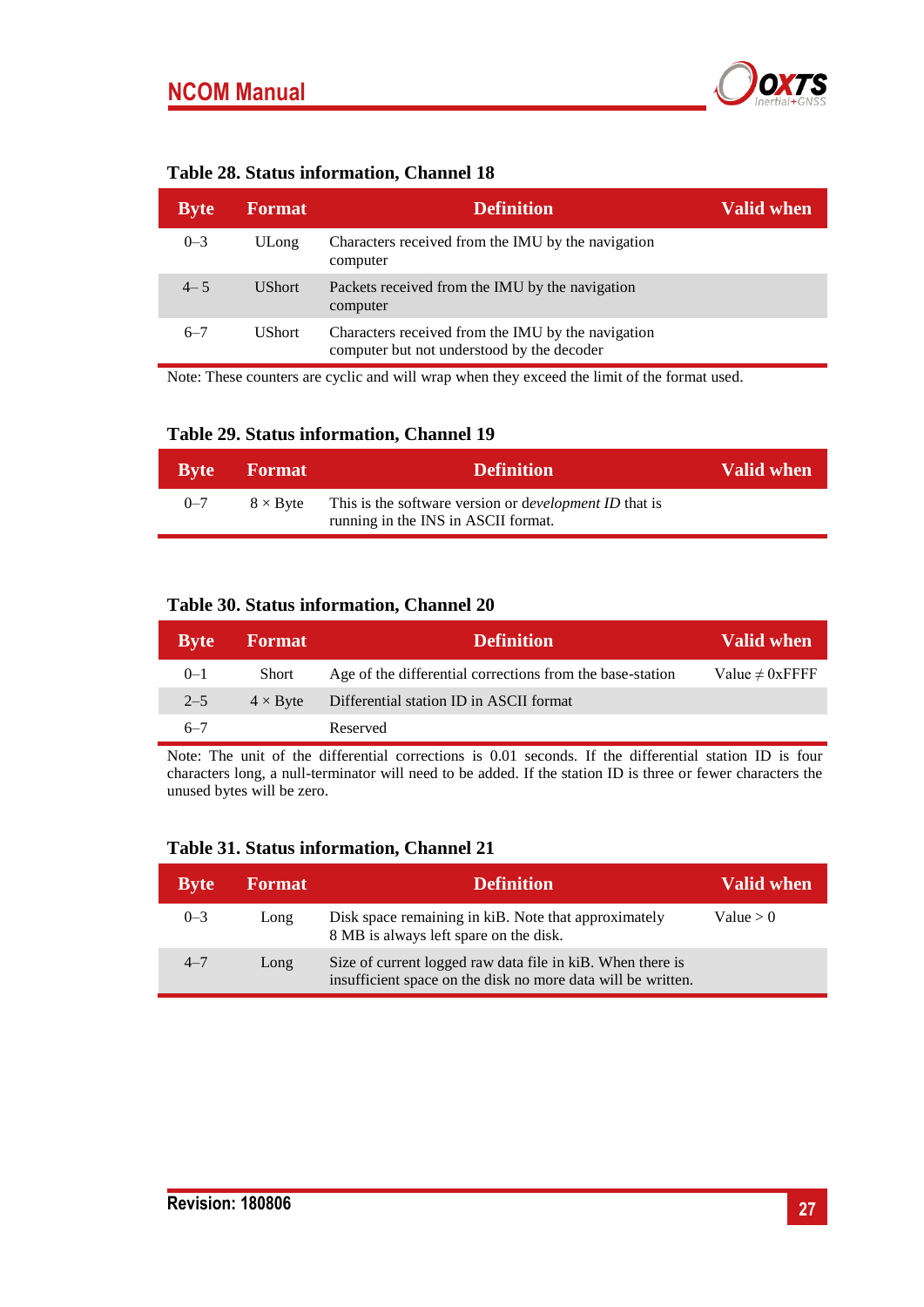

## <span id="page-27-0"></span>**Table 32. Status information, Channel 22**

| <b>Byte</b> | <b>Format</b> | <b>Definition</b>                                                                                                                                                                                                                                                                             | <b>Valid when</b>    |
|-------------|---------------|-----------------------------------------------------------------------------------------------------------------------------------------------------------------------------------------------------------------------------------------------------------------------------------------------|----------------------|
| $0 - 1$     | <b>UShort</b> | Time mismatch counter. This field counts the number of<br>times that the IMU time and the GPS time disagree. This<br>can occur if GPS has been unavailable for a long period of<br>time and the IMU clock has drifted compared to GPS time.<br>It can occur when the IMU resets unexpectedly. | Value $\neq 0$ xFFFF |
| 2           | UByte         | IMU time difference (ms).                                                                                                                                                                                                                                                                     | Value $\neq 0$ xFF   |
| 3           | UByte         | IMU time margin (ms).                                                                                                                                                                                                                                                                         | Value $\neq 0$ xFF   |
| $4 - 5$     | <b>UShort</b> | IMU loop time (ms).                                                                                                                                                                                                                                                                           | Value $\neq 0$ xFFFF |
| $6 - 7$     | <b>UShort</b> | Output loop time (ms).                                                                                                                                                                                                                                                                        | Value $\neq 0$ xFFFF |

## <span id="page-27-1"></span>**Table 33. Status information, Channel 23**

| <b>Byte</b> | <b>Format</b> | <b>Definition</b>                                                                                                                                                                                                                                                            | <b>Valid when</b>    |
|-------------|---------------|------------------------------------------------------------------------------------------------------------------------------------------------------------------------------------------------------------------------------------------------------------------------------|----------------------|
| $0 - 1$     | <b>UShort</b> | Blended navigation system lag time: delay in the<br>calculation of the Kalman filter compared to the targeted<br>time (ms)                                                                                                                                                   | Value $\neq 0$ xFFFF |
| $2 - 3$     | <b>UShort</b> | Indicates how long the INS has been running for. The field<br>uses a non-linear time scale as follows:<br>$\text{(value} - 20.532)$ (hours)<br>Value $> 20,700$ :<br>$10,800 <$ value $\leq 20,700$ : (value - 10,620) (minutes)<br>Value $\leq 10,800$ :<br>value (seconds) | Value $\neq 0$ xFFFF |
| 4           | UByte         | Number of consecutive GPS position updates rejected                                                                                                                                                                                                                          | Value $\neq 0$ xFF   |
| 5           | UByte         | Number of consecutive GPS velocity updates rejected                                                                                                                                                                                                                          | Value $\neq 0$ xFF   |
| 6           | UByte         | Number of consecutive GPS attitude updates rejected                                                                                                                                                                                                                          | Value $\neq 0$ xFF   |
| 7           |               | Reserved                                                                                                                                                                                                                                                                     |                      |

#### <span id="page-27-2"></span>**Table 34. Status information, Channels 24, 43, 65, 79, 80 and 81**

| Byte    | <b>Format</b> | <b>Definition</b>                                                                                                        | <b>Valid when</b>  |
|---------|---------------|--------------------------------------------------------------------------------------------------------------------------|--------------------|
| $0 - 3$ | Long          | TRIG MINUTE. GPS minute when the triggered occurred.<br>Given as minutes since GPS began (6 <sup>th</sup> January 1980). | Value $> 0$        |
| $4 - 5$ | <b>UShort</b> | TRIG MSEC. Milliseconds into TRIG MINUTE when the<br>triggered occurred.                                                 | TRIG MINUTE<br>> 0 |
| 6       | Byte          | TRIG USEC. Microseconds into TRIG MSEC when the<br>trigger occurred. Note that the unit is $4 \mu s$ .                   | TRIG MINUTE<br>> 0 |
|         | UByte         | Trigger count, increments each time there is a new trigger.                                                              | Value $> 0$        |

Note: To find the time a trigger occurred in GPS seconds compute: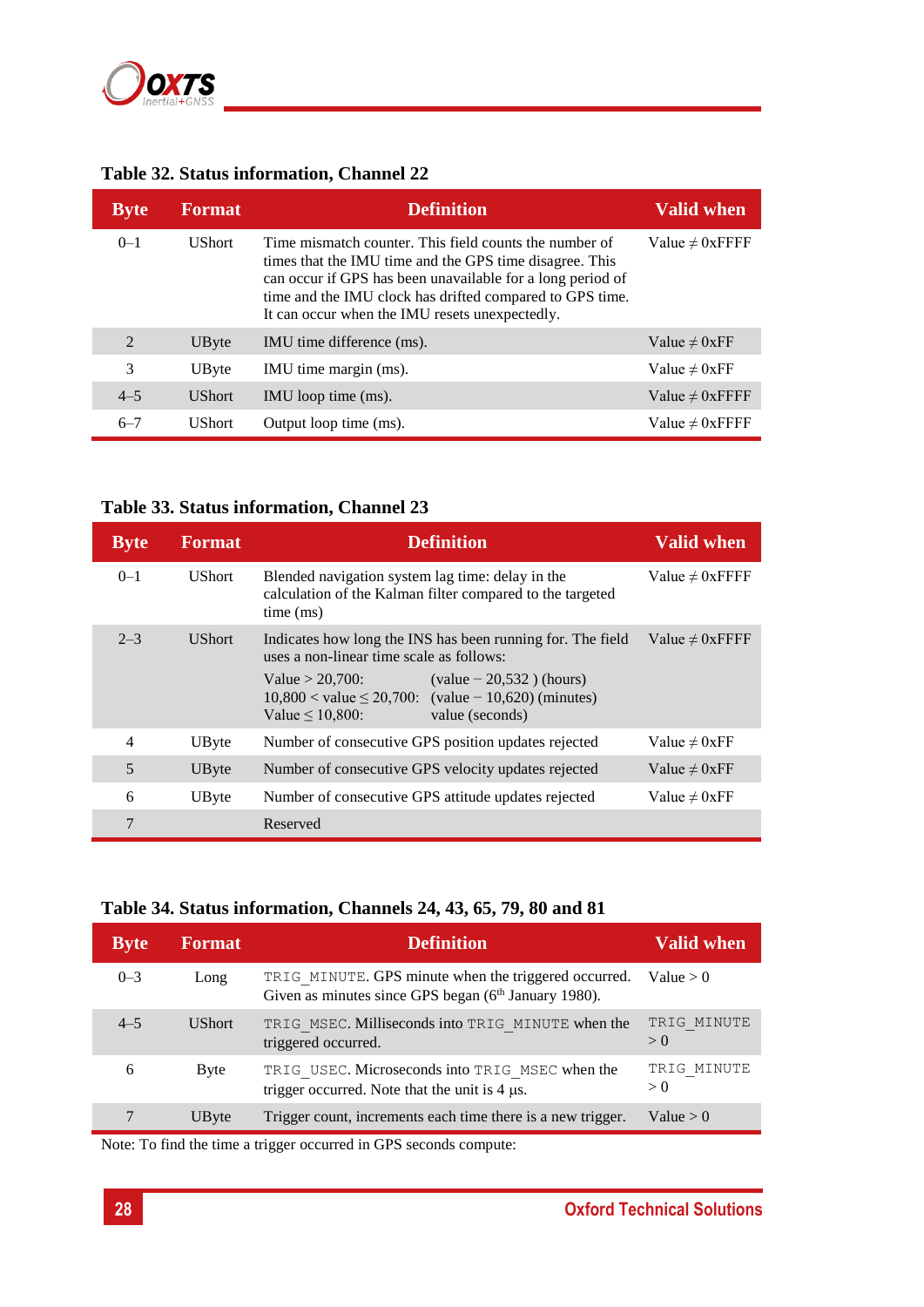

(TRIG\_MINUTE × 60.0) + (TRIG\_MSEC × 0.001) + (TRIG\_USEC × 0.000004)

| <b>Byte</b> | <b>Format</b> | <b>Definition</b>                                   | <b>Valid when</b> |
|-------------|---------------|-----------------------------------------------------|-------------------|
| $0 - 1$     | <b>Short</b>  | Output displacement lever arm in $x$ direction.     | Byte $6 = 0$      |
| $2 - 3$     | <b>Short</b>  | Output displacement lever arm in y direction.       | Byte $6 = 0$      |
| $4 - 5$     | <b>Short</b>  | Output displacement lever arm in $\zeta$ direction. | Byte $6 = 0$      |
| 6           | UByte         | Validity.                                           |                   |
|             |               | Reserved                                            |                   |

#### <span id="page-28-0"></span>**Table 35. Status information, Channel 26**

Note: The units of the output displacement are 1 mm.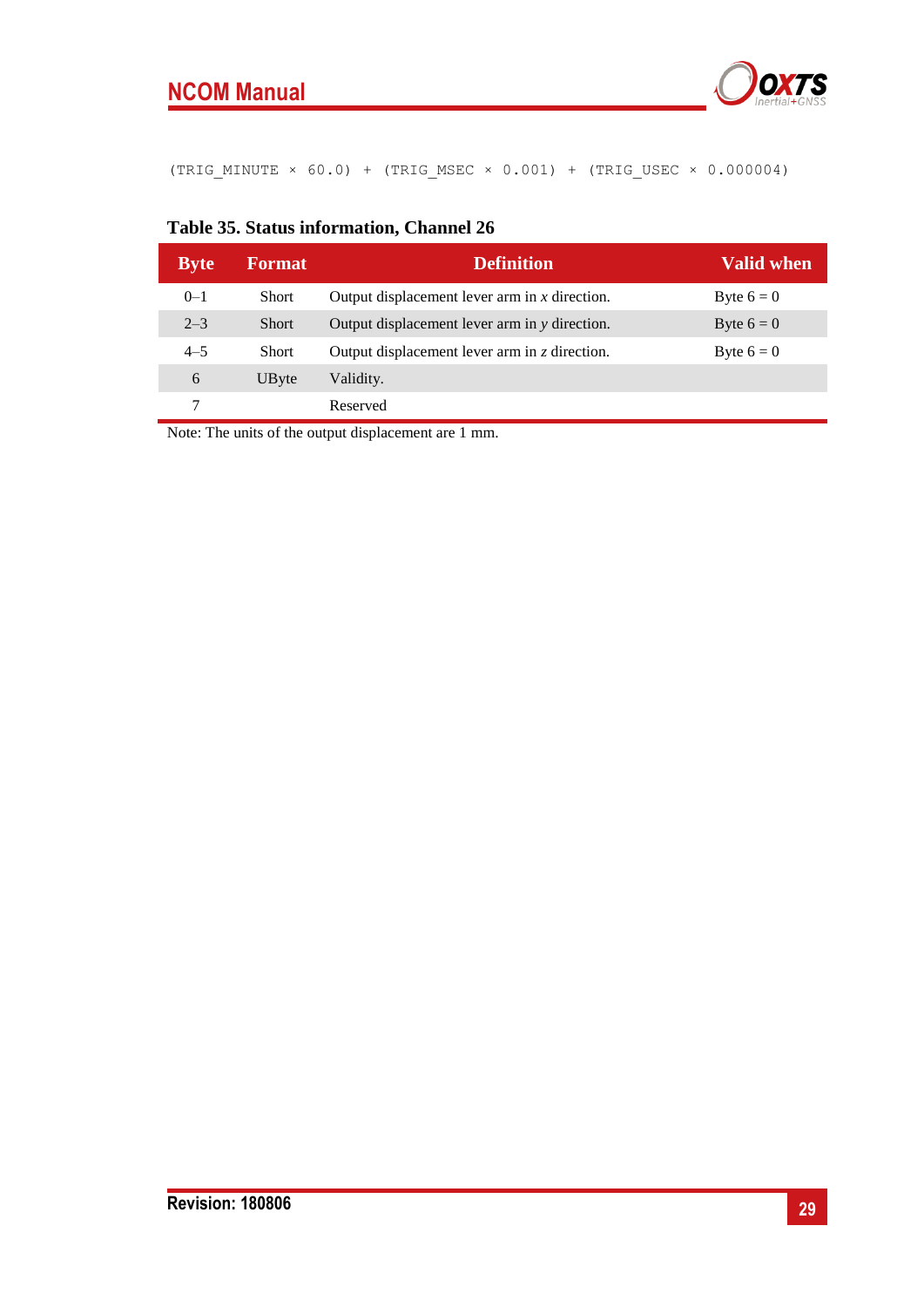

## <span id="page-29-0"></span>**Table 36. Status information, Channel 27**

| <b>Byte</b>    | <b>Format</b> | <b>Definition</b>                                                                                                                                                                                                                                                                                                                                                                                                        | <b>Valid when</b>        |
|----------------|---------------|--------------------------------------------------------------------------------------------------------------------------------------------------------------------------------------------------------------------------------------------------------------------------------------------------------------------------------------------------------------------------------------------------------------------------|--------------------------|
| $\overline{0}$ | UByte         | Heading quality<br>0: None-no heading information<br>1: Poor-heading information unusable<br>2: RTK Float—floating ambiguity heading solution<br>3: RTK Integer-integer ambiguity heading solution                                                                                                                                                                                                                       | $0 \leq$ Value $\leq$ 3  |
| $\mathbf{1}$   | UByte         | Heading search type<br>0: Idle—not searching at the moment<br>1: L1-using L1 frequency for ambiguity resolution<br>2: L2—using L2 frequency for ambiguity resolution<br>3: L1/L2—using L1 and L2 frequencies for ambiguity<br>resolution                                                                                                                                                                                 | $0 \leq$ Value $\leq$ 3  |
| $\overline{2}$ | UByte         | Heading search status<br>0:OK<br>1: No spare CPU<br>2: No seed<br>3: No master<br>4: No slave 1<br>5: No slave 2<br>6: No slave 3<br>7: Bad length<br>8: No matching ambiguities<br>9: Too many ambiguities<br>10: Lost master<br>11: Lost slave 1<br>12: Lost slave 2<br>13: Lost slave 3<br>14: Satellite constellation too poor<br>15: Covariance error<br>16: Ambiguous ambiguities<br>17: Lost lock<br>18: Disabled | $0 \leq$ Value $\leq$ 18 |
| 3              | UByte         | Heading search ready<br>0: Waiting<br>1: Processing                                                                                                                                                                                                                                                                                                                                                                      | $0 \leq$ Value $\leq$ 1  |
| $4 - 5$        | <b>UShort</b> | Initial number of ambiguities in the heading search                                                                                                                                                                                                                                                                                                                                                                      | Value $\neq 0$ xFFFF     |
| $6 - 7$        | <b>UShort</b> | Remaining number of ambiguities in the heading search                                                                                                                                                                                                                                                                                                                                                                    | Value $\neq 0$ xFFFF     |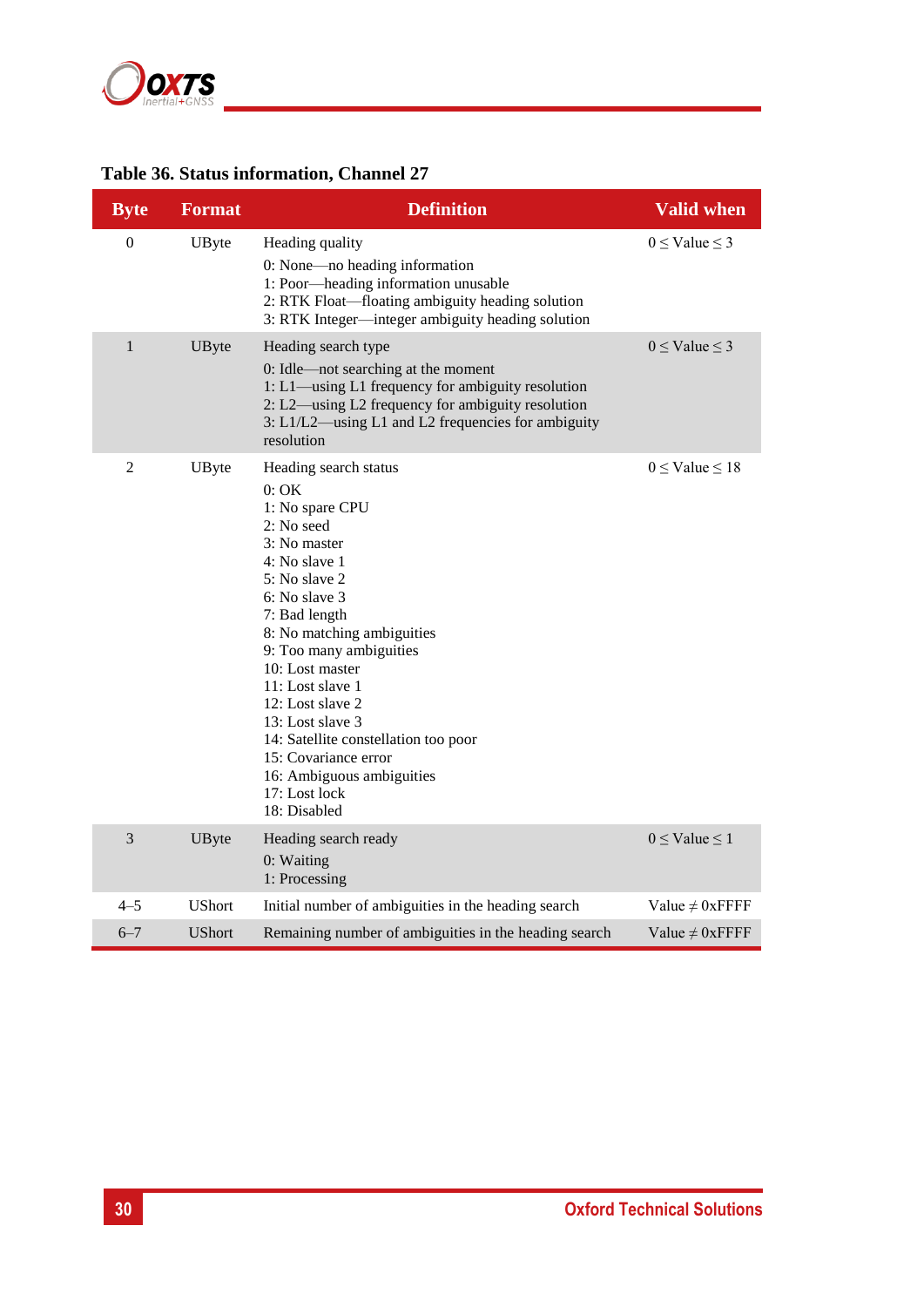# **NCOM Manual**



<span id="page-30-0"></span>

| <b>Byte</b> | Format        | <b>Definition</b>                                   | Valid when, |
|-------------|---------------|-----------------------------------------------------|-------------|
| 0           | UByte         | Master satellite PRN in the heading search          |             |
|             | UByte         | Slave 1 satellite PRN in the heading search         |             |
| 2           | UByte         | Slave 2 satellite PRN in the heading search         |             |
| 3           | UByte         | Slave 3 satellite PRN in the heading search         |             |
| $4 - 5$     | <b>UShort</b> | Heading search duration (in seconds)                |             |
| $6 - 7$     | <b>UShort</b> | Number of constraints applied in the heading search |             |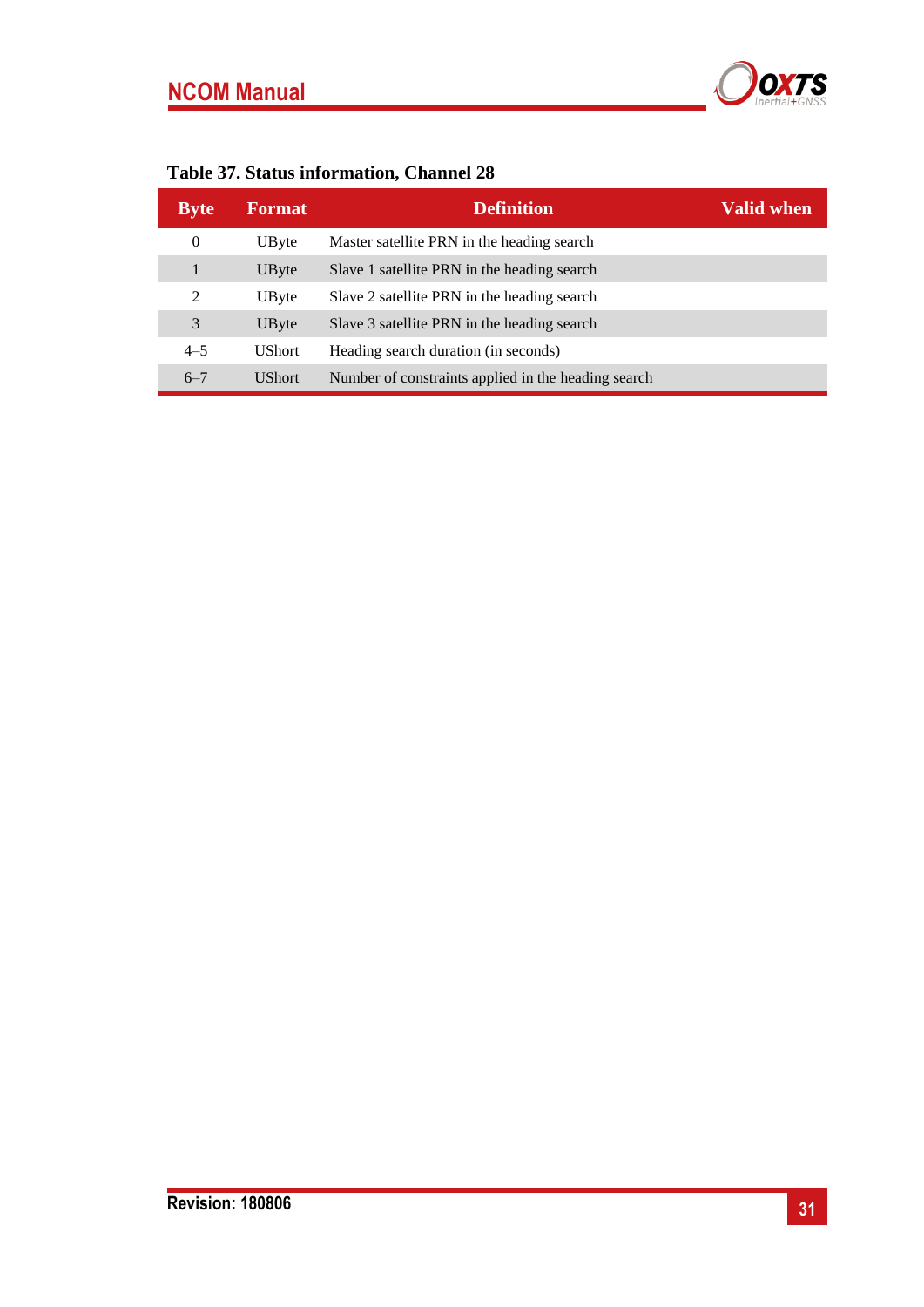

## <span id="page-31-0"></span>**Table 38. Status information, Channel 29**

| <b>Byte</b>      | <b>Format</b> | <b>Definition</b>                                                                                                                                                                                                                                                                      | <b>Valid when</b>        |
|------------------|---------------|----------------------------------------------------------------------------------------------------------------------------------------------------------------------------------------------------------------------------------------------------------------------------------------|--------------------------|
| $\boldsymbol{0}$ | UByte         | "Vehicle starts" option<br>0: Initially not level<br>1: Initially level (roll and pitch within $15^{\circ}$ )                                                                                                                                                                          | $0 \leq$ Value $\leq$ 1  |
| $\mathbf{1}$     | UByte         | Vibration in the environment option<br>0: Normal<br>1: High<br>2: Very high                                                                                                                                                                                                            | $0 \leq$ Value $\leq$ 2  |
| $\mathfrak{2}$   | UByte         | Expected GNSS accuracy or weighting<br>0: Some obstructions—medium GNSS weighting<br>1: Open sky-high GNSS weighting<br>2: Frequent obstructions-low GNSS weighting                                                                                                                    | $0 \leq$ Value $\leq$ 2  |
| 3                | UByte         | UDP output option<br>0: NCOM<br>1: Reserved<br>2: ABD robot interface<br>3: Reserved<br>4: Reserved<br>5: NMEA<br>6: Reserved<br>7: MCOM<br>8: Reserved<br>9: Reserved<br>10: Reserved<br>11: Reserved<br>12: Reserved<br>13: Reserved<br>14: Reserved<br>15: Reserved<br>16: Reserved | $0 \leq$ Value $\leq 16$ |
| $\overline{4}$   | UByte         | Serial 1 output option<br>See UDP output option for definitions                                                                                                                                                                                                                        | $0 \leq$ Value $\leq 10$ |
| 5                | UByte         | Serial 2 Output option<br>See UDP Output option for definitions                                                                                                                                                                                                                        | $0 \leq$ Value $\leq 10$ |
| 6                | UByte         | Heading search option<br>0: Never compute dual-antenna heading<br>1: No Search but allow INS-guided dual-antenna "relock"<br>2: Only search after initialisation<br>3: Always perform heading searches                                                                                 | $0 \leq$ Value $\leq$ 3  |
| 7                | UByte         | Heave coupling mode<br>0: AC coupled<br>1: DC coupled<br>2: Disabled                                                                                                                                                                                                                   | $0 \leq$ Value $\leq$ 2  |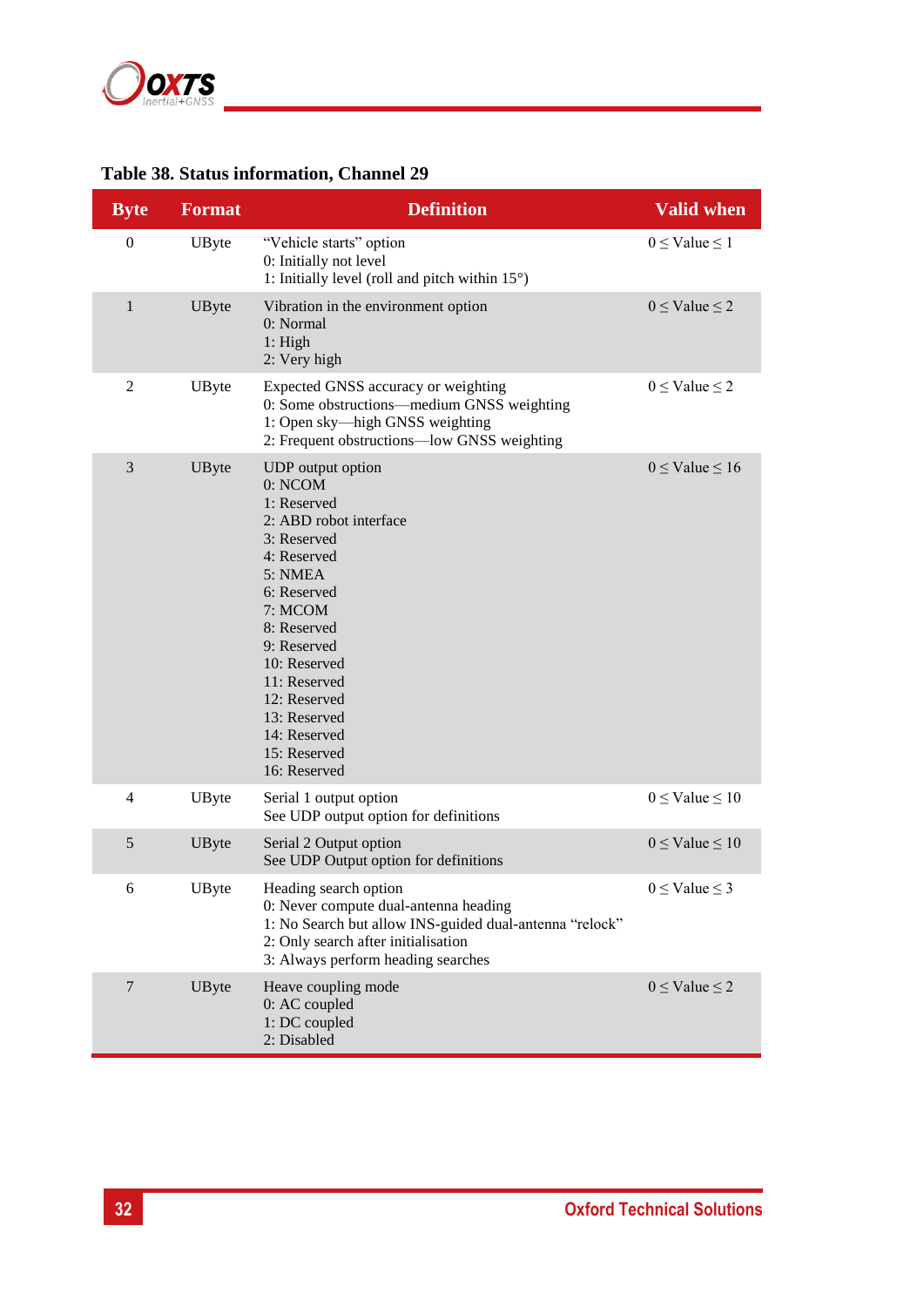## **NCOM Manual**



|             |                  | Table 37. Status Information, Channel 30 |                    |
|-------------|------------------|------------------------------------------|--------------------|
| <b>Byte</b> | <b>Example 1</b> | <b>Definition</b>                        | <b>Valid when</b>  |
|             | UBvte            | Operating system version 1               | Value $\neq 0$ xFF |

## <span id="page-32-0"></span>**Table 39. Status information, Channel 30**

| $\sim$ , we       | .             | ,,,,,,,,,,,,,,             |                      |
|-------------------|---------------|----------------------------|----------------------|
| 0                 | UByte         | Operating system version 1 | Value $\neq 0$ xFF   |
|                   | UByte         | Operating system version 2 | Value $\neq 0$ xFF   |
| 2                 | UByte         | Operating system version 3 | Value $\neq 0$ xFF   |
| 3<br>$\cdot$<br>5 | Word          | Start-up script version    |                      |
| $6 - 7$           | <b>UShort</b> | Serial number              | Value $\neq 0$ xFFFF |

#### <span id="page-32-1"></span>**Table 40. Status information, Channel 32**

| <b>Byte</b>    | <b>Format</b> | <b>Definition</b>                          | <b>Valid when</b> |
|----------------|---------------|--------------------------------------------|-------------------|
| $\theta$       | <b>Byte</b>   | Bits 1-7: Zero velocity x innovation       | Bit $0 = 1$       |
| 1              | Byte          | Bits $1-7$ : Zero velocity y innovation    | Bit $0=1$         |
| $\mathfrak{D}$ | Byte          | Bits 1-7: Zero velocity $z$ innovation     | Bit $0 = 1$       |
| 3              | <b>Byte</b>   | Bits 1-7: Lateral advanced slip innovation | Bit $0=1$         |
| $\overline{4}$ | <b>Byte</b>   | Bits 1–7: Heading lock innovation          | Bit $0 = 1$       |
| 5              | <b>Byte</b>   | Bits 1–7: Wheel speed innovation           | Bit $0 = 1$       |
| 6              | Byte          | Bits 1–7: Clock offset innovation          | Bit $0=1$         |
| 7              | <b>Byte</b>   | Bits 1–7: Clock drift innovation           | Bit $0=1$         |

Note: The innovations are always expressed as a proportion of the current accuracy. Units are  $0.1 \sigma$ . As a general rule, innovations below 1.0  $\sigma$  are good; innovations above 1.0  $\sigma$  are poor. Usually it is best to filter the square of the innovations and display the square root of the filtered value.

| <b>Byte</b> | <b>Format</b> | <b>Definition</b>                                        | <b>Valid when</b> |
|-------------|---------------|----------------------------------------------------------|-------------------|
| $0 - 1$     | <b>Short</b>  | Distance to the zero velocity point in $x$ direction     | Byte $6 = 0$      |
| $2 - 3$     | <b>Short</b>  | Distance to the zero velocity point in y direction       | Byte $6 = 0$      |
| $4 - 5$     | <b>Short</b>  | Distance to the zero velocity point in $\zeta$ direction | Byte $6 = 0$      |
| 6           | UByte         | Validity                                                 |                   |
|             |               | Reserved                                                 |                   |

#### <span id="page-32-2"></span>**Table 41. Status information, Channel 33**

Note: The units of the distances are 1 mm.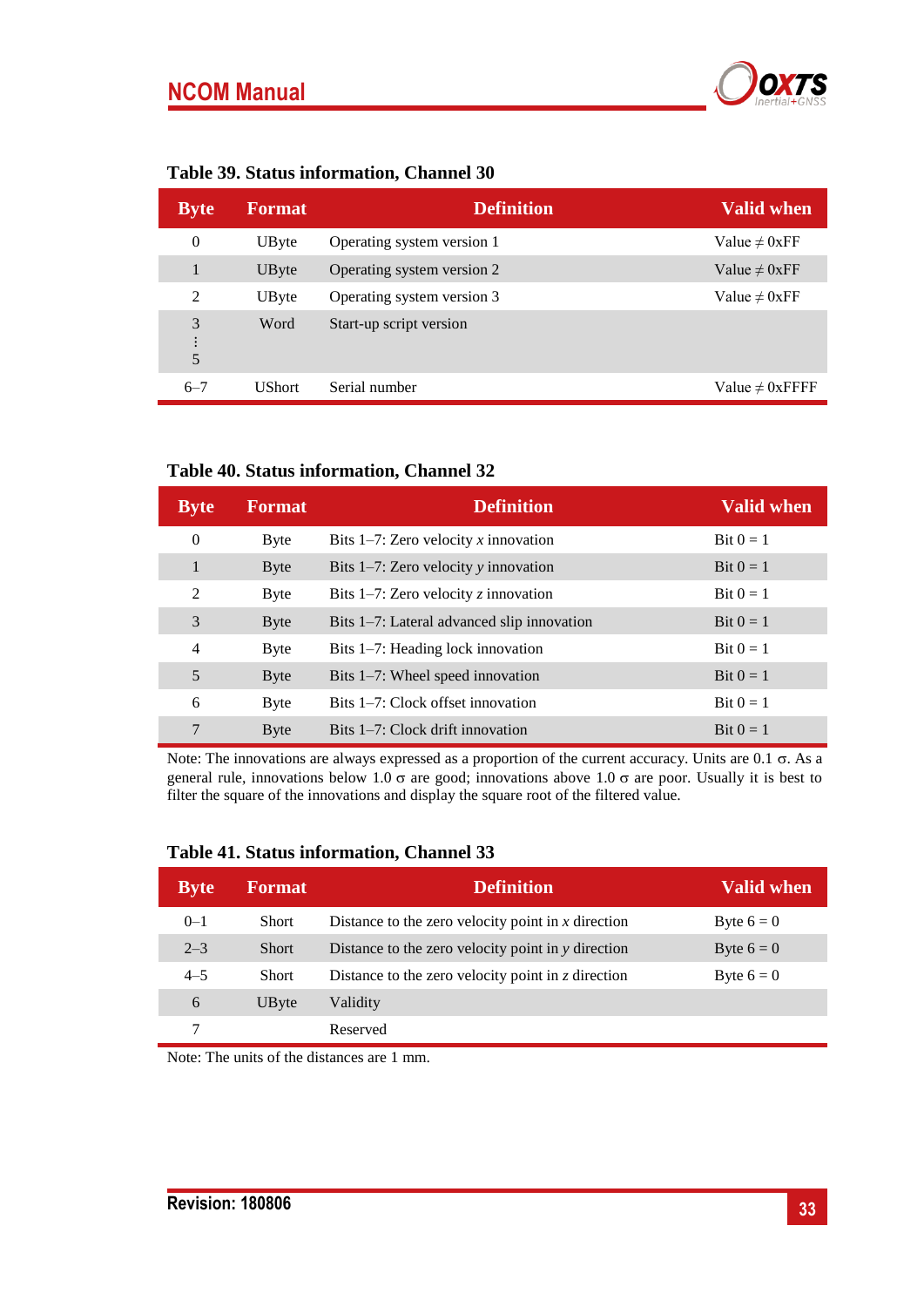

| <b>UShort</b><br>Accuracy of distance to the zero velocity point in $x$<br>$0 - 1$<br>Byte $6 = 0$<br>direction<br>$2 - 3$<br><b>UShort</b><br>Byte $6 = 0$<br>Accuracy of distance to the zero velocity point in $\nu$<br>direction<br>$4 - 5$<br><b>UShort</b><br>Accuracy of distance to the zero velocity point in $z$<br>Byte $6 = 0$<br>direction<br>6<br>UByte<br>Validity | <b>Byte</b> | <b>Format</b> | <b>Definition</b> | <b>Valid when</b> |
|-----------------------------------------------------------------------------------------------------------------------------------------------------------------------------------------------------------------------------------------------------------------------------------------------------------------------------------------------------------------------------------|-------------|---------------|-------------------|-------------------|
|                                                                                                                                                                                                                                                                                                                                                                                   |             |               |                   |                   |
|                                                                                                                                                                                                                                                                                                                                                                                   |             |               |                   |                   |
|                                                                                                                                                                                                                                                                                                                                                                                   |             |               |                   |                   |
|                                                                                                                                                                                                                                                                                                                                                                                   |             |               |                   |                   |
| 7<br>Reserved                                                                                                                                                                                                                                                                                                                                                                     |             |               |                   |                   |

## <span id="page-33-0"></span>**Table 42. Status information, Channel 34**

Note: The units of the distances are 0.1 mm.

#### <span id="page-33-1"></span>**Table 43. Status information, Channel 35**

| <b>Byte</b> | <b>Format</b> | <b>Definition</b>                                                | <b>Valid when</b> |
|-------------|---------------|------------------------------------------------------------------|-------------------|
| $0 - 1$     | <b>Short</b>  | Distance to the lateral advanced slip point in $x$ direction     | Byte $6 = 0$      |
| $2 - 3$     | <b>Short</b>  | Distance to the lateral advanced slip point in y direction       | Byte $6 = 0$      |
| $4 - 5$     | <b>Short</b>  | Distance to the lateral advanced slip point in $\zeta$ direction | Byte $6 = 0$      |
| 6           | UByte         | Validity                                                         |                   |
|             |               | Reserved                                                         |                   |

Note: The units of the distances are 1 mm.

#### <span id="page-33-2"></span>**Table 44. Status information, Channel 36**

| <b>Byte</b> | <b>Format</b> | <b>Definition</b>                                                           | <b>Valid when</b> |
|-------------|---------------|-----------------------------------------------------------------------------|-------------------|
| $0 - 1$     | <b>UShort</b> | Accuracy of distance to the lateral advanced slip point in $x$<br>direction | Byte $6 = 0$      |
| $2 - 3$     | <b>UShort</b> | Accuracy of distance to the lateral advanced slip point in y<br>direction   | Byte $6 = 0$      |
| $4 - 5$     | <b>UShort</b> | Accuracy of distance to the lateral advanced slip point in z<br>direction   | Byte $6 = 0$      |
| 6           | UByte         | Validity                                                                    |                   |
| 7           |               | Reserved                                                                    |                   |

Note: The units of the distances are 0.1 mm.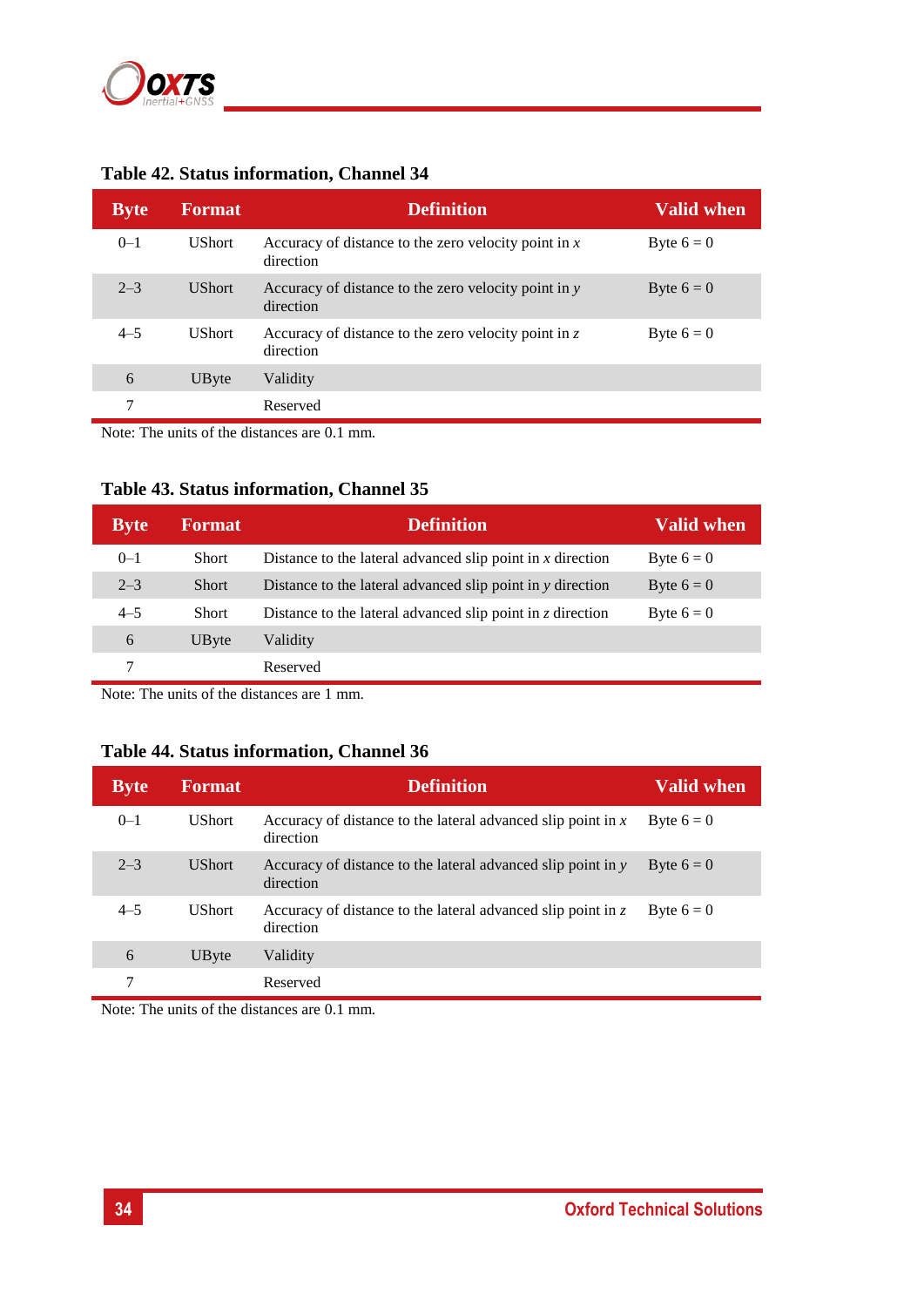# **NCOM Manual**



<span id="page-34-0"></span>

| <b>Byte</b>    | <b>Format</b> | <b>Definition</b>                              | <b>Valid when</b> |
|----------------|---------------|------------------------------------------------|-------------------|
| $0 - 1$        | <b>Short</b>  | Heading misalignment angle                     | Byte $6 = 0$      |
| $2 - 3$        | <b>UShort</b> | Accuracy of heading misalignment angle         | Byte $6 = 0$      |
| $\overline{4}$ | UByte         | Number of satellites used in position solution | Value $\neq 0xF$  |
| 5              | UByte         | Number of satellites used in velocity solution | Value $\neq 0xF$  |
| 6              | UByte         | Validity                                       |                   |
| 7              | UByte         | Number of satellites used in attitude solution | Value $\neq 0xF$  |

Note: The unit of the angle is  $1 \times 10^{-4}$  radians. The unit of the angle accuracy is  $1 \times 10^{-5}$  radians.

## <span id="page-34-1"></span>**Table 46. Status information, Channel 40**

| <b>Byte</b> | <b>Format</b> | <b>Definition</b>                          | Valid when     |
|-------------|---------------|--------------------------------------------|----------------|
| $0 - 1$     | <b>UShort</b> | NCOM format encoder version (currently 22) | Value $\neq 0$ |
| $2 - 3$     | UShort        | Reserved                                   |                |
| $4 - 5$     | UShort        | Reserved                                   |                |
| $6 - 7$     | <b>UShort</b> | Reserved                                   |                |

## <span id="page-34-2"></span>**Table 47. Status information, Channel 41**

| <b>Byte</b>         | <b>Format</b> | <b>Definition</b>                      | <b>Valid when</b> |
|---------------------|---------------|----------------------------------------|-------------------|
| $\theta$            | UByte         | Serial port 1 baud rate (see Table 49) | See Table 49      |
|                     | UByte         | Serial port 2 baud rate (see Table 49) | See Table 49      |
| 2                   | UByte         | Serial port 3 baud rate (see Table 49) | See Table 49      |
| 3                   | UByte         | CAN bus baud rate (see Table 50)       | See Table 50      |
| $\overline{4}$<br>7 |               | Reserved                               |                   |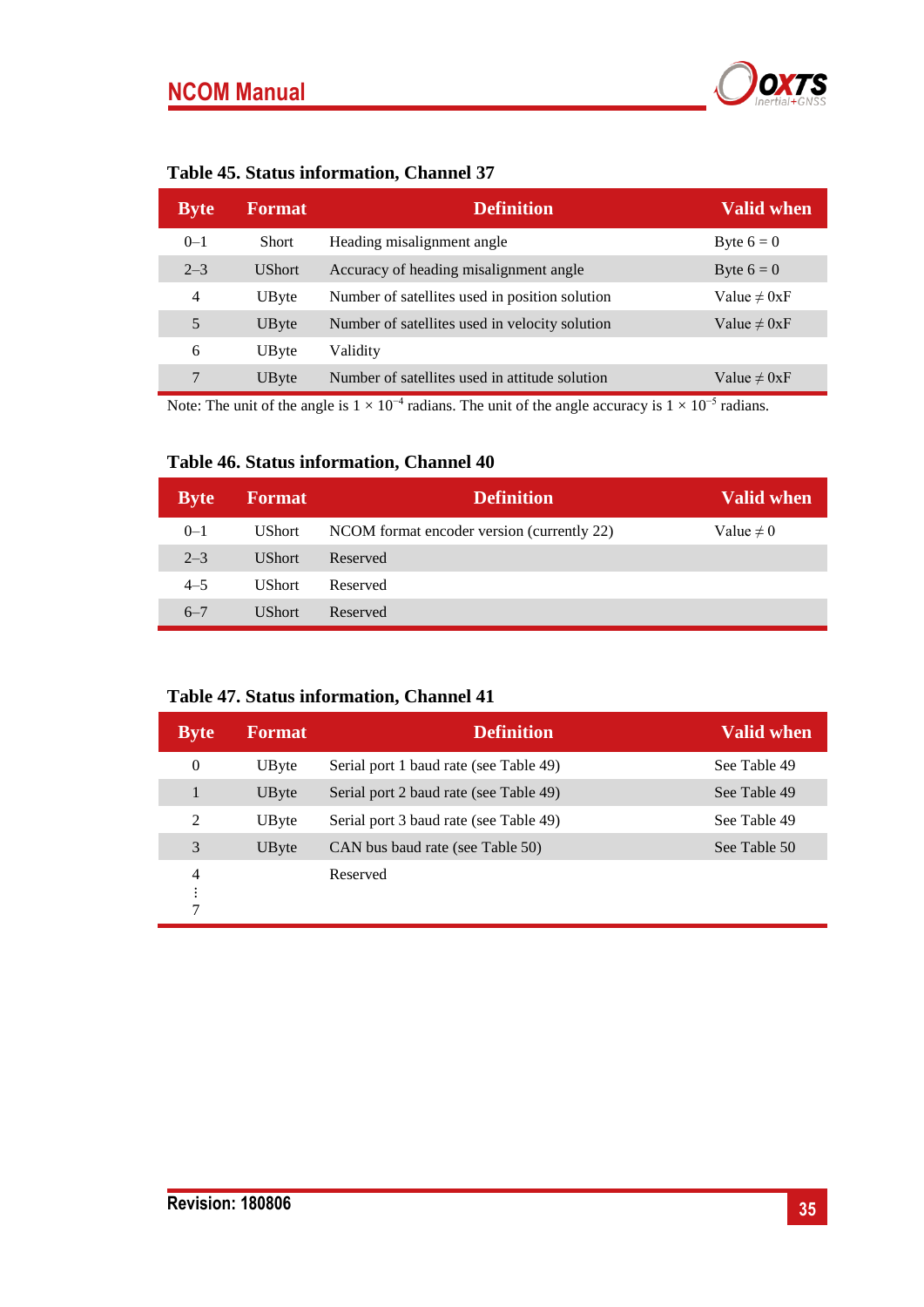

## <span id="page-35-0"></span>**Table 48. Status information, Channel 42**

| <b>Byte</b> | <b>Format</b> | <b>Definition</b>                                                                                                                                                                      | Valid when |
|-------------|---------------|----------------------------------------------------------------------------------------------------------------------------------------------------------------------------------------|------------|
| $0 - 5$     |               | Reserved                                                                                                                                                                               |            |
| 6           | UByte         | Bit $0$ = heading mode option raw internal<br>Bit $1$ = heading mode option attitude internal<br>Bit $3$ = heading mode option attitude external<br>Bit $7$ = valid flag for this byte | Bit $7=0$  |
|             |               | Reserved                                                                                                                                                                               |            |

## <span id="page-35-1"></span>**Table 49. Definitions of serial baud rates**

| <b>Value</b>             | <b>Name</b> | <b>Definition</b>                          |
|--------------------------|-------------|--------------------------------------------|
| $\overline{0}$           | Disabled    | The serial port is disabled or not present |
| $\mathbf{1}$             | 300         | The serial port outputs at 300 Bd          |
| 2                        | 600         | The serial port outputs at 600 Bd          |
| 3                        | 1200        | The serial port outputs at 1,200 Bd        |
| $\overline{\mathcal{A}}$ | 2400        | The serial port outputs at 2,400 Bd        |
| 5                        | 4800        | The serial port outputs at 4,800 Bd        |
| 6                        | 9600        | The serial port outputs at 9,600 Bd        |
| 7                        | 19200       | The serial port outputs at 19,200 Bd       |
| 8                        | 38400       | The serial port outputs at 38,400 Bd       |
| 9                        | 57600       | The serial port outputs at 57,600 Bd       |
| 10                       | 76800       | The serial port outputs at 76,800 Bd       |
| 11                       | 115200      | The serial port outputs at 115,200 Bd      |
| 12                       | 230400      | The serial port outputs at 230,400 Bd      |
| 13                       | 460800      | The serial port outputs at 460,800 Bd      |
| 14                       | 921600      | The serial port outputs at 921,600 Bd      |
| 15<br>255                |             | Reserved                                   |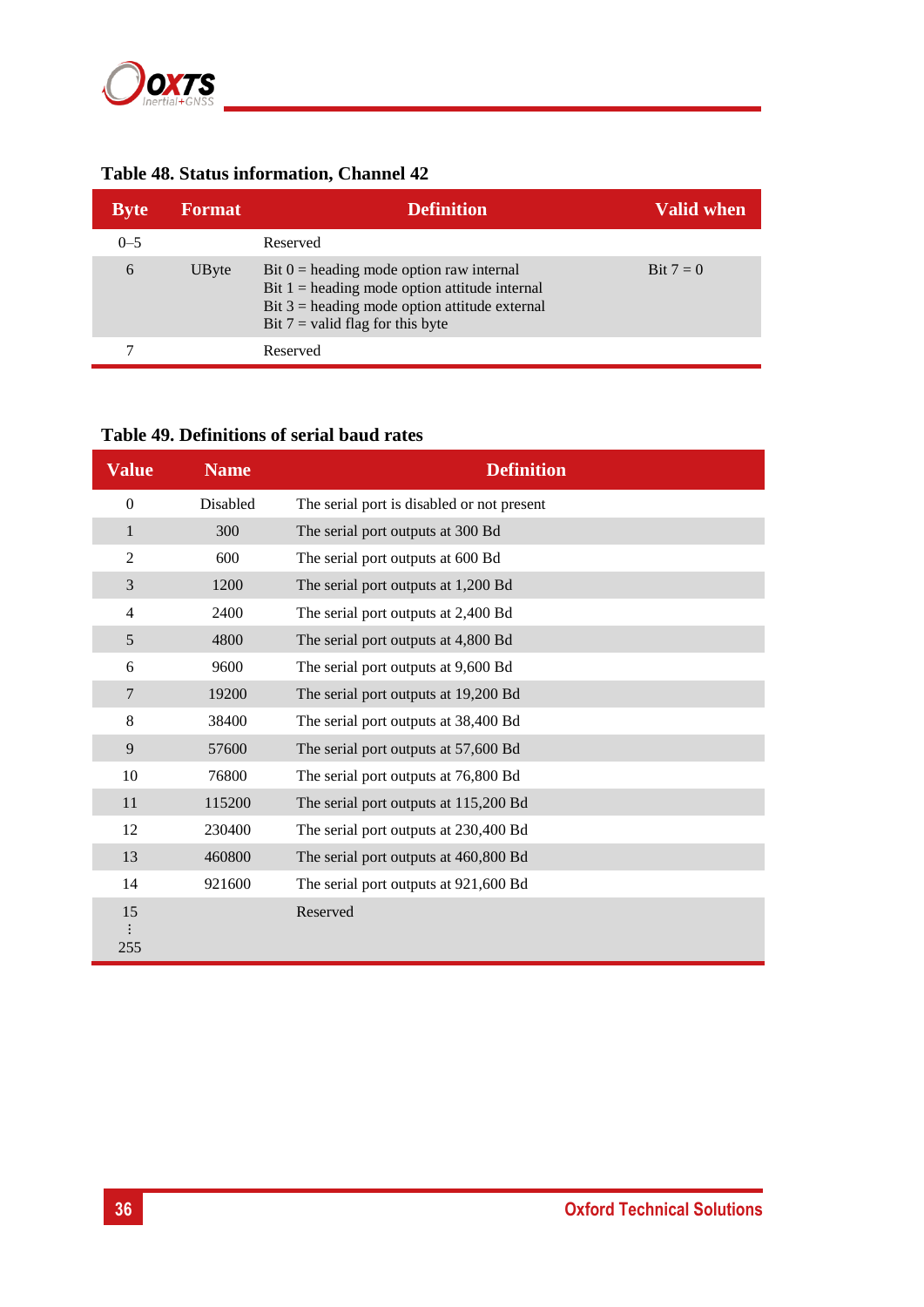

#### <span id="page-36-1"></span>**Table 50. Definitions of CAN baud rates**

| Value          | <b>Name</b>     | <b>Definition</b>                      |
|----------------|-----------------|----------------------------------------|
| $\theta$       | <b>Disabled</b> | The CAN bus is disabled or not present |
| 1              | 100000          | The CAN bus operates at 100,000 Bd     |
| 2              | 125000          | The CAN bus operates at 125,000 Bd     |
| 3              | 200000          | The CAN bus operates at 200,000 Bd     |
| $\overline{4}$ | 250000          | The CAN bus operates at 250,000 Bd     |
| 5              | 500000          | The CAN bus operates at 500,000 Bd     |
| 6              | 1000000         | The CAN bus operates at 1,000,000 Bd   |
| 7              |                 | Reserved                               |
| 255            |                 |                                        |

#### <span id="page-36-0"></span>**Table 51. Status information, Channel 44**

| <b>Byte</b>                 | <b>Format</b> | <b>Definition</b>                                    | <b>Valid when</b>    |
|-----------------------------|---------------|------------------------------------------------------|----------------------|
| $0 - 1$                     | <b>UShort</b> | Wheel speed scaling in units of 0.1 pulses per metre | Value $\neq 0$ xFFFF |
| $2 - 3$                     | <b>UShort</b> | Wheel speed scaling accuracy in units of 0.002 %     | Value $\neq 0$ xFFFF |
| 4<br>$\bullet$<br>$\bullet$ |               | Reserved                                             |                      |

## **Table 52. Status information, Channel 45**

| <b>Byte</b> | <b>Format</b> | <b>Definition</b>                                                                                                                         | <b>Valid when</b>  |
|-------------|---------------|-------------------------------------------------------------------------------------------------------------------------------------------|--------------------|
| 0<br>3      | ULong         | Cyclic wheel speed input count. This value increases each<br>time a pulse is detected on the wheel speed input.                           |                    |
| $4 - 5$     | <b>UShort</b> | Timestamp of wheel speed input count measurement<br>above. This time-stamp is transmitted as milliseconds into<br>the current GPS minute. | Value $< 60,000$   |
| 6           | UByte         | Time since the wheel speed count last changed, in units of<br>$0.1$ s.                                                                    | Value $\neq 0$ xFF |
|             |               | Reserved.                                                                                                                                 |                    |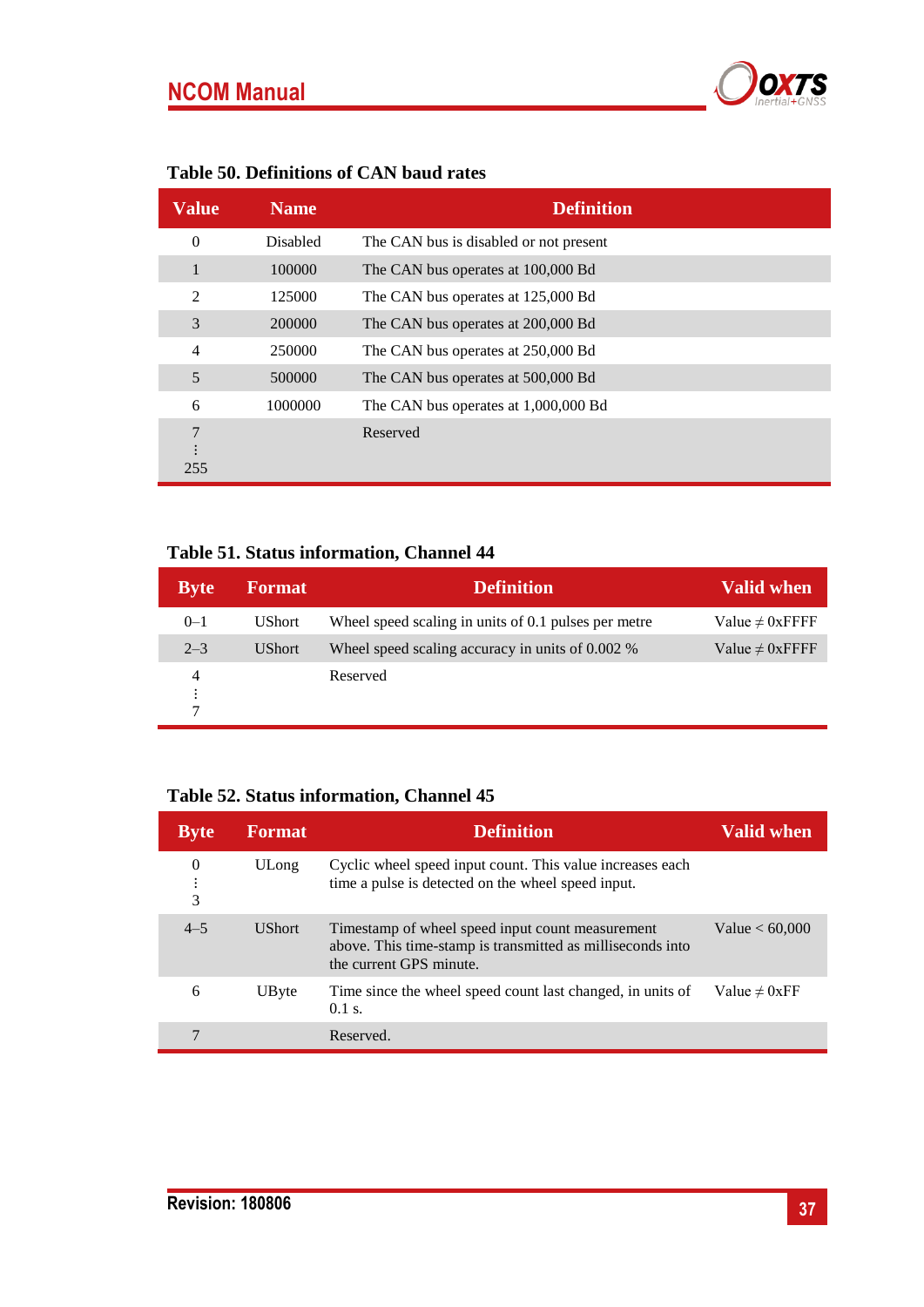

| <b>Byte</b> | <b>Format</b> | <b>Definition</b>                                                 | <b>Valid when</b> |
|-------------|---------------|-------------------------------------------------------------------|-------------------|
| $0 - 1$     | <b>Short</b>  | Distance to the wheel speed measurement point in $x$<br>direction | Byte $6 = 0$      |
| $2 - 3$     | <b>Short</b>  | Distance to the wheel speed measurement point in $y$<br>direction | Byte $6 = 0$      |
| $4 - 5$     | <b>Short</b>  | Distance to the wheel speed measurement point in $z$<br>direction | Byte $6 = 0$      |
| 6           | UByte         | Validity                                                          |                   |
| 7           |               | Reserved                                                          |                   |

## <span id="page-37-0"></span>**Table 53. Status information, Channel 46**

Note: The units of the distances are 1 mm.

#### <span id="page-37-1"></span>**Table 54. Status information, Channel 47**

| <b>Byte</b> | <b>Format</b> | <b>Definition</b>                                                             | <b>Valid when</b> |
|-------------|---------------|-------------------------------------------------------------------------------|-------------------|
| $0 - 1$     | <b>UShort</b> | Accuracy of distance to the wheel speed measurement<br>point in $x$ direction | Byte $6 = 0$      |
| $2 - 3$     | <b>UShort</b> | Accuracy of distance to the wheel speed measurement<br>point in y direction   | Byte $6 = 0$      |
| $4 - 5$     | <b>UShort</b> | Accuracy of distance to the wheel speed measurement<br>point in $z$ direction | Byte $6 = 0$      |
| 6           | UByte         | Validity                                                                      |                   |
|             |               | Reserved                                                                      |                   |

Note: The units of the distances are 0.1 mm.

#### **Table 55. Status information, Channel 48**

| <b>Byte</b> | <b>Format</b> | <b>Definition</b>                                                                                | <b>Valid when</b>    |
|-------------|---------------|--------------------------------------------------------------------------------------------------|----------------------|
| $0 - 1$     | <b>Short</b>  | Undulation value (difference between INS altitude and<br>WGS-84 ellipsoidal altitude)            | Value $\neq 0$ xFFFF |
| 2           | UByte         | HDOP of GPS                                                                                      | Value $\neq 0$ xFF   |
| 3           | UByte         | PDOP of GPS                                                                                      | Value $\neq 0$ xFF   |
| $4 - 5$     |               | Reserved                                                                                         |                      |
| 6           | UByte         | Datum ellipsoid<br>0: WGS84<br>$1:$ GRS80                                                        | Value $\neq 0$ xFF   |
| 7           | UByte         | Earth frame associated with datum ellipsoid<br>0: ITRF2008<br>1: ETRF2000(R08)<br>2: NAD83(2011) | Value $\neq 0$ xFF   |

Units of undulation are 5 mm. Units of HDOP/PDOP are 0.1.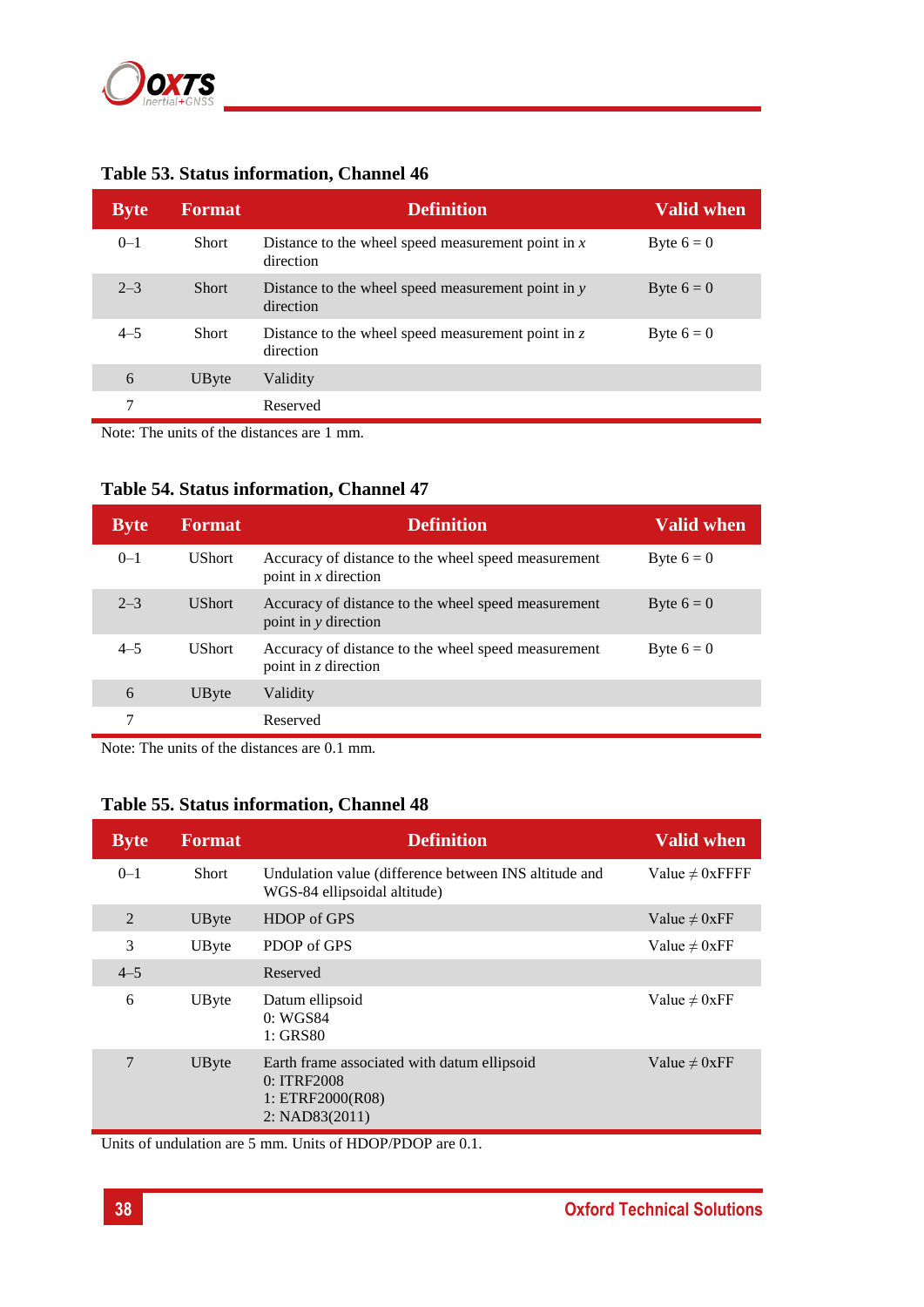## **NCOM Manual**



In the default configuration the INS outputs the geoidal altitude, computed using the EGM96 lookup table. To compute the WGS-84 or elliptical altitude use the following equation:

Ellipsoidal altitude = INS altitude − undulation

#### **Table 56. Status information, Channel 49**

| <b>Byte</b>                               | <b>Format</b> | <b>Definition</b>                              | <b>Valid when</b>           |
|-------------------------------------------|---------------|------------------------------------------------|-----------------------------|
| $0 - 1$                                   | <b>UShort</b> | Frequency of OmniSTAR tracking loop            | Value $\neq 0$ xFFFF        |
| 2                                         | UByte         | SNR of OmniSTAR signal                         | Value $\neq 0$ xFF          |
| 3                                         | UByte         | Time of continuous tracking of OmniSTAR signal | Value $\neq 0$ xFF          |
| $\overline{4}$                            | UByte         | OmniSTAR status                                | Value $\neq 0$ xFF          |
| 5<br>٠<br>٠<br>$\bullet$<br>$\mathcal{L}$ | <b>UWord</b>  | OmniSTAR serial number                         | Value $\neq$<br>$0x$ FFFFFF |

The frequency of the OmniSTAR tracking loop is  $1.52 + (Value / 1 \times 10^6)$  GHz. Units of SNR is 0.2 dB. Units of time for tracking of OmniSTAR signal are 1 s.

#### <span id="page-38-0"></span>**Table 57. Status information, Channel 50**

| <b>Byte</b> | <b>Format</b> | <b>Definition</b>                                                            | Valid when |
|-------------|---------------|------------------------------------------------------------------------------|------------|
| $0 - 1$     | <b>UShort</b> | Characters received on the command port                                      |            |
| $2 - 3$     | <b>UShort</b> | Packets received on the command port                                         |            |
| $4 - 5$     | <b>UShort</b> | Characters received on the command port but not<br>understood by the decoder |            |
| $6 - 7$     | <b>UShort</b> | Errors received on the command port                                          |            |

Note: The command ports are either Ethernet UDP port 3001 or Serial 1 in some of the serial modes. These counters are cyclic and will wrap when they exceed the limit of the format used.

| <b>Byte</b> | <b>Format</b> | <b>Definition</b>                                          | <b>Valid when</b> |
|-------------|---------------|------------------------------------------------------------|-------------------|
| $0 - 1$     | <b>Short</b>  | Distance to the additional slip point in $x$ direction     | Byte $6 = 0$      |
| $2 - 3$     | <b>Short</b>  | Distance to the additional slip point in y direction       | Byte $6 = 0$      |
| $4 - 5$     | <b>Short</b>  | Distance to the additional slip point in $\zeta$ direction | Byte $6 = 0$      |
| 6           | UByte         | Validity                                                   |                   |
|             |               | Reserved                                                   |                   |

#### <span id="page-38-1"></span>**Table 58. Status information, Channels 51, 52, 53, 54, 68, 69, 70 and 71**

Note: The units of the distances are 1 mm.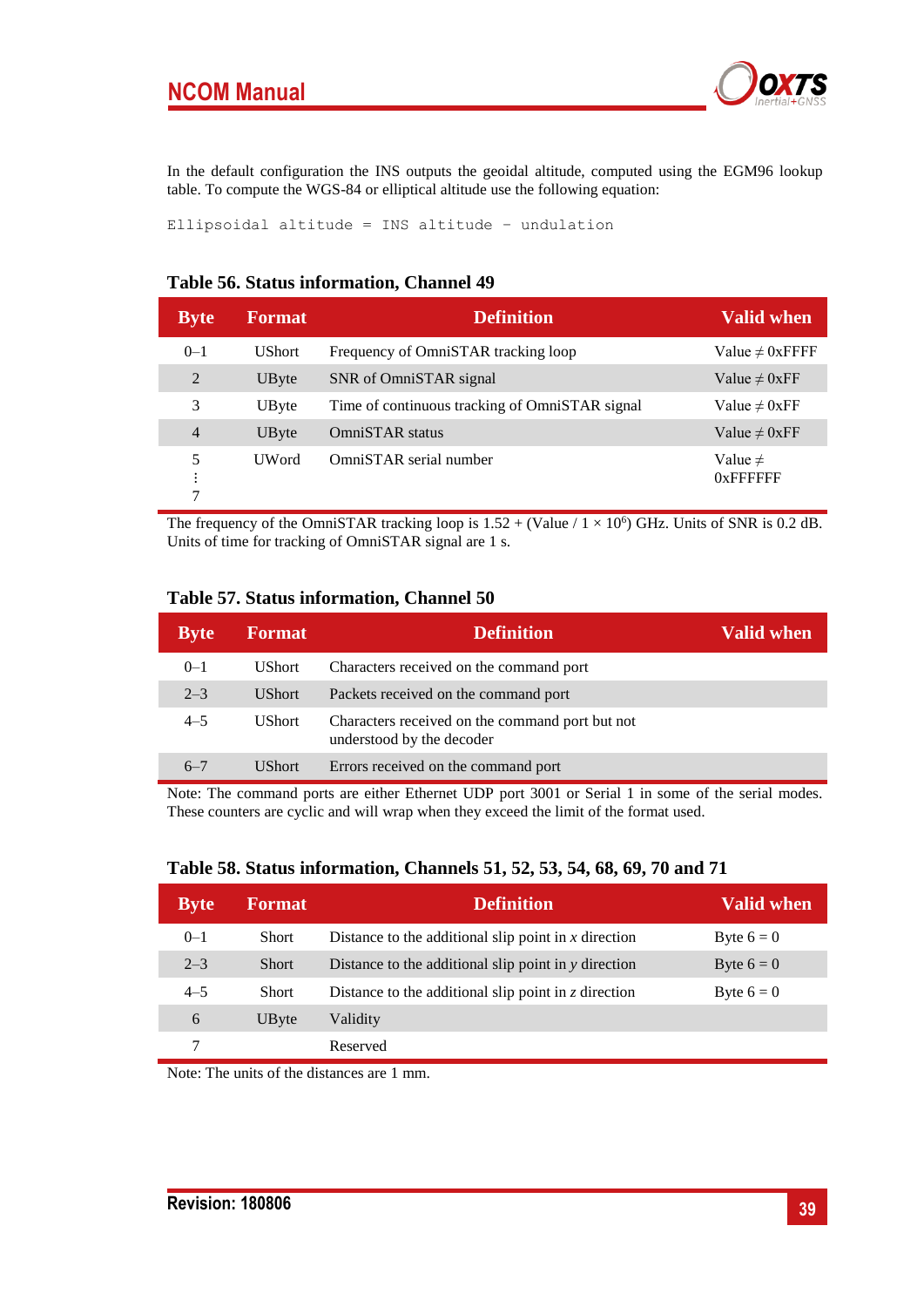

| <b>Byte</b>    | <b>Format</b> | <b>Definition</b>                                                                                                                                                   | <b>Valid when</b>      |
|----------------|---------------|---------------------------------------------------------------------------------------------------------------------------------------------------------------------|------------------------|
| $\mathbf{0}$   | UByte         | Bits 0–3: Reserved<br>Bits 4–5: GNSS antenna power status<br>0: Power on<br>1: Power off<br>2: Power unknown<br>3: Invalid<br>Bits 6–7: GNSS antenna status<br>0:OK | See individual<br>bits |
|                |               | 1: Open<br>2: Short<br>3: Unknown or invalid                                                                                                                        |                        |
| $\mathbf{1}$   | UByte         | CPU load on GNSS card (percent)                                                                                                                                     | Value $\neq 0$ xFF     |
| 2              | UByte         | Core noise on GNSS card (percent)                                                                                                                                   | Value $\neq 0$ xFF     |
| 3              | UByte         | Baud rate of GNSS card (see Table 49)                                                                                                                               | Value $< 15$           |
| $\overline{4}$ | UByte         | Number of satellites tracked                                                                                                                                        | Value $\neq 0$ xFF     |
| 5              | UByte         | Position mode of GNSS (see Table 9)                                                                                                                                 | Value $\neq 0$ xFF     |
| 6              | UByte         | Core temperature ( $^{\circ}$ C) = value - 70                                                                                                                       | Value $\neq 0$ xFF     |
| 7              | UByte         | GNSS receiver supply voltage (V) = value $\times$ 0.1                                                                                                               | Value $\neq 0$ xFF     |

## <span id="page-39-0"></span>**Table 59. Status information, Channels 55, 56 and 62**

## <span id="page-39-1"></span>**Table 60. Status information, Channel 57**

| <b>Byte</b> | <b>Format</b> | <b>Definition</b>                               | <b>Valid when</b>                        |
|-------------|---------------|-------------------------------------------------|------------------------------------------|
| $0 - 1$     | <b>Short</b>  | Distance to primary GNSS antenna in X direction | $Age < 150$ and<br>scale factor $\neq 0$ |
| $2 - 3$     | <b>Short</b>  | Distance to primary GNSS antenna in Y direction | Age $<$ 150 and<br>scale factor $\neq 0$ |
| $4 - 5$     | <b>Short</b>  | Distance to primary GNSS antenna in Z direction | $Age < 150$ and<br>scale factor $\neq 0$ |
| 6           | UByte         | Age                                             |                                          |
| 7           | UByte         | Scale factor                                    |                                          |

Note: The unit of the distances is 1 mm and each value has to be multiplied by the scale factor. If the scale factor is 0xFF then the distances are saturated.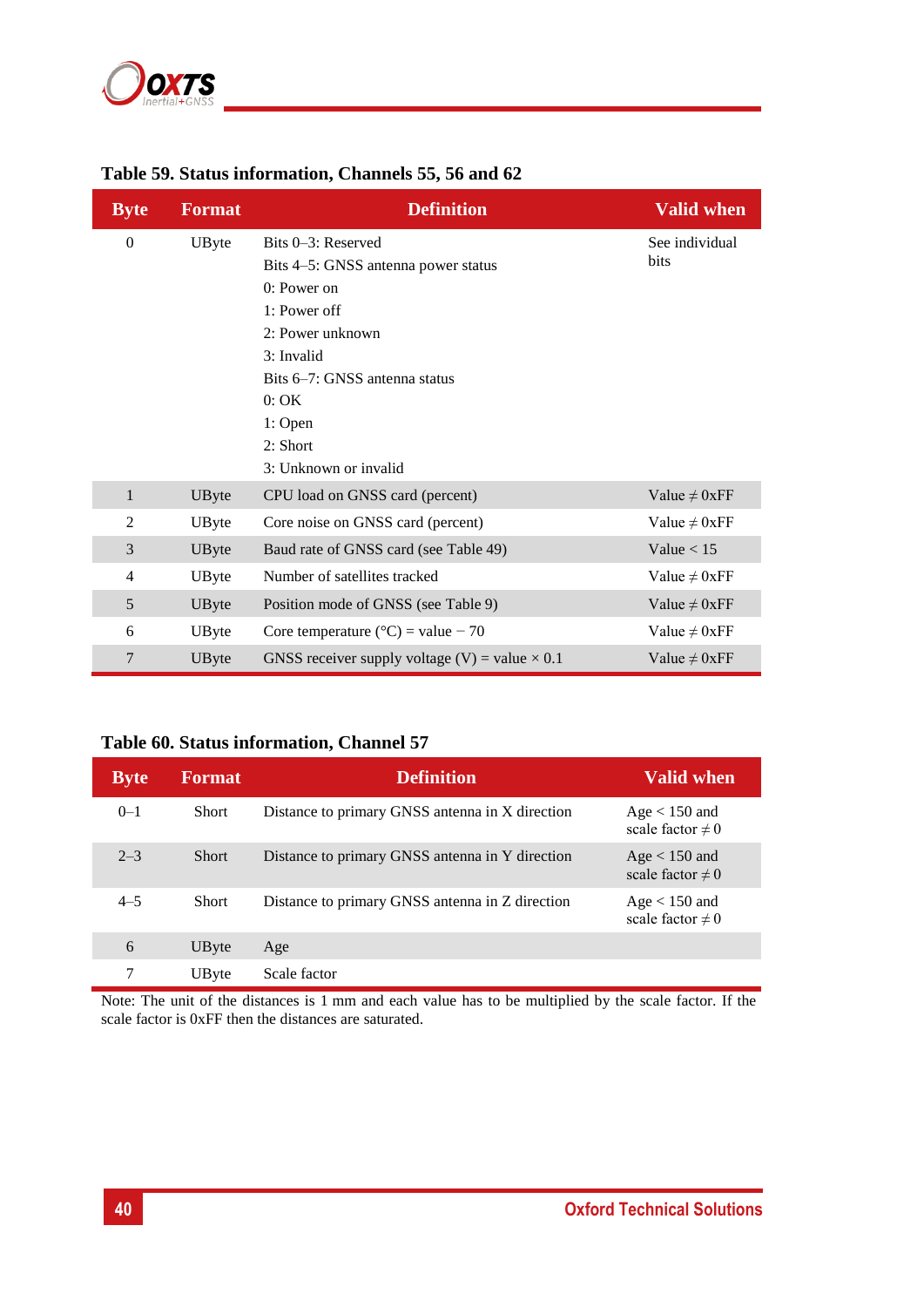

<span id="page-40-0"></span>

| <b>Bytes</b> | <b>Format</b> | <b>Definition</b>                                         | <b>Valid when</b> |
|--------------|---------------|-----------------------------------------------------------|-------------------|
| $0 - 1$      | <b>Short</b>  | Heading of output frame with reference to vehicle frame.  | Byte $6 = 0$      |
| $2 - 3$      | <b>Short</b>  | Pitch of output frame with reference to vehicle frame.    | Byte $6 = 0$      |
| $4 - 5$      | <b>Short</b>  | Roll of the output frame with reference to vehicle frame. | Byte $6 = 0$      |
| 6            | UByte         | Validity.                                                 |                   |
|              |               | Reserved.                                                 |                   |

Note: The units of the orientation angles are  $1 \times 10^{-4}$  radians.

#### <span id="page-40-1"></span>**Table 62. Status information, Channel 59**

| <b>Byte</b> | <b>Format</b> | <b>Definition</b>                                                                       | <b>Valid when</b>    |
|-------------|---------------|-----------------------------------------------------------------------------------------|----------------------|
| $0 - 1$     | <b>UShort</b> | Number of IMU packets missed.                                                           |                      |
| 2           | UByte         | Number of IMU resets detected.                                                          |                      |
| 3           | UByte         | Number of IMU errors detected.                                                          |                      |
| $4 - 5$     | <b>UShort</b> | Calibration date in days since GPS began (midnight, 6 <sup>th</sup> )<br>January 1980). | Value $\neq 0$ xFFFF |
| $6 - 7$     | <b>UShort</b> | IMU temperature ( $^{\circ}$ C) = value $\times$ 0.01 - 70.                             | Value $\neq 0$ xFFFF |

Note: In normal operation the number of packets, resets and errors detected or missed should be zero. These counters are cyclic and will reset to zero when they exceed the limit of the format used.

#### <span id="page-40-2"></span>**Table 63. Status information, Channel 60**

| <b>Byte</b> | <b>Format</b> | <b>Definition</b>              | <b>Valid when</b> |
|-------------|---------------|--------------------------------|-------------------|
| $0 - 1$     | <b>Short</b>  | Surface angle heading rotation | Byte $6 = 0$      |
| $2 - 3$     | <b>Short</b>  | Surface angle pitch rotation   | Byte $6 = 0$      |
| $4 - 5$     | Short         | Surface angle roll rotation    | Byte $6 = 0$      |
| 6           | UByte         | Validity                       |                   |
| 7           |               | Reserved                       |                   |

Note: The units of the angles are  $1 \times 10^{-4}$  radians.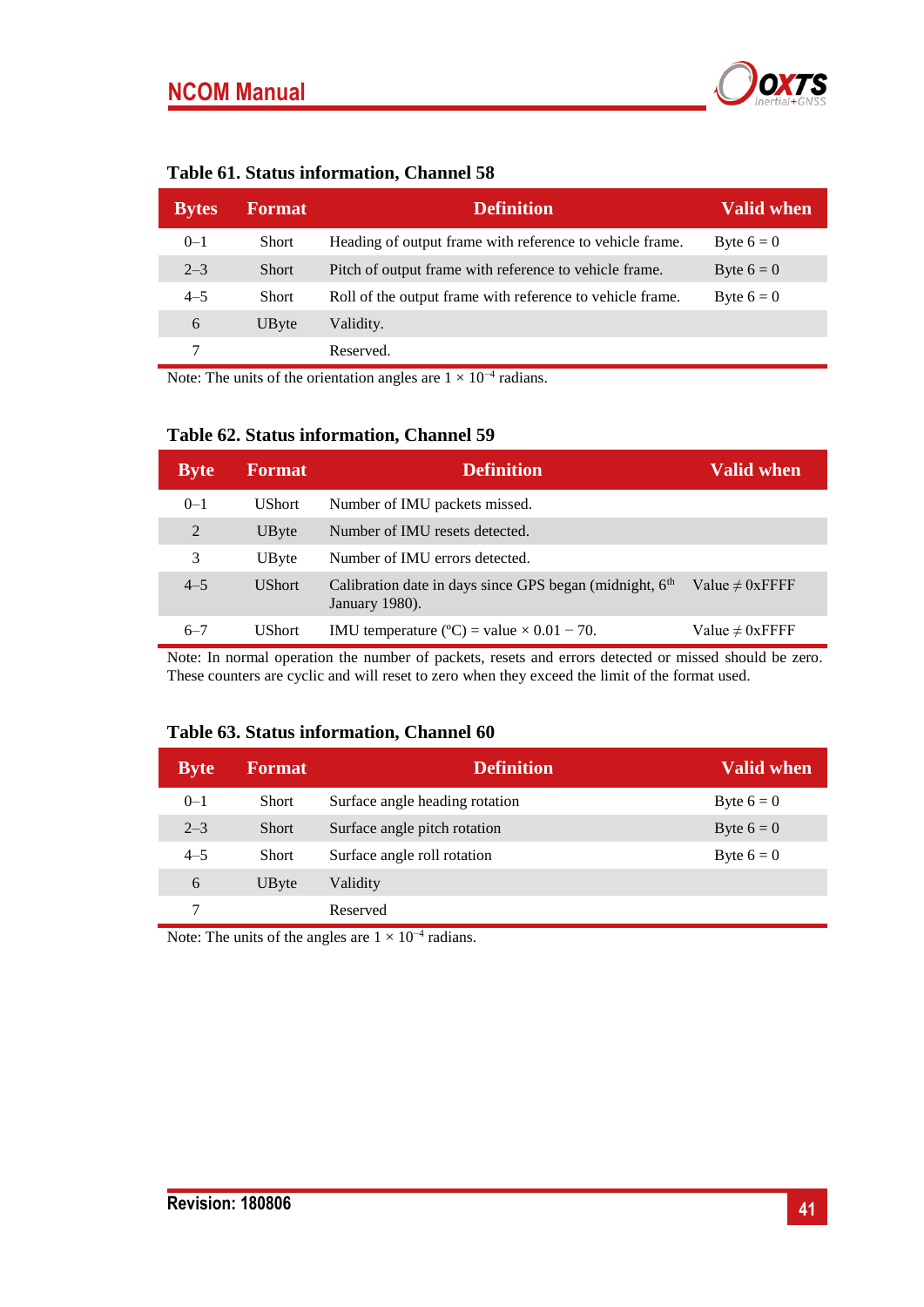

## <span id="page-41-0"></span>**Table 64. Status information, Channel 61**

| <b>Byte</b> | <b>Format</b> | <b>Definition</b>                                                                                                                           | <b>Valid when</b> |
|-------------|---------------|---------------------------------------------------------------------------------------------------------------------------------------------|-------------------|
| $0 - 1$     | <b>UShort</b> | Characters received from the external GNSS by the<br>navigation computer.                                                                   |                   |
| $2 - 3$     | <b>UShort</b> | Packets received from the external GNSS by the<br>navigation computer.                                                                      |                   |
| $4 - 5$     | <b>UShort</b> | Characters received from the external GNSS by the<br>navigation computer, but not understood by the decoder.                                |                   |
| $6 - 7$     | <b>UShort</b> | Packets received from the external GNSS by the<br>navigation computer that could not be used to update the<br>Kalman filter (e.g. too old). |                   |

Note: These counters are cyclic and will wrap when they exceed the limit of the format used.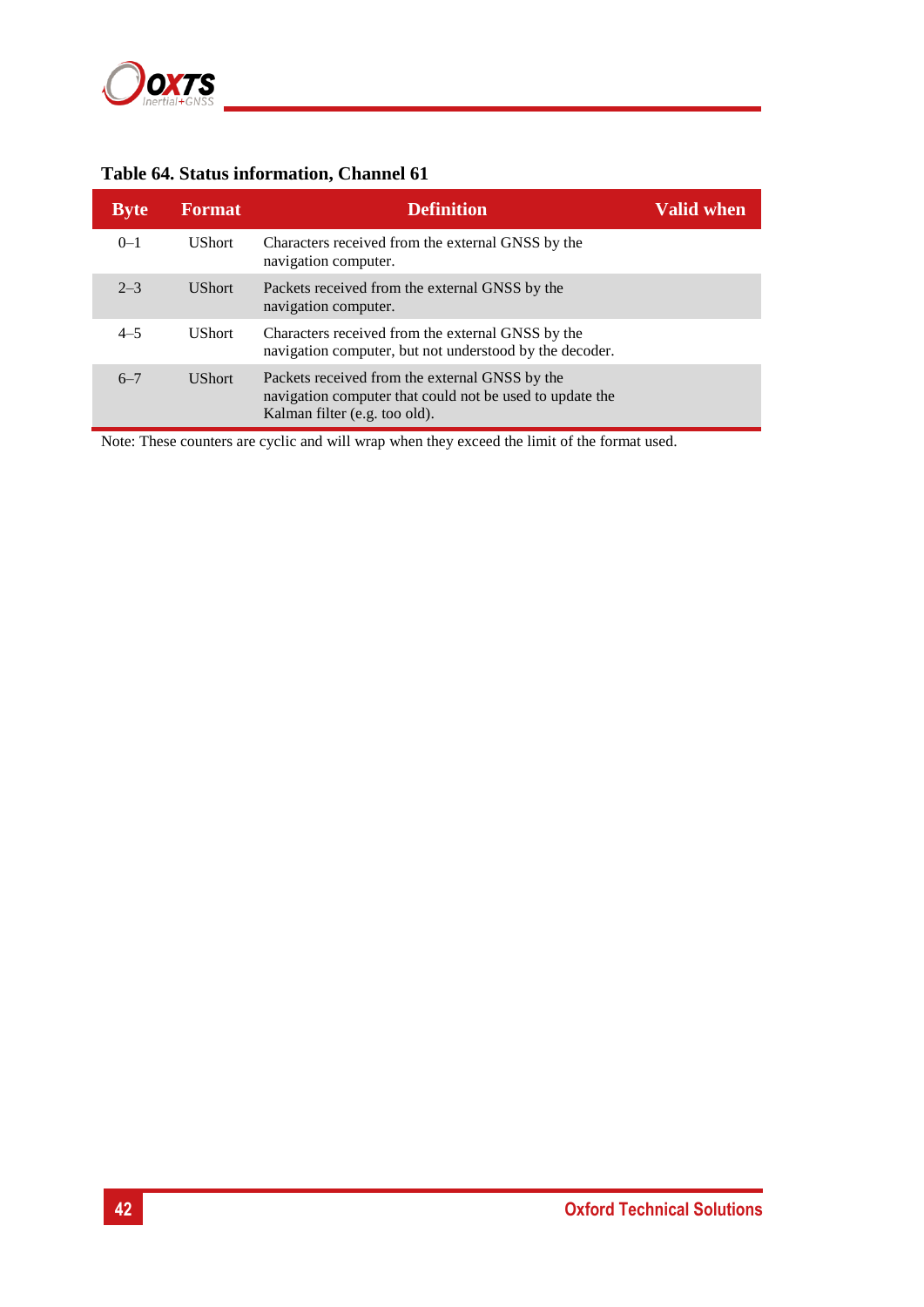# **NCOM Manual**



## <span id="page-42-0"></span>**Table 65. Status information, Channel 64**

| <b>Byte</b>      | <b>Format</b> | <b>Definition</b>                                                                                                                                                                                                                                                                                                                                      | <b>Valid when</b>  |
|------------------|---------------|--------------------------------------------------------------------------------------------------------------------------------------------------------------------------------------------------------------------------------------------------------------------------------------------------------------------------------------------------------|--------------------|
| $\boldsymbol{0}$ | UByte         | CPU type running the navigation computer<br>0: TP400B<br>1: TP500<br>2: TP600<br>3: None<br>4: OMAP3503<br>Others unknown                                                                                                                                                                                                                              | Value $\neq 0$ xFF |
| $\mathbf{1}$     | UByte         | External GNSS type<br>0: Novatel Millennium or BeeLine<br>1: Novatel OEM4<br>2: None<br>3: Novatel OEMV<br>4: u-blox LEA4<br>5: Generic<br>6: Trimble 5700/5800<br>7: Trimble AgGPS 132<br>8: Topcon GB-500<br>9: NavCom Sapphire<br>10: u-Blox LEA6<br>11: Trimble BD920<br>12: Leica GX1200<br>13: Topcon B110<br>14: Novatel OEM6<br>Others unknown | Value $\neq 0$ xFF |
| $\overline{c}$   | UByte         | External GNSS format<br>0: Novatel OEM2 Binary<br>1: Novatel OEM4/OEMV Binary<br>2:UBX<br>3: NMEA<br>4: GSOF<br>5: TSIP<br>6: GRIL<br>7: Debug<br>8: NCT Binary<br>9: OWI<br>Others unknown                                                                                                                                                            | Value $\neq 0$ xFF |
| 3                | UByte         | Dual-port RAM status<br>0: Not fitted<br>1: Failed to initialise<br>2: Dead<br>3: Down<br>4: Overloaded<br>5: Sporadic<br>6: Slow<br>7: Acceptable<br>8: OK<br>9: Good<br>10: Excellent<br>Others unknown                                                                                                                                              | Value $\neq 0$ xFF |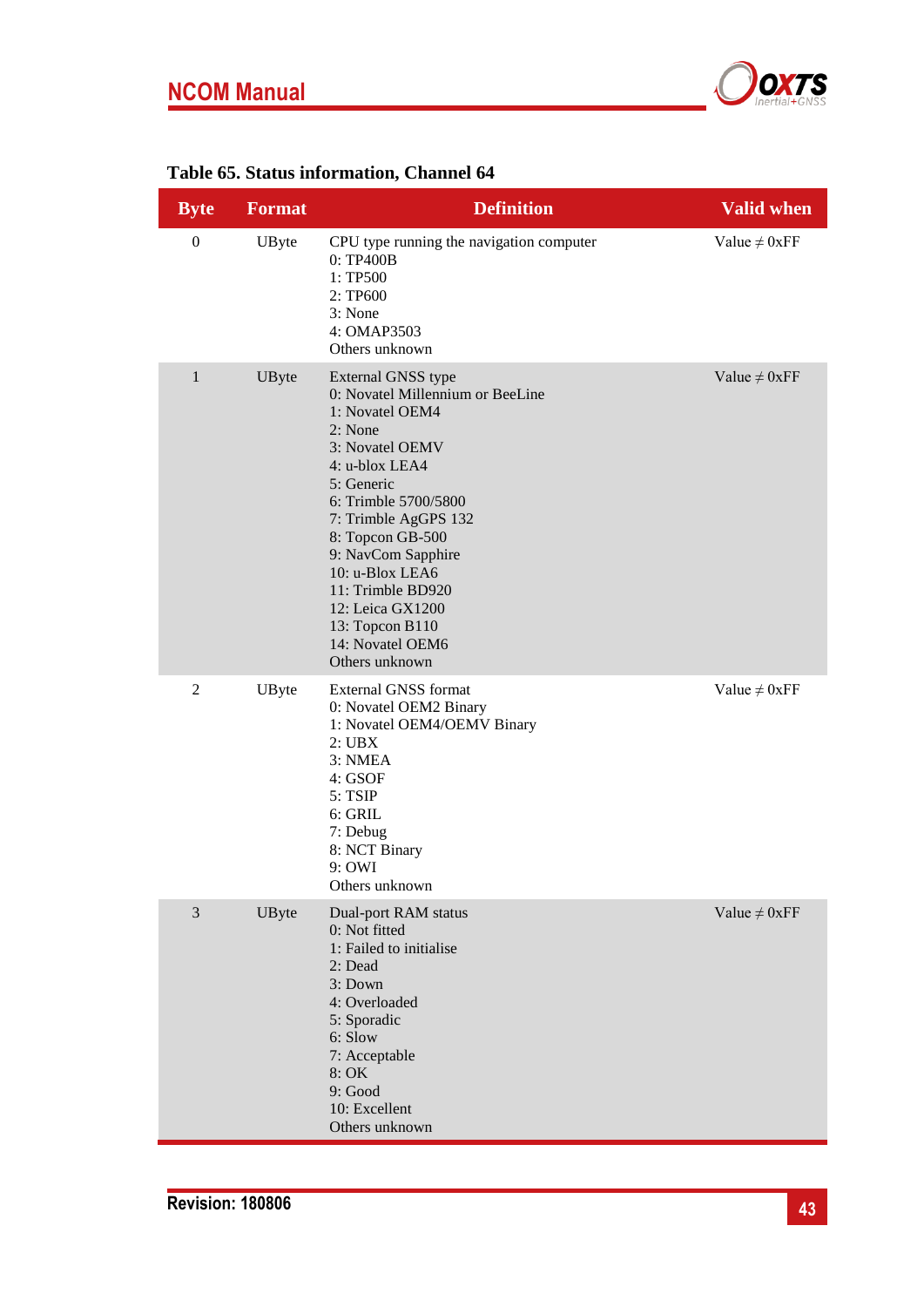

| $\overline{4}$ | <b>UByte</b> | Bits 0-3: Primary GNSS expected position update rate                                                                                                                                                                        | Value $\neq 0xF$                     |
|----------------|--------------|-----------------------------------------------------------------------------------------------------------------------------------------------------------------------------------------------------------------------------|--------------------------------------|
|                |              | Bits 4–7: Primary GNSS expected velocity update rate<br>0: Disabled<br>$1:1$ Hz<br>$2:2$ Hz<br>3:4 Hz<br>$4:5$ Hz<br>5:10 Hz<br>$6:20\,\mathrm{Hz}$<br>Others unknown                                                       | Value $\neq 0xF$                     |
| 5              | UByte        | Bits 0–3: Primary GNSS expected raw data rate<br>Bits 4–7: Secondary GNSS expected raw data rate<br>0: Disabled<br>$1:1$ Hz<br>$2:2$ Hz<br>$3:4 \text{ Hz}$<br>$4:5$ Hz<br>5:10 Hz<br>$6:20\,\mathrm{Hz}$<br>Others unknown | Value $\neq 0xF$<br>Value $\neq 0xF$ |
| 6              |              | Reserved                                                                                                                                                                                                                    |                                      |
| $\overline{7}$ | UByte        | Product type<br>0: Default<br>1: Survey<br>$2:$ OEM<br>Others unknown                                                                                                                                                       | Value $\neq 0$ xFF                   |

## <span id="page-43-0"></span>**Table 66. Status information, Channel 66**

| <b>Byte</b>                                      | <b>Format</b> | <b>Definition</b>                   | Valid when                 |
|--------------------------------------------------|---------------|-------------------------------------|----------------------------|
| 0<br>٠<br>٠<br>3                                 | Long          | Local co-ordinates origin latitude  | Value $\neq$<br>0x80000000 |
| $\overline{4}$<br>$\ddot{\cdot}$<br>$\mathbf{r}$ | Long          | Local co-ordinates origin longitude | Value $\neq$<br>0x80000000 |

Note: The units of the angles are  $1 \times 10^{-7}$  degrees.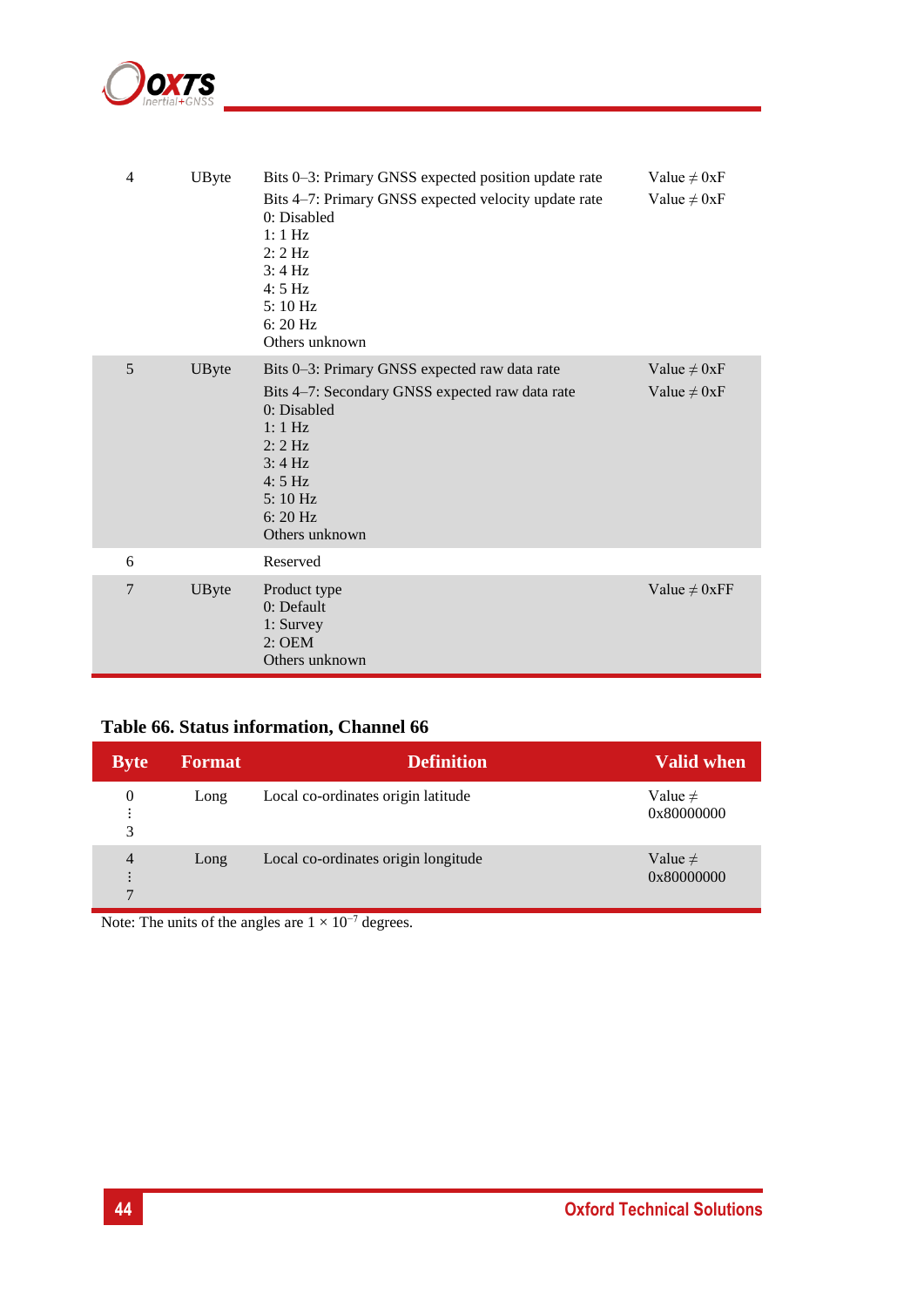

<span id="page-44-0"></span>

|  | Table 67. Status information, Channel 67 |  |
|--|------------------------------------------|--|
|  |                                          |  |

| <b>Byte</b>                           | <b>Format</b> | <b>Definition</b>                  | Valid when                 |
|---------------------------------------|---------------|------------------------------------|----------------------------|
| 0<br>٠<br>$\bullet$<br>3              | Long          | Local co-ordinates origin altitude | Value $\neq$<br>0x80000000 |
| 4<br>$\ddot{\cdot}$<br>$\overline{ }$ | Long          | Local co-ordinates origin heading  | Value $\neq$<br>0x80000000 |

Note: The unit for heading is  $1 \times 10^{-7}$  degrees. The unit for Altitude is 1 mm.

## <span id="page-44-1"></span>**Table 68. Status information, Channel 72**

| <b>Byte</b> | <b>Format</b> | <b>Definition</b>                                                                                                                                                  | <b>Valid when</b> |
|-------------|---------------|--------------------------------------------------------------------------------------------------------------------------------------------------------------------|-------------------|
| 0<br>6      |               | Reserved                                                                                                                                                           |                   |
|             | UByte         | Bits 0–3: number of L1 GPS measurements received in<br>differential corrections<br>Bits 4–7: number of L2 GPS measurements received in<br>differential corrections | Value $\neq 0xF$  |

## <span id="page-44-2"></span>**Table 69. Status information, Channel 73**

| <b>Byte</b> | <b>Format</b> | <b>Definition</b>                                                                                                                                                          | <b>Valid when</b> |
|-------------|---------------|----------------------------------------------------------------------------------------------------------------------------------------------------------------------------|-------------------|
| 6           |               | Reserved                                                                                                                                                                   |                   |
|             | UByte         | Bits 0-3: number of L1 GLONASS measurements<br>received in differential corrections<br>Bits 4–7: number of L2 GLONASS measurements<br>received in differential corrections | Value $\neq 0xF$  |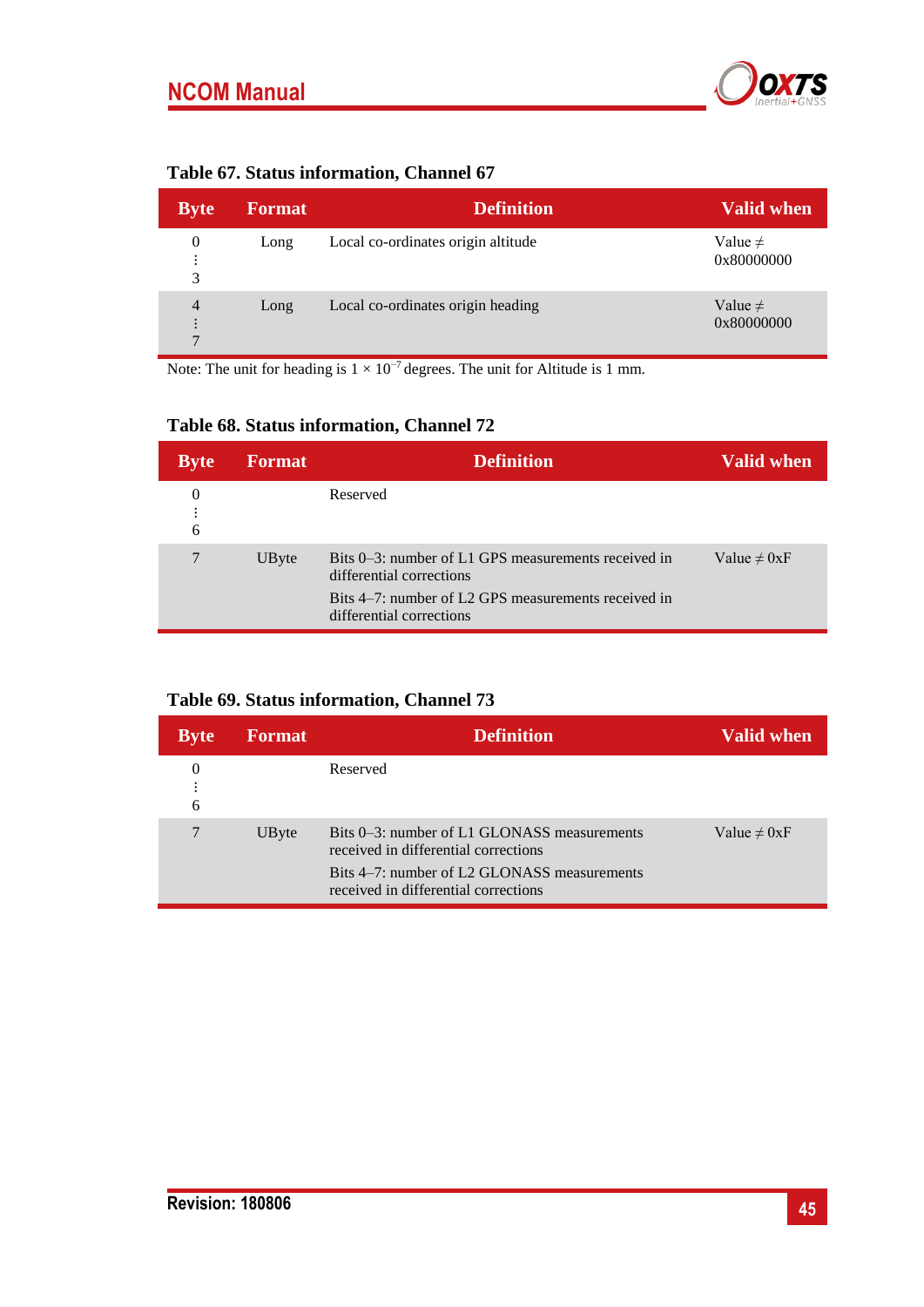

| <b>Bytes</b>       | <b>Format</b> | <b>Definition</b>                                                                 | <b>Valid when</b>    |
|--------------------|---------------|-----------------------------------------------------------------------------------|----------------------|
| $0 - 1$            | <b>UShort</b> | Expiry date in days since GPS began (midnight, 6 <sup>th</sup> )<br>January 1980) | Value $\neq 0$ xFFFF |
| 2                  | UByte         | Supply voltage (V) = value $\times$ 0.2                                           | Value $\neq 0$ xFF   |
| $3 - 4$            | <b>UShort</b> | IMU rate (Hz) = value $\times$ 0.02                                               | Value $\neq 0$ xFFFF |
| 5<br>$\mathcal{I}$ |               | Reserved                                                                          |                      |

## <span id="page-45-0"></span>**Table 70. Status information, Channel 75**

## <span id="page-45-1"></span>**Table 71. Status information, Channel 76**

| <b>Byte</b> | <b>Format</b> | <b>Definition</b>                    | Valid when, |
|-------------|---------------|--------------------------------------|-------------|
| $0 - 1$     | UShort.       | Differential GPS characters received |             |
| $2 - 3$     | <b>UShort</b> | Differential GPS packets received    |             |
| $4 - 5$     | <b>UShort</b> | Differential GPS characters skipped  |             |
| $6 - 7$     |               | Reserved                             |             |

Note: These counters are cyclic and will wrap when they exceed the limit of the format used.

## <span id="page-45-2"></span>**Table 72. Status information, Channel 77**

<span id="page-45-3"></span>

| <b>Byte</b>                     | <b>Format</b> | <b>Definition</b>                                                                                                                                                                              | <b>Valid when</b>  |
|---------------------------------|---------------|------------------------------------------------------------------------------------------------------------------------------------------------------------------------------------------------|--------------------|
| $\theta$                        | UByte         | Differential GPS format<br>0: None<br>1: RTCM<br>2: RTCA<br>3: CMR<br>Others unknown                                                                                                           | Value $\neq 0$ xFF |
| $\mathbf{1}$                    | UByte         | Differential GPS type<br>0: None<br>1: Pass-through primary GNSS receiver<br>2: Pass-through secondary GNSS receiver<br>3: Pass-through EGPS<br>4:RD<br>5: LOG<br>$6:$ RINEX<br>Others unknown | Value $\neq 0$ xFF |
| 2                               | UByte         | Differential GPS number of stations                                                                                                                                                            | Value $\neq 0$ xFF |
| 3<br>$\vdots$<br>$\overline{7}$ |               | Reserved                                                                                                                                                                                       |                    |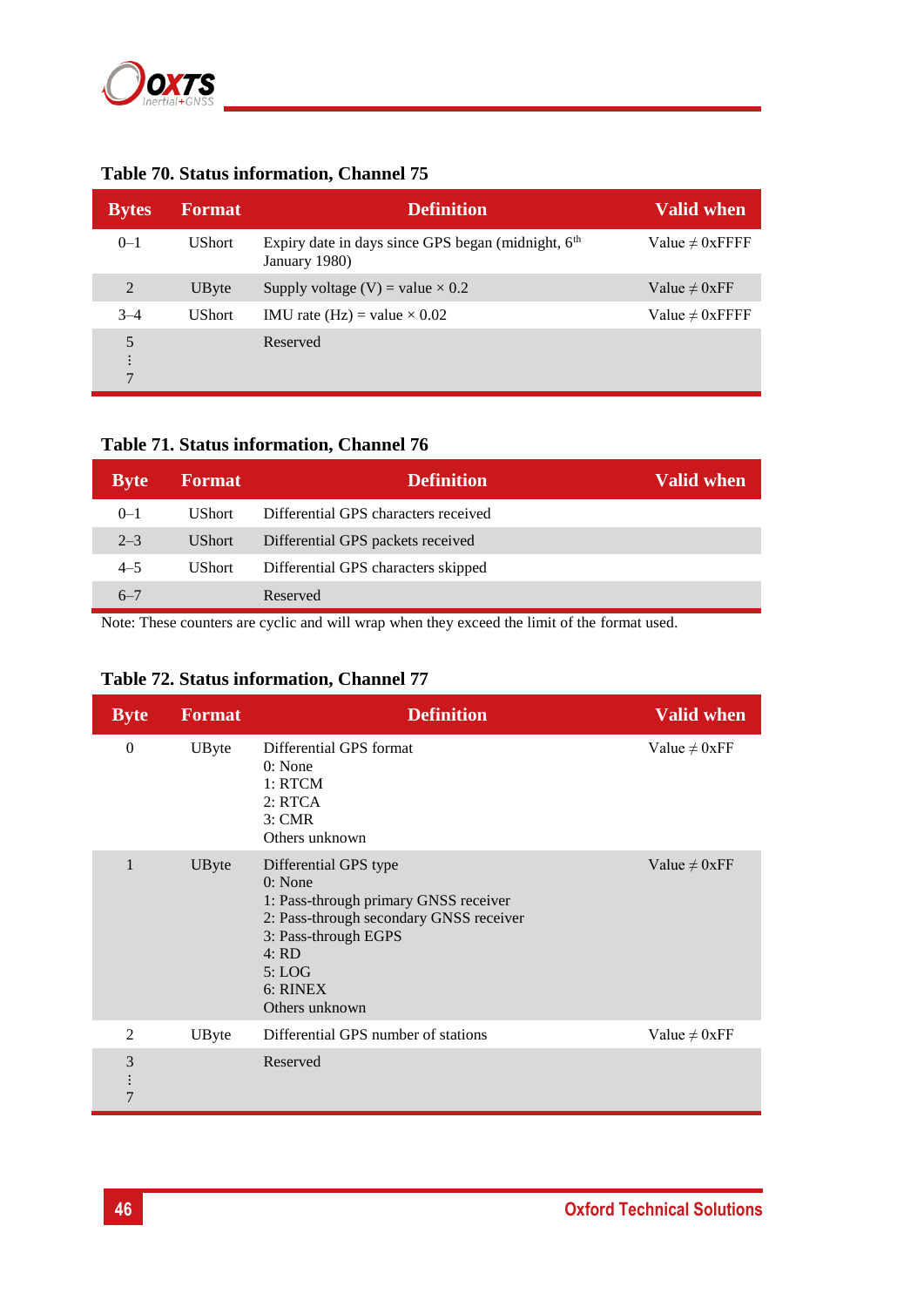

| <b>Byte</b>    | <b>Format</b> | <b>Definition</b>        | Valid when         |
|----------------|---------------|--------------------------|--------------------|
| $0 - 1$        | <b>UShort</b> | CAN messages transmitted |                    |
| $2 - 3$        | <b>UShort</b> | CAN messages received    |                    |
| $\overline{4}$ | UByte         | CAN transmit percent OK  | Value $\neq 0$ xFF |
| 5              | UByte         | CAN receive percent OK   | Value $\neq 0$ xFF |
| 6              | UByte         | CAN number of errors     |                    |
| 7              | UByte         | CAN last error code      |                    |

#### **Table 73. Status information, Channel 78**

Note: The counters for messages transmitted, messages received and errors are cyclic and will wrap when they exceed the limit of the format used.

#### <span id="page-46-0"></span>**Table 74. Status information, Channel 88**

| <b>Byte</b> | <b>Format</b> | <b>Definition</b>                           | <b>Valid when</b>   |
|-------------|---------------|---------------------------------------------|---------------------|
| $_{0}$      | <b>Byte</b>   | Bits 1–7: Vertical advanced slip innovation | $\text{Bit } 0 = 1$ |
| $1 - 7$     |               | Reserved                                    |                     |

Note: The innovations are always expressed as a proportion of the current accuracy. Units are  $0.1 \sigma$ . As a general rule, innovations below 1.0  $\sigma$  are good; innovations above 1.0  $\sigma$  are poor. Usually it is best to filter the square of the innovations and display the square root of the filtered value.

#### <span id="page-46-1"></span>**Table 75. Status information, Channel 89**

| <b>Byte</b> | <b>Format</b> | <b>Definition</b>                                                 | <b>Valid when</b> |
|-------------|---------------|-------------------------------------------------------------------|-------------------|
| $0 - 1$     | <b>Short</b>  | Distance to the vertical advanced slip point in $x$ direction     | Byte $6 = 0$      |
| $2 - 3$     | <b>Short</b>  | Distance to the vertical advanced slip point in $y$ direction     | Byte $6 = 0$      |
| $4 - 5$     | <b>Short</b>  | Distance to the vertical advanced slip point in $\zeta$ direction | Byte $6 = 0$      |
| 6           | UByte         | Validity                                                          |                   |
|             |               | Reserved                                                          |                   |

Note: The units of the distances are 1 mm.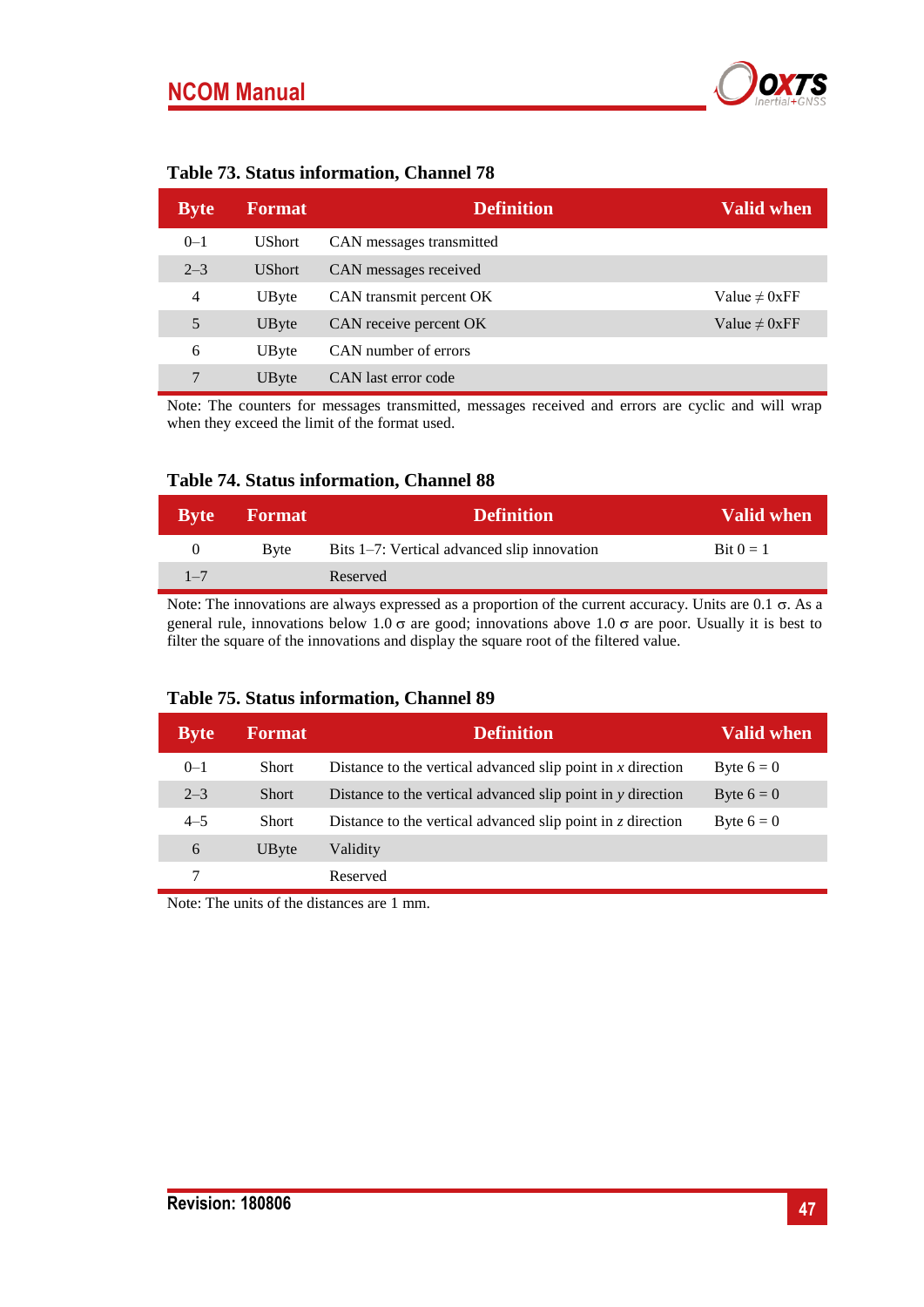

| <b>Byte</b> | <b>Format</b> | <b>Definition</b>                                                                 | <b>Valid when</b> |
|-------------|---------------|-----------------------------------------------------------------------------------|-------------------|
| $0 - 1$     | <b>UShort</b> | Accuracy of distance to the vertical advanced slip point in<br>$x$ direction      | Byte $6 = 0$      |
| $2 - 3$     | <b>UShort</b> | Accuracy of distance to the vertical advanced slip point in<br><i>v</i> direction | Byte $6 = 0$      |
| $4 - 5$     | <b>UShort</b> | Accuracy of distance to the vertical advanced slip point in<br>z direction        | Byte $6 = 0$      |
| 6           | UByte         | Validity                                                                          |                   |
| 7           |               | Reserved                                                                          |                   |

#### <span id="page-47-0"></span>**Table 76. Status information, Channel 90**

Note: The units of the distances are 0.1 mm.

## <span id="page-47-1"></span>**Table 77. Status information, Channel 91**

| <b>Byte</b> | <b>Format</b> | <b>Definition</b>                    | <b>Valid when</b> |
|-------------|---------------|--------------------------------------|-------------------|
| $0 - 1$     | <b>Short</b>  | Pitch misalignment angle             | Byte $6 = 0$      |
| $2 - 3$     | <b>UShort</b> | Accuracy of pitch misalignment angle | Byte $6 = 0$      |
| $4 - 5$     |               | Reserved                             |                   |
| 6           | UByte         | Validity                             |                   |
| 7           |               | Reserved                             |                   |

Note: The unit of the angle is  $1 \times 10^{-4}$  radians. The unit of the angle accuracy is  $1 \times 10^{-5}$  radians.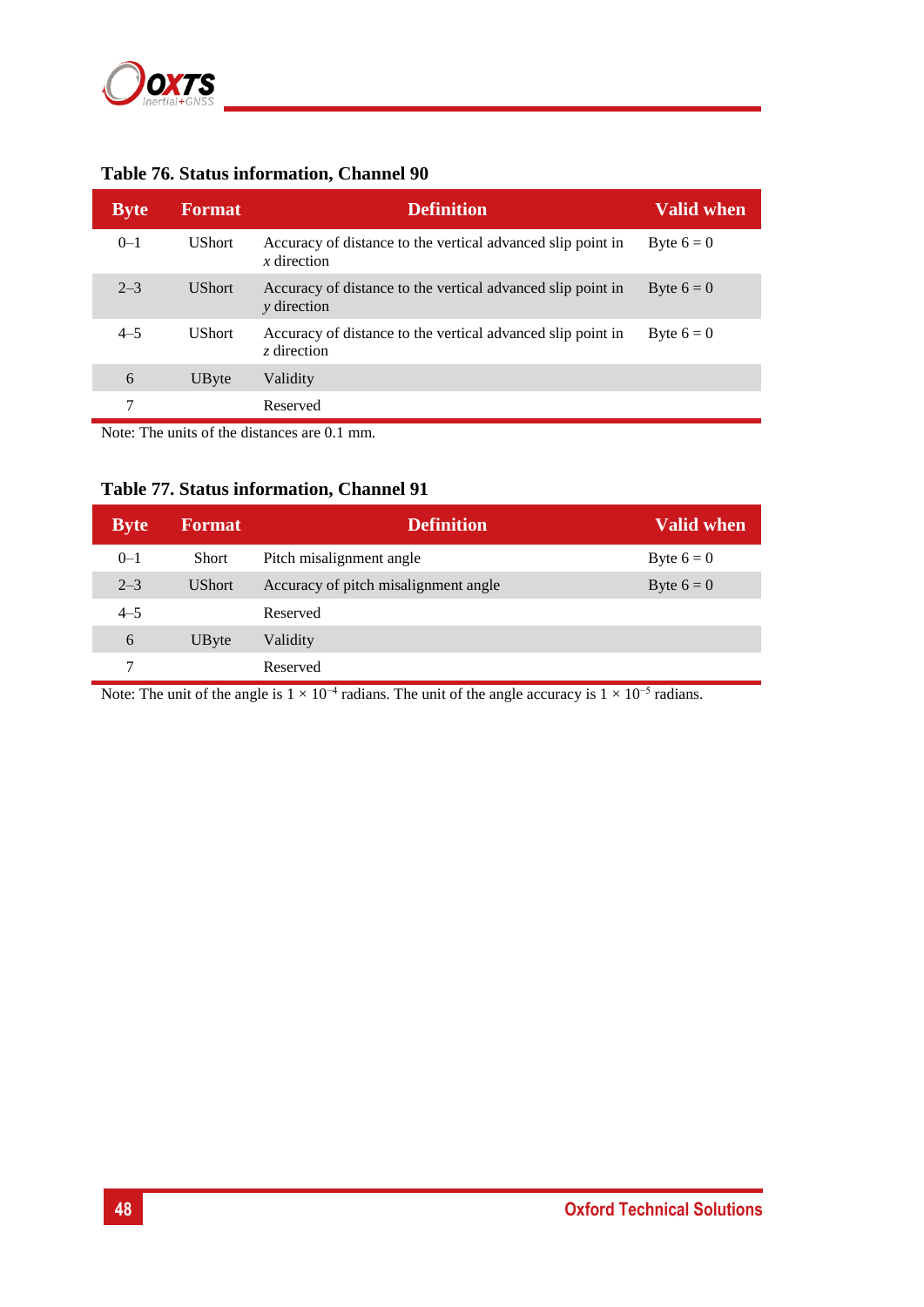

## **Checksum definition**

Three simple checksums are calculated during each NCOM packet. Intermediate checksums 1 and 2 of structure-A packets allow users to quickly check the validity of data up to that point, in order to use it without having to wait for the whole packet to be received. To keep the computational load to a minimum, each checksum is simply the sum of bytes up to that point. Note that the Sync byte is not included in any of the checksum calculations.

Checksum 3 is calculated in the following way:

unsigned byte csum; int j; // Final checksum for  $(j = 1, \text{csum} = 0; j < 71; j++)$  $csum += txbuff[i];$  $txbuf[71] = csum;$ 

Checksums 1 and 2 are calculated in the same way, but only using the bytes preceding that checksum.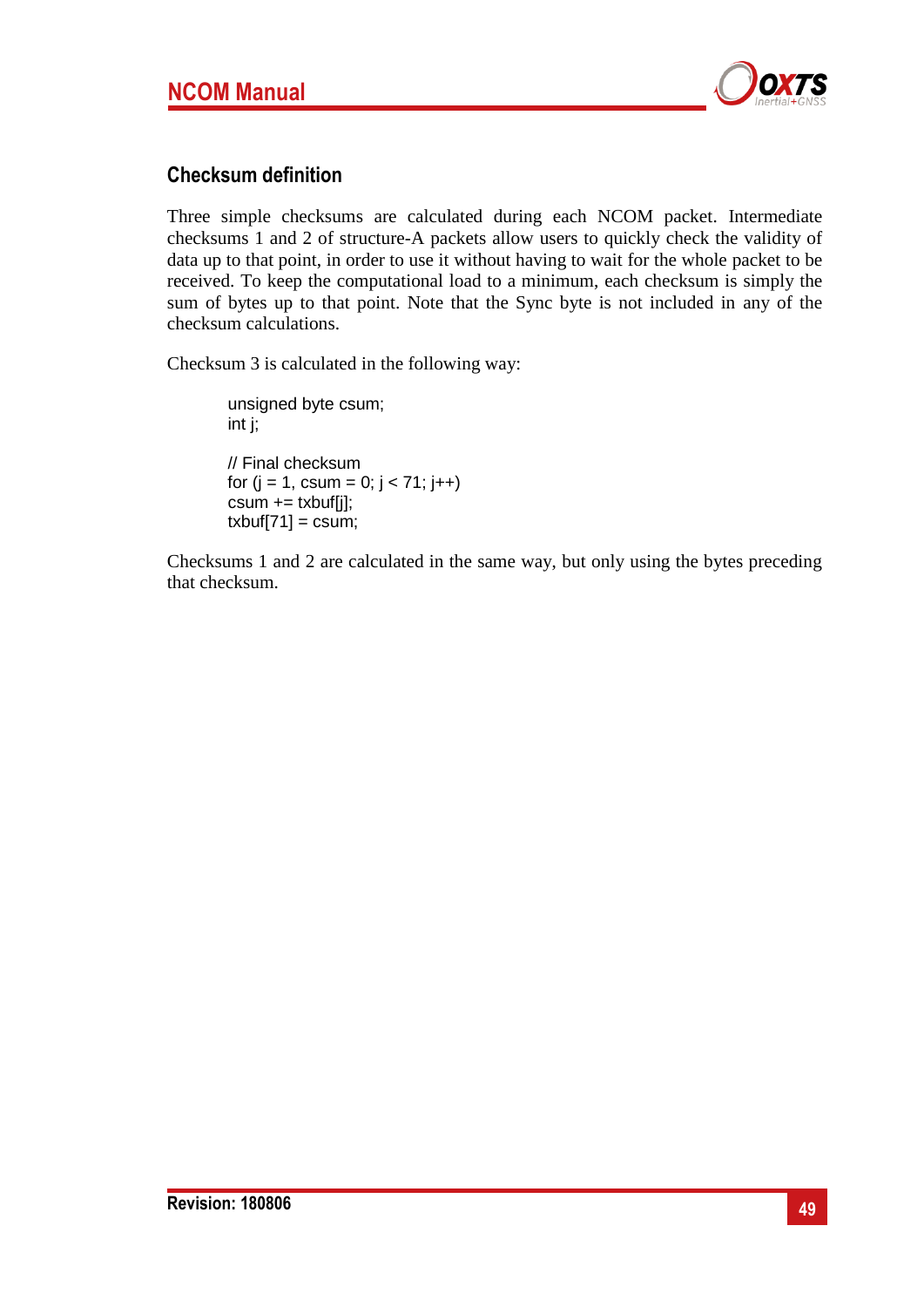

## **Asynchronous NCOM packets: triggered outputs**

As well as synchronous NCOM packets delivered via Ethernet and RS232, asynchronous packets can also be transmitted (although they are only available on Ethernet).

The state of the event input pin, and/or by distance-based pulses generated by the INS on the camera output/distance output pin can be used to trigger asynchronous NCOM packets. Note that in order to generate distance based NCOM messages, the camera output/distance output pin the must be configured to less than 1 ppm (pulse per metre).

Asynchronous NCOM messages can be identified by testing the navigation status byte for values of 20, 21 or 22. The event that triggered the asynchronous NCOM message can be identified by testing the status channel (byte 62) of an NCOM packet. Messages transmitted in response to a falling edge on the event input pin will have a status channel value of 24. Messages triggered by a rising edge on the event input pin have a status channel value of 43 and messages triggered by the camera output/distance output have a status channel value of 65. Messages transmitted in response to a falling edge on the event input 2 pin will have a status channel value of 79. Messages triggered by a rising edge on the event input 2 pin have a status channel value of 80 and messages triggered by the camera output/distance output 2 have a status channel value of 81. See [Table 7. Status channel](#page-14-0) (byte 62) definitions.

The INS will automatically interpolate the measurement outputs so they relate to the exact trigger time. Since the time field in Batch A only has a resolution of 1 ms, a more accurate time stamp is contained within the status information of asynchronous messages. Details of how to calculate this are given in [Table 34.](#page-27-2)

Asynchronous NCOM outputs are only available in real-time on the faster TP500/TP600/OMAP3503 processor card. Even if the correct firmware is installed on an older TP400B processor card, the asynchronous NCOM outputs will not be output in real-time. On hardware revisions since 2008 and using 2009 firmware, the triggers are logged to the internal RD file and will be output by RT Post-Process. Contact OxTS if you need information on whether your hardware can support the fast triggers or not.